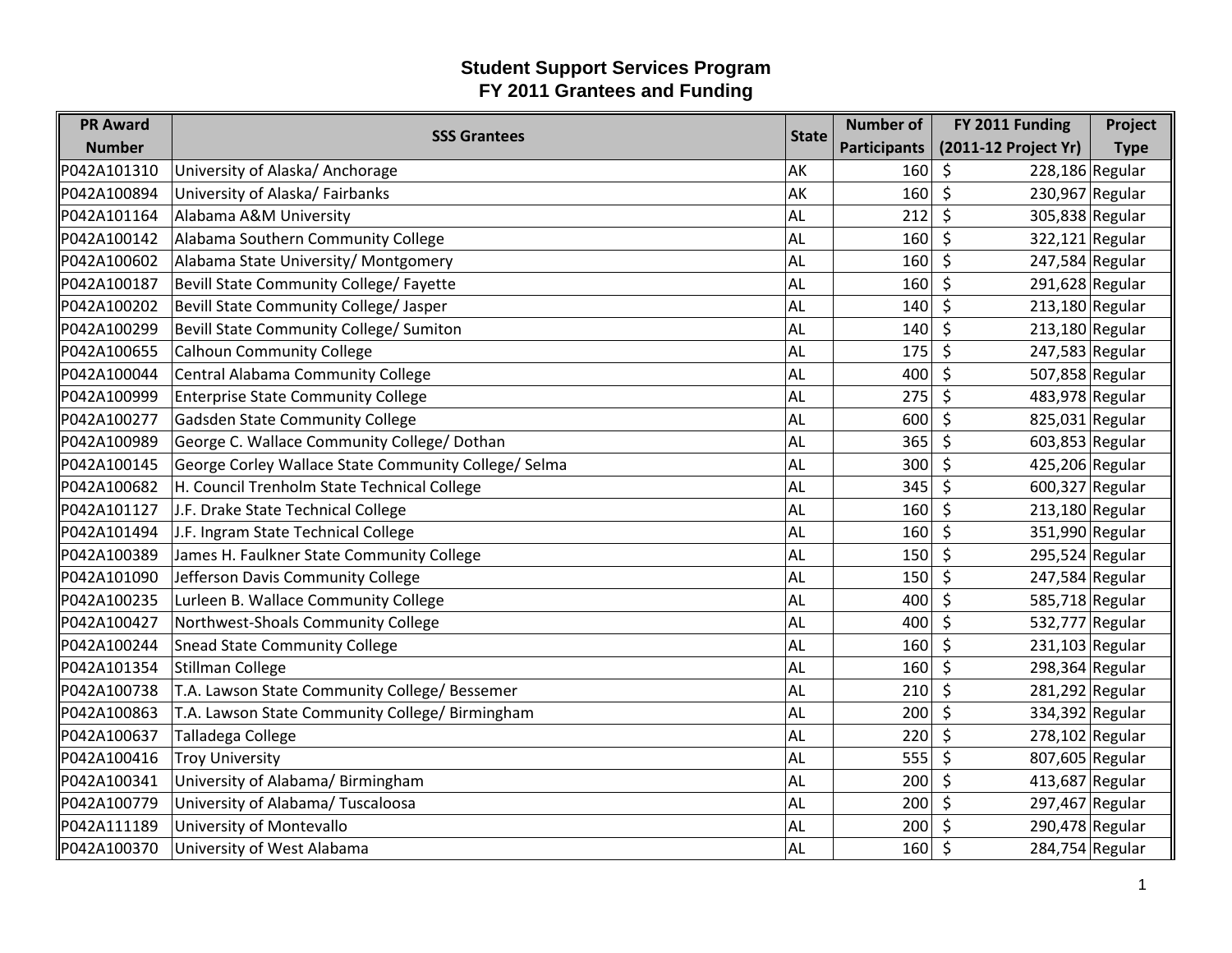| <b>PR Award</b> | <b>SSS Grantees</b>                                   | <b>State</b> | <b>Number of</b>    | FY 2011 Funding                       | Project            |
|-----------------|-------------------------------------------------------|--------------|---------------------|---------------------------------------|--------------------|
| <b>Number</b>   |                                                       |              | <b>Participants</b> | (2011-12 Project Yr)                  | <b>Type</b>        |
| P042A101167     | Wallace State Community College/ Hanceville           | <b>AL</b>    | 200                 | $\zeta$<br>286,808 Regular            |                    |
| P042A100572     | Arkansas Northeastern College                         | AR           | 175                 | \$<br>$281,511$ Regular               |                    |
| P042A100621     | <b>Arkansas State University</b>                      | AR           | 175                 | \$<br>267,462 Regular                 |                    |
| P042A100189     | Arkansas State University/Beebe                       | AR           | 160                 | $\zeta$<br>247,584 Regular            |                    |
| P042A100288     | Arkansas State University/ Heber Springs              | <b>AR</b>    | 140                 | $\zeta$<br>$213,180$ Regular          |                    |
| P042A100006     | <b>Arkansas Tech University</b>                       | AR           | 140                 | $\zeta$<br>$213,180$ Regular          |                    |
| P042A101178     | <b>East Arkansas Community College</b>                | <b>AR</b>    | 200                 | $\mathsf{\hat{S}}$<br>303,529 Regular |                    |
| P042A101295     | <b>Harding University</b>                             | <b>AR</b>    | 275                 | $\zeta$<br>355,027 Regular            |                    |
| P042A100256     | <b>Henderson State University</b>                     | AR           | 100                 | $\zeta$                               | $247,583$ Disabled |
| P042A100323     | <b>Henderson State University</b>                     | AR           | 308                 | \$<br>350,742 Regular                 |                    |
| P042A100678     | John Brown University                                 | <b>AR</b>    | 160                 | \$<br>231,103 Regular                 |                    |
| P042A100023     | Mid-South Community College                           | <b>AR</b>    | 175                 | $\zeta$<br>281,490 Regular            |                    |
| P042A100171     | National Park Community College                       | <b>AR</b>    | 206                 | $\zeta$<br>352,838 Regular            |                    |
| P042A070934     | North Arkansas College                                | AR           | 180                 | \$<br>317,068 Regular                 |                    |
| P042A100100     | Ouachita Technical College                            | <b>AR</b>    | 200                 | $\zeta$<br>257,086 Regular            |                    |
| P042A100392     | Ozarka College                                        | <b>AR</b>    | 215                 | $\zeta$<br>$278,421$ Regular          |                    |
| P042A100726     | Pulaski Technical College                             | AR           | 180                 | $\zeta$<br>$231,103$ Regular          |                    |
| P042A100021     | Rich Mountain Community College/Main/Waldron Campuses | <b>AR</b>    | 220                 | \$<br>318,212 Regular                 |                    |
| P042A100080     | Southeast Arkansas College                            | <b>AR</b>    | 160                 | $\zeta$<br>$231,103$ Regular          |                    |
| P042A100769     | Southern Arkansas University                          | <b>AR</b>    | 250                 | $\zeta$<br>333,028 Regular            |                    |
| P042A100191     | University of Arkansas Community College/ Batesville  | AR           | 140                 | $\zeta$<br>$213,180$ Regular          |                    |
| P042A100742     | University of Arkansas Community College/ Hope        | AR           | 200                 | \$<br>$281,511$ Regular               |                    |
| P042A101506     | University of Arkansas/ Fayetteville                  | AR           | 325                 | \$<br>347,789 Regular                 |                    |
| P042A100847     | University of Arkansas/ Fort Smith                    | <b>AR</b>    | 140                 | $\zeta$<br>$213,180$ Regular          |                    |
| P042A100159     | University of Arkansas/ Little Rock                   | AR           | 260                 | $\zeta$<br>359,161 Regular            |                    |
| P042A100570     | University of Arkansas/ Phillips Community College    | AR           | 257                 | \$<br>314,691 Regular                 |                    |
| P042A100050     | University of Arkansas/ Pine Bluff                    | AR           | 308                 | 413,145 Regular<br>\$                 |                    |
| P042A100010     | University of the Ozarks                              | <b>AR</b>    | 180                 | $\zeta$<br>268,874 Regular            |                    |
| P042A100085     | American Samoa Community College                      | AS           | 200                 | \$<br>$281,511$ Regular               |                    |
| P042A101197     | Arizona State University/ Phoenix                     | <b>AZ</b>    | 150                 | $213,180$ Regular<br>-\$              |                    |
| P042A101199     | Arizona State University/ Polytechnic Campus          | <b>AZ</b>    | 150                 | 213,180 Regular<br>\$                 |                    |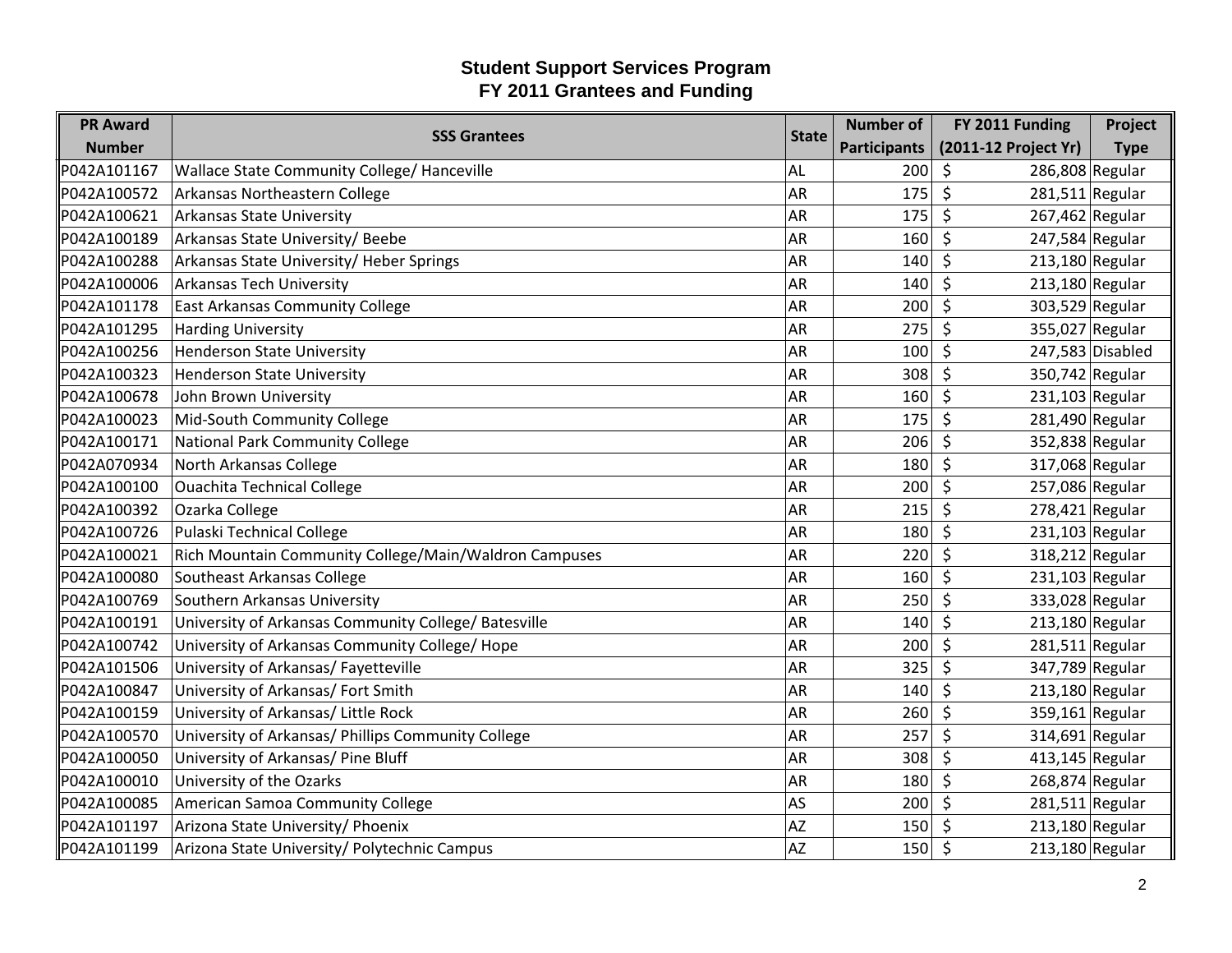| <b>PR Award</b> | <b>SSS Grantees</b>                                  | <b>State</b> | <b>Number of</b>    | FY 2011 Funding                         | Project            |
|-----------------|------------------------------------------------------|--------------|---------------------|-----------------------------------------|--------------------|
| <b>Number</b>   |                                                      |              | <b>Participants</b> | (2011-12 Project Yr)                    | <b>Type</b>        |
| P042A101329     | Arizona State University/ Tempe                      | <b>AZ</b>    | 270                 | S.                                      | 245,312 Disabled   |
| P042A101408     | Arizona State University/ West Campus                | AZ           | 130                 | \$<br>213,180 STEM                      |                    |
| P042A101150     | Arizona State University/ West Campus                | <b>AZ</b>    | 240                 | $\zeta$<br>295,085 Regular              |                    |
| P042A101492     | Arizona Western College                              | <b>AZ</b>    | 240                 | $\zeta$<br>331,131 Regular              |                    |
| P042A100264     | Central Arizona College                              | <b>AZ</b>    | 160                 | $\zeta$<br>197,203 Regular              |                    |
| P042A100472     | Cochise College/ Douglas                             | AZ           | 166                 | 235,185 Regular<br>\$                   |                    |
| P042A101282     | <b>Coconino Community College</b>                    | <b>AZ</b>    | 140                 | \$<br>$213,180$ Regular                 |                    |
| P042A100977     | Dine College                                         | AZ           | 140                 | $\zeta$                                 | $1$ Regular        |
| P042A100862     | <b>Gateway Community College</b>                     | <b>AZ</b>    | 160                 | $\zeta$<br>230,139 Regular              |                    |
| P042A101326     | Northern Arizona University/ Flagstaff               | AZ           | 240                 | \$<br>296,273 Regular                   |                    |
| P042A100846     | <b>Phoenix College</b>                               | <b>AZ</b>    | 250                 | \$<br>280,528 Regular                   |                    |
| P042A101419     | Pima Community College/ East Campus                  | AZ           | 100                 | $\zeta$                                 | $213,180$ Disabled |
| P042A101081     | Pima County Community College/ Desert Vista Campus   | <b>AZ</b>    | 140                 | $\mathsf{\hat{S}}$<br>$213,180$ Regular |                    |
| P042A100882     | South Mountain Community College                     | AZ           | 160                 | $231,103$ Regular<br>\$                 |                    |
| P042A100832     | University of Arizona                                | <b>AZ</b>    | 250                 | $\mathsf{\hat{S}}$<br>245,798 Regular   |                    |
| P042A100182     | Yavapai Community College                            | AZ           | 300                 | $\zeta$<br>406,185 Regular              |                    |
| P042A100760     | Allan Hancock Community College                      | CA           | 140                 | $\zeta$<br>213,176 Regular              |                    |
| P042A100334     | Antelope Valley College                              | CA           | 160                 | \$<br>247,584 Regular                   |                    |
| P042A100544     | <b>Butte-Glenn Community College District</b>        | CA           | 160                 | $\zeta$<br>231,073 Regular              |                    |
| P042A100559     | California Lutheran University                       | CA           | 200                 | $\zeta$<br>248,925 Regular              |                    |
| P042A100910     | California Polytechnic State University              | CA           | 250                 | 289,325 Regular<br>$\zeta$              |                    |
| P042A101317     | California Polytechnic University                    | CA           | 250                 | \$<br>372,450 Regular                   |                    |
| P042A100542     | California State Polytechnic University/ Pomona      | CA           | 150                 | \$                                      | 281,510 Disabled   |
| P042A101170     | California State University East Bay Foundation Inc. | CA           | 125                 | $\zeta$                                 | $231,103$ Disabled |
| P042A101351     | California State University/ Carson                  | CA           | 160                 | $\zeta$<br>$246,183$ Regular            |                    |
| P042A100626     | California State University/ Channel Islands         | CA           | 160                 | \$<br>$213,180$ Regular                 |                    |
| P042A100854     | California State University/ Chico                   | CA           | 160                 | \$<br>247,583 Regular                   |                    |
| P042A100333     | California State University/ Fresno                  | CA           | 200                 | $\zeta$<br>292,340 Regular              |                    |
| P042A100911     | California State University/ Fullerton               | CA           | 160                 | \$<br>292,340 Regular                   |                    |
| P042A101353     | California State University/ Hayward                 | CA           | 425                 | 455,842 Regular<br>\$                   |                    |
| P042A111316     | California State University/ Long Beach              | CA           | 450                 | $\zeta$<br>$510,110$ Regular            |                    |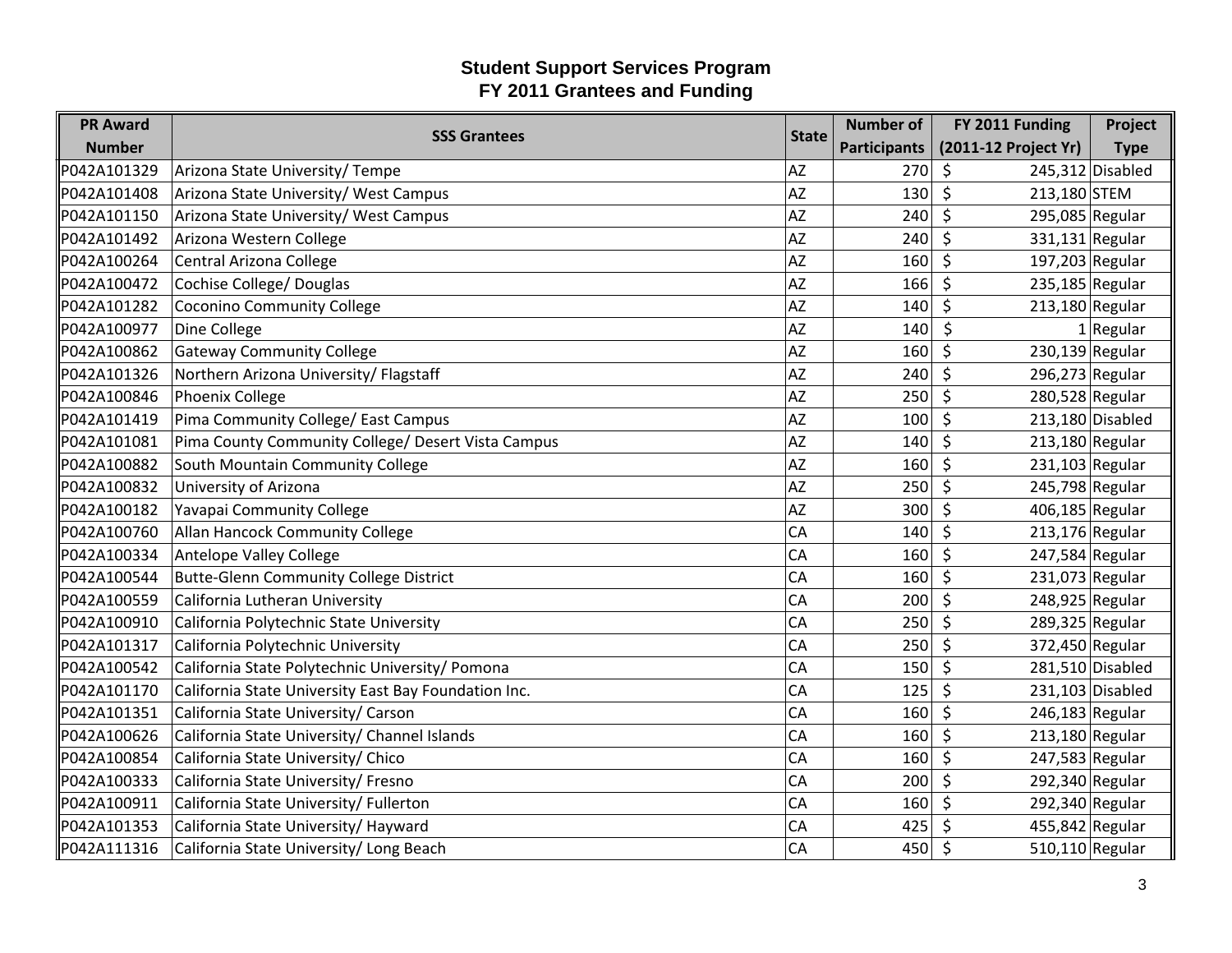| <b>PR Award</b> | <b>SSS Grantees</b>                                 | <b>State</b> | <b>Number of</b>    | FY 2011 Funding              | Project            |
|-----------------|-----------------------------------------------------|--------------|---------------------|------------------------------|--------------------|
| <b>Number</b>   |                                                     |              | <b>Participants</b> | (2011-12 Project Yr)         | <b>Type</b>        |
| P042A100534     | California State University/ Los Angeles            | CA           | 130                 | $\zeta$                      | 281,495 Disabled   |
| P042A100688     | California State University/ Monterey Bay           | CA           | 160                 | \$<br>247,584 Regular        |                    |
| P042A101371     | California State University/ Northridge             | CA           | 140                 | \$<br>$213,180$ Regular      |                    |
| P042A100161     | California State University/ Sacramento             | CA           | 150                 | \$                           | 267,386 Disabled   |
| P042A100214     | California State University/ San Bernardino         | CA           | 325                 | \$<br>373,614 Regular        |                    |
| P042A100421     | California State University/ San Marcos             | CA           | 200                 | 292,340 Regular<br>\$        |                    |
| P042A100156     | California State University/ Stanislaus             | CA           | 250                 | $\zeta$<br>368,056 Regular   |                    |
| P042A101015     | Chabot-Las Positas Community College District       | CA           | 160                 | \$<br>231,103 Regular        |                    |
| P042A101016     | Chabot-Las Positas Community College District       | CA           | 140                 | 213,180 ESL<br>\$            |                    |
| P042A101020     | City College of San Francisco                       | CA           | 300                 | 391,936 Regular<br>\$        |                    |
| P042A100923     | College of the Desert                               | CA           | 175                 | \$<br>281,509 Regular        |                    |
| P042A100683     | College of the Desert                               | CA           | 100                 | \$                           | 213,180 Disabled   |
| P042A100733     | College of the Desert                               | CA           | 140                 | $\zeta$<br>$213,180$ Regular |                    |
| P042A101113     | College of the Redwoods/ Del Norte Campus           | CA           | 200                 | 297,086 Regular<br>\$        |                    |
| P042A100276     | College of the Sequoias                             | CA           | 140                 | $\zeta$<br>$213,180$ Regular |                    |
| P042A100255     | College of the Siskiyous                            | CA           | 180                 | \$<br>265,828 Regular        |                    |
| P042A100764     | El Camino College/ Torrance & Compton Campuses      | CA           | 120                 | \$<br>213,180 STEM           |                    |
| P042A100225     | <b>Evergreen Valley College</b>                     | CA           | 160                 | 273,202 Regular<br>\$        |                    |
| P042A100922     | <b>Feather River Community College</b>              | CA           | 160                 | \$<br>247,584 Regular        |                    |
| P042A100552     | Fresno City College                                 | CA           | 160                 | \$<br>247,584 Regular        |                    |
| P042A100321     | <b>Gavilan College</b>                              | CA           | 160                 | 247,583 Regular<br>\$        |                    |
| P042A100464     | <b>Hartnell College</b>                             | CA           | 160                 | 219,575 Regular<br>\$        |                    |
| P042A100520     | <b>Humboldt State University</b>                    | <b>CA</b>    | 500                 | 373,378 Regular<br>\$        |                    |
| P042A100938     | <b>Imperial Valley College</b>                      | CA           | 350                 | \$<br>422,031 Regular        |                    |
| P042A100890     | Lake Tahoe Community College                        | CA           | 140                 | $213,083$ Regular<br>\$      |                    |
| P042A100875     | Long Beach Community College District               | CA           | 100                 | \$                           | $231,103$ Disabled |
| P042A100727     | Long Beach Community College District/ City College | CA           | 165                 | \$<br>281,510 Regular        |                    |
| P042A100300     | Los Angeles City College                            | CA           | 160                 | $281,510$ Regular<br>\$      |                    |
| P042A110519     | Los Angeles Harbor College                          | CA           | 125                 | $\zeta$                      | 292,340 Disabled   |
| P042A100949     | Los Angeles Mission College                         | CA           | 160                 | 229,674 Regular<br>\$        |                    |
| P042A101180     | Los Angeles Southwest College                       | <b>CA</b>    | 120                 | 213,180 STEM<br>\$           |                    |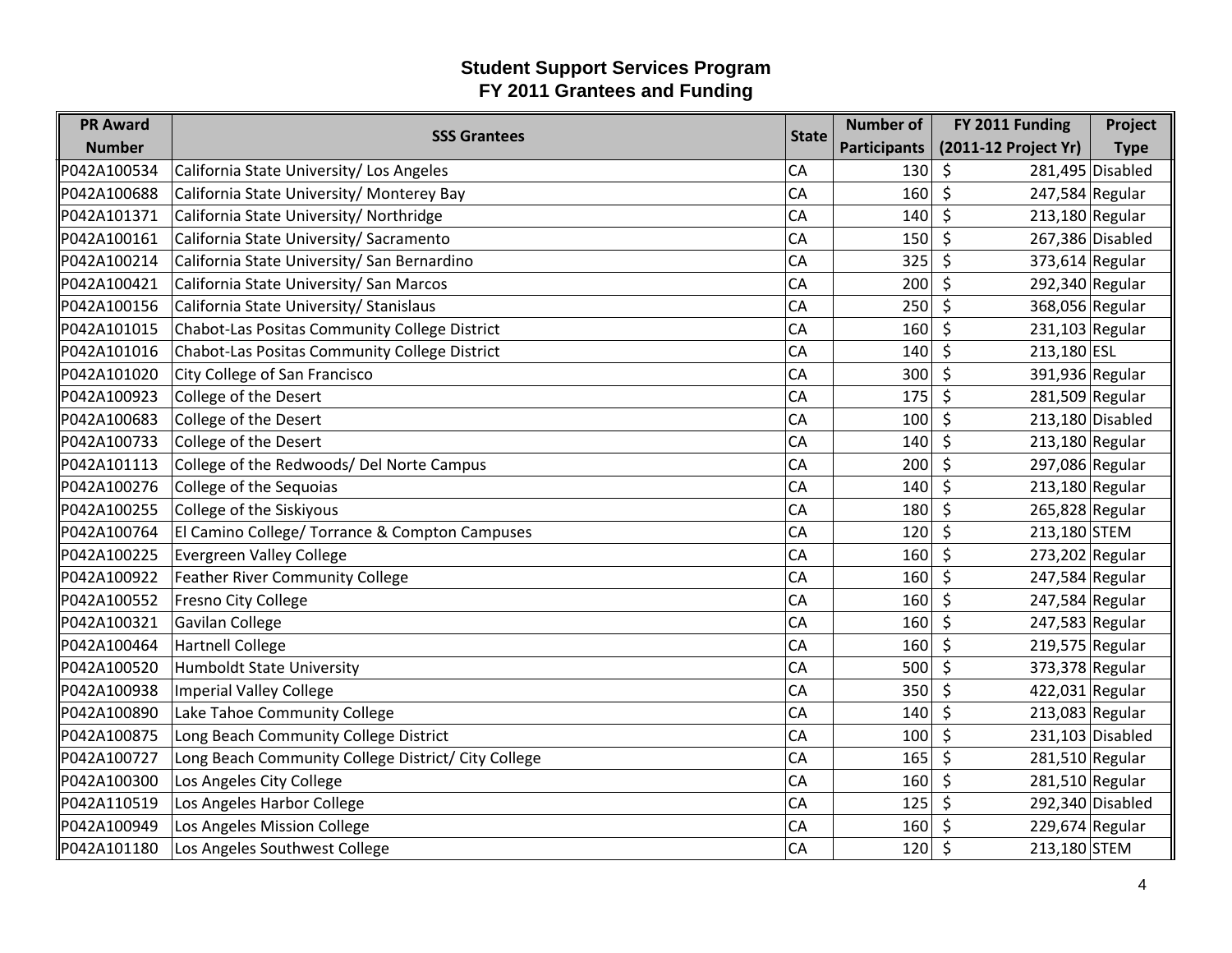| <b>PR Award</b> | <b>SSS Grantees</b>                                          | <b>State</b> | <b>Number of</b>    | FY 2011 Funding              | Project          |
|-----------------|--------------------------------------------------------------|--------------|---------------------|------------------------------|------------------|
| <b>Number</b>   |                                                              |              | <b>Participants</b> | (2011-12 Project Yr)         | <b>Type</b>      |
| P042A100702     | Los Angeles Southwest College                                | CA           | 250                 | 439,582 Regular<br>\$        |                  |
| P042A100131     | Los Angeles Valley College                                   | CA           | 160                 | 231,103 Regular<br>\$        |                  |
| P042A101302     | Los Rios Community College District/ American River College  | CA           | 140                 | \$<br>163,180 Regular        |                  |
| P042A100873     | <b>Mission College</b>                                       | CA           | 160                 | $\zeta$<br>267,595 Regular   |                  |
| P042A100996     | Monterey Peninsula College                                   | CA           | 200                 | \$<br>294,916 Regular        |                  |
| P042A100163     | Mount St. Mary's College                                     | CA           | 225                 | 277,047 Regular<br>\$        |                  |
| P042A100844     | Mt. San Antonio Community College District                   | CA           | 140                 | $\zeta$<br>213,180 Regular   |                  |
| P042A100879     | Napa Valley Community College District                       | CA           | 180                 | $281,511$ Regular<br>$\zeta$ |                  |
| P042A100939     | <b>National Hispanic University</b>                          | CA           | 160                 | $\zeta$<br>231,058 Regular   |                  |
| P042A101000     | Palo Verde Community College                                 | CA           | 100                 | \$                           | 213,177 Disabled |
| P042A101021     | Palomar Community College District/ Berkeley City College    | CA           | 140                 | $\zeta$<br>$213,180$ Regular |                  |
| P042A101028     | Palomar Community College District/ Laney College            | CA           | 140                 | $\zeta$<br>$213,180$ Regular |                  |
| P042A101381     | Palomar Community College District/ San Marcos               | CA           | 225                 | $\zeta$<br>297,862 Regular   |                  |
| P042A100931     | Pasadena City College                                        | CA           | 200                 | 292,340 Regular<br>S.        |                  |
| P042A101030     | <b>Reedley College</b>                                       | CA           | 140                 | $\zeta$<br>213,180 ESL       |                  |
| P042A100717     | <b>Reedley College</b>                                       | CA           | 125                 | $\zeta$                      | 247,583 Disabled |
| P042A100548     | <b>Reedley College</b>                                       | CA           | 140                 | $\zeta$<br>213,180 Regular   |                  |
| P042A101430     | Rio Hondo College                                            | CA           | 120                 | \$<br>213,180 STEM           |                  |
| P042A101499     | Rio Hondo College                                            | CA           | 160                 | \$<br>247,584 Regular        |                  |
| P042A101234     | Riverside Community College District                         | CA           | 100                 | $\zeta$                      | 213,180 Disabled |
| P042A100425     | Riverside Community College District/ Moreno Valley          | CA           | 140                 | \$<br>213,180 Regular        |                  |
| P042A100907     | Riverside Community College District/ Norco Campus           | CA           | 160                 | 231,103 Regular<br>\$        |                  |
| P042A100704     | Riverside Community College District/ Riverside City College | CA           | 140                 | $\zeta$<br>$213,180$ Regular |                  |
| P042A100257     | San Bernardino Valley College                                | CA           | 200                 | 292,340 Regular<br>$\zeta$   |                  |
| P042A101396     | San Diego Mesa College                                       | CA           | 225                 | $\zeta$<br>284,754 Regular   |                  |
| P042A101183     | San Diego State University Research Foundation               | CA           | 250                 | $\zeta$                      | 281,510 Disabled |
| P042A100432     | San Francisco State University                               | CA           | 160                 | $\zeta$<br>246,266 Regular   |                  |
| P042A101440     | San Jose State University                                    | CA           | 250                 | $\zeta$<br>428,238 Regular   |                  |
| P042A101321     | San Mateo County Com College District                        | CA           | 165                 | $\zeta$<br>$231,103$ Regular |                  |
| P042A100515     | San Mateo County Community College/ Skyline College          | CA           | 330                 | 496,320 Regular<br>\$        |                  |
| P042A111169     | Santa Ana College                                            | CA           | 175                 | $\zeta$<br>292,340 Regular   |                  |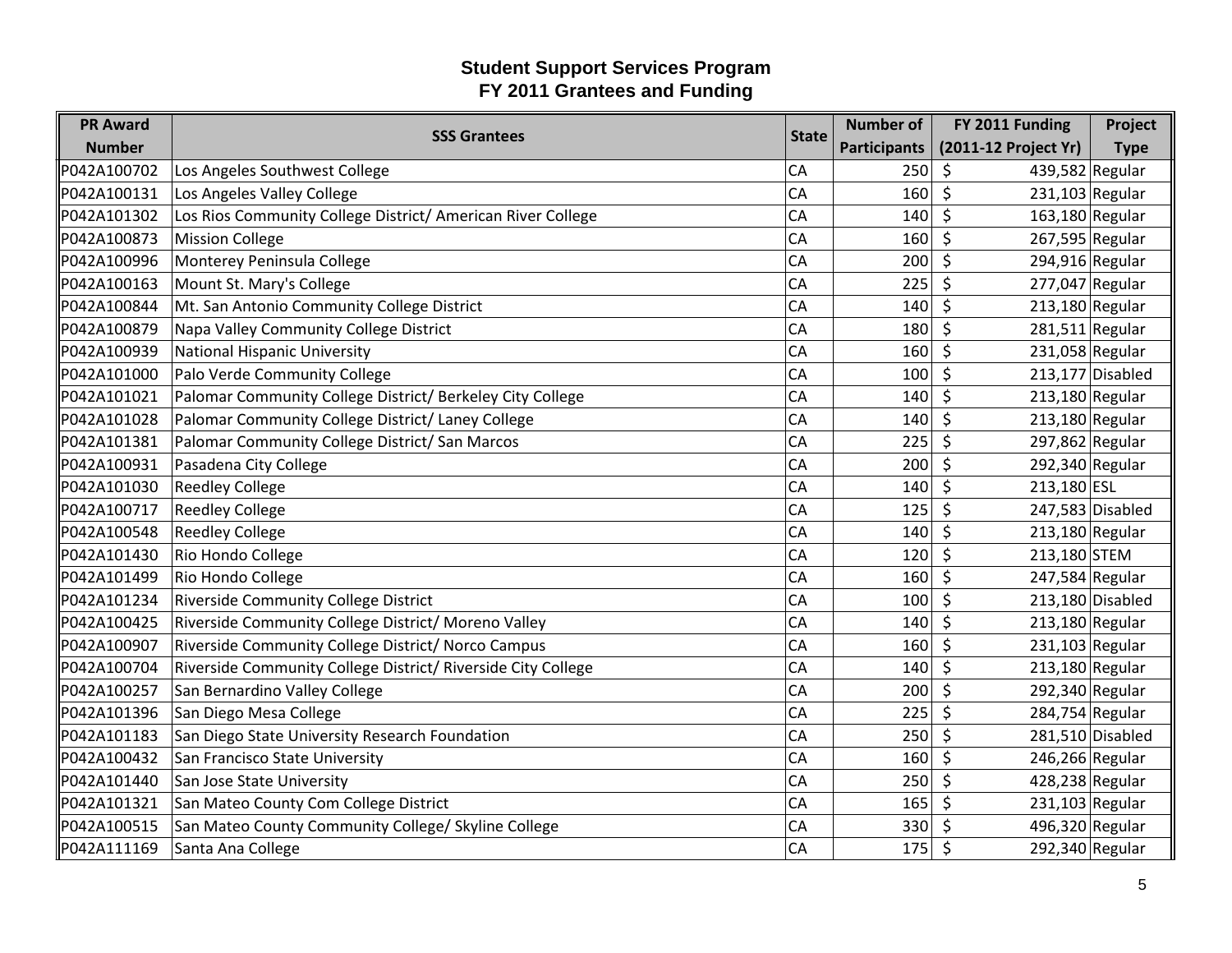| <b>PR Award</b> | <b>SSS Grantees</b>                                       | <b>State</b> | <b>Number of</b>    | FY 2011 Funding              | Project          |
|-----------------|-----------------------------------------------------------|--------------|---------------------|------------------------------|------------------|
| <b>Number</b>   |                                                           |              | <b>Participants</b> | (2011-12 Project Yr)         | <b>Type</b>      |
| P042A100965     | Santa Monica College                                      | CA           | 160                 | 281,509 Regular<br>$\zeta$   |                  |
| P042A100919     | Shasta College                                            | CA           | 175                 | \$<br>$281,510$ Regular      |                  |
| P042A100546     | Sierra Joint Community College District                   | CA           | 140                 | \$<br>212,958 Regular        |                  |
| P042A100294     | Sonoma State University                                   | CA           | 140                 | $\zeta$<br>213,180 ESL       |                  |
| P042A110055     | Sonoma State University                                   | CA           | 350                 | \$<br>431,009 Regular        |                  |
| P042A101403     | State Center Community College District/ North Centers    | CA           | 120                 | \$<br>193,800 STEM           |                  |
| P042A101074     | State Center Community College District/ North Centers    | CA           | 140                 | $\zeta$<br>$213,180$ Regular |                  |
| P042A101342     | <b>Taft College</b>                                       | CA           | 140                 | $\zeta$<br>$213,180$ Regular |                  |
| P042A100157     | University of California/ Berkeley                        | CA           | 250                 | \$                           | 292,138 Disabled |
| P042A100665     | University of California/ Berkeley                        | CA           | 320                 | \$<br>475,401 Regular        |                  |
| P042A100831     | University of California/ Davis                           | CA           | 160                 | \$<br>$231,103$ Regular      |                  |
| P042A101275     | University of California/ La Jolla                        | CA           | 200                 | 292,340 Regular<br>$\zeta$   |                  |
| P042A101423     | University of California/ Riverside                       | CA           | 140                 | $\zeta$<br>$213,048$ Regular |                  |
| P042A100871     | University of San Diego                                   | CA           | 160                 | 230,822 Regular<br>\$        |                  |
| P042A100866     | University of the Pacific                                 | CA           | 200                 | $\zeta$<br>284,741 Regular   |                  |
| P042A100414     | West Hills College Coalinga/ West Hills College Firebaugh | CA           | 250                 | $270,961$ Regular<br>$\zeta$ |                  |
| P042A100551     | West Los Angeles College                                  | CA           | 160                 | $\zeta$<br>247,584 Regular   |                  |
| P042A100729     | <b>West Valley College</b>                                | CA           | 140                 | \$<br>$213,180$ Regular      |                  |
| P042A101269     | <b>Woodland Community College</b>                         | CA           | 140                 | \$<br>213,178 Regular        |                  |
| P042A101307     | <b>Woodland Community College</b>                         | CA           | 140                 | $\zeta$<br>213,178 ESL       |                  |
| P042A100928     | Yosemite Community College District                       | CA           | 140                 | \$<br>$213,180$ Regular      |                  |
| P042A100550     | Yosemite Community College District                       | CA           | 250                 | $\zeta$<br>281,509 Regular   |                  |
| P042A100248     | <b>Adams State College</b>                                | CO           | 175                 | $\zeta$<br>247,583 Regular   |                  |
| P042A100162     | <b>Aims Community College</b>                             | CO           | 120                 | $\zeta$<br>213,180 STEM      |                  |
| P042A100150     | <b>Aims Community College</b>                             | CO           | 160                 | $\zeta$<br>$231,103$ Regular |                  |
| P042A100095     | Colorado Mountain College                                 | CO           | 140                 | \$<br>$213,180$ Regular      |                  |
| P042A110087     | Colorado Mountain Junior College District                 | CO           | 160                 | \$<br>280,978 Regular        |                  |
| P042A070638     | Colorado State University/ Fort Collins                   | CO           | 275                 | $\zeta$<br>377,282 Regular   |                  |
| P042A101156     | Colorado State University/ Pueblo                         | CO           | 220                 | $\zeta$<br>300,251 Regular   |                  |
| P042A100970     | <b>Community College of Aurora</b>                        | CO           | 160                 | $213,149$ Regular<br>\$      |                  |
| P042A100428     | Community College of Denver                               | CO           | 200                 | \$<br>284,753 Regular        |                  |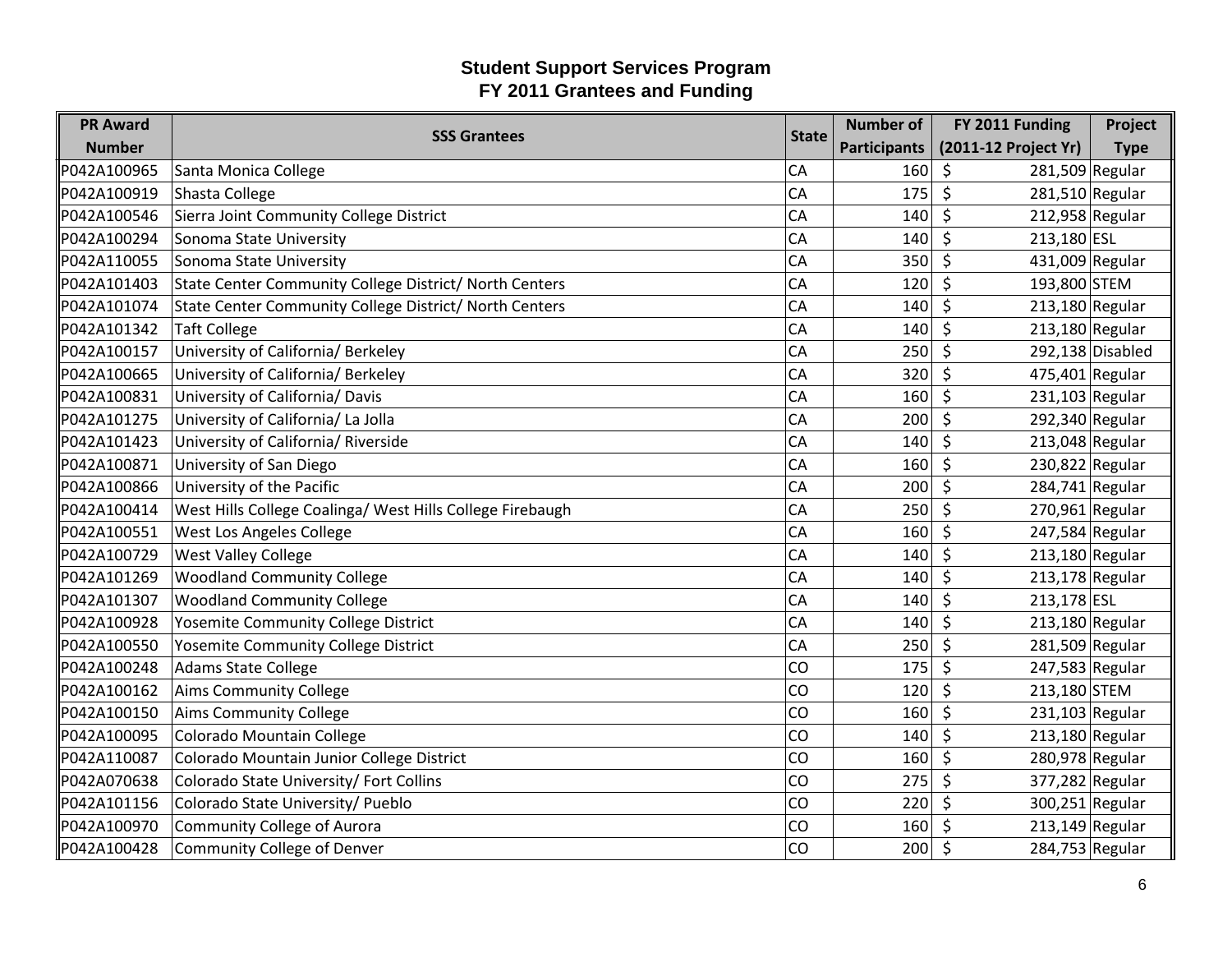| <b>PR Award</b> | <b>SSS Grantees</b>                                  | <b>State</b> | <b>Number of</b>    | FY 2011 Funding              | Project          |
|-----------------|------------------------------------------------------|--------------|---------------------|------------------------------|------------------|
| <b>Number</b>   |                                                      |              | <b>Participants</b> | (2011-12 Project Yr)         | <b>Type</b>      |
| P042A100802     | Fort Lewis College                                   | CO           | 120                 | $\zeta$<br>213,180 STEM      |                  |
| P042A110400     | Fort Lewis College                                   | CO           | 200                 | \$<br>284,752 Regular        |                  |
| P042A100304     | <b>Lamar Community College</b>                       | CO           | 160                 | \$<br>254,158 Regular        |                  |
| P042A101135     | Mesa State College                                   | CO           | 140                 | $\zeta$<br>$123,180$ Regular |                  |
| P042A100393     | Metropolitan State College of Denver                 | CO           | 200                 | \$<br>284,754 Regular        |                  |
| P042A100450     | Northeastern Junior College                          | CO           | 180                 | \$<br>240,174 Regular        |                  |
| P042A100377     | Otero Junior College                                 | CO           | 180                 | $\zeta$<br>$213,180$ Regular |                  |
| P042A101209     | <b>Pikes Peak Community College</b>                  | CO           | 160                 | $\zeta$<br>$231,103$ Regular |                  |
| P042A101213     | <b>Pikes Peak Community College</b>                  | CO           | 100                 | $\zeta$                      | 213,136 Disabled |
| P042A100955     | <b>Pueblo Community College</b>                      | CO           | 220                 | \$<br>322,297 Regular        |                  |
| P042A100336     | <b>Trinidad State Junior College</b>                 | CO           | 250                 | $\zeta$<br>383,598 Regular   |                  |
| P042A100662     | Trinidad State Junior College/ Valley Campus         | CO           | 140                 | $\zeta$<br>$213,180$ Regular |                  |
| P042A100397     | University of Colorado Denver                        | CO           | 165                 | $\zeta$<br>233,008 Regular   |                  |
| P042A100902     | University of Colorado/ Boulder                      | CO           | 186                 | 310,164 Regular<br>\$        |                  |
| P042A110591     | University of Northern Colorado                      | CO           | 200                 | $\zeta$<br>282,485 Regular   |                  |
| P042A100693     | <b>Fairfield University</b>                          | <b>CT</b>    | 160                 | $\zeta$<br>280,557 Regular   |                  |
| P042A100492     | <b>Norwalk Community College</b>                     | <b>CT</b>    | 240                 | $\zeta$<br>339,443 Regular   |                  |
| P042A100700     | University of Bridgeport                             | <b>CT</b>    | 140                 | \$<br>$213,180$ Regular      |                  |
| P042A100074     | University of Connecticut                            | <b>CT</b>    | 225                 | \$<br>292,337 Regular        |                  |
| P042A101096     | <b>Howard University</b>                             | <b>DC</b>    | 225                 | $\zeta$<br>356,442 Regular   |                  |
| P042A100311     | Delaware Technical & Community College/ Terry Campus | <b>DE</b>    | 200                 | \$<br>279,172 Regular        |                  |
| P042A100576     | University of Delaware                               | <b>DE</b>    | 175                 | \$<br>291,504 Regular        |                  |
| P042A101168     | <b>Brevard Community College</b>                     | <b>FL</b>    | 235                 | $\zeta$<br>284,751 Regular   |                  |
| P042A100656     | Chipola College                                      | <b>FL</b>    | 140                 | $\zeta$<br>$213,180$ Regular |                  |
| P042A100196     | <b>College of Central Florida</b>                    | <b>FL</b>    | 220                 | $\zeta$<br>315,942 Regular   |                  |
| P042A100684     | Daytona State College                                | <b>FL</b>    | 160                 | \$<br>314,682 Regular        |                  |
| P042A100625     | <b>Edison State College</b>                          | <b>FL</b>    | 200                 | \$<br>284,754 Regular        |                  |
| P042A100915     | Edward Waters College, Inc                           | <b>FL</b>    | 160                 | $\zeta$<br>$231,103$ Regular |                  |
| P042A101495     | Florida A&M University                               | <b>FL</b>    | 250                 | $\zeta$<br>310,547 Regular   |                  |
| P042A100267     | Florida Gulf Coast University                        | <b>FL</b>    | 160                 | 247,584 Regular<br>\$        |                  |
| P042A100270     | Florida Gulf Coast University                        | <b>FL</b>    | 120                 | \$<br>213,180 STEM           |                  |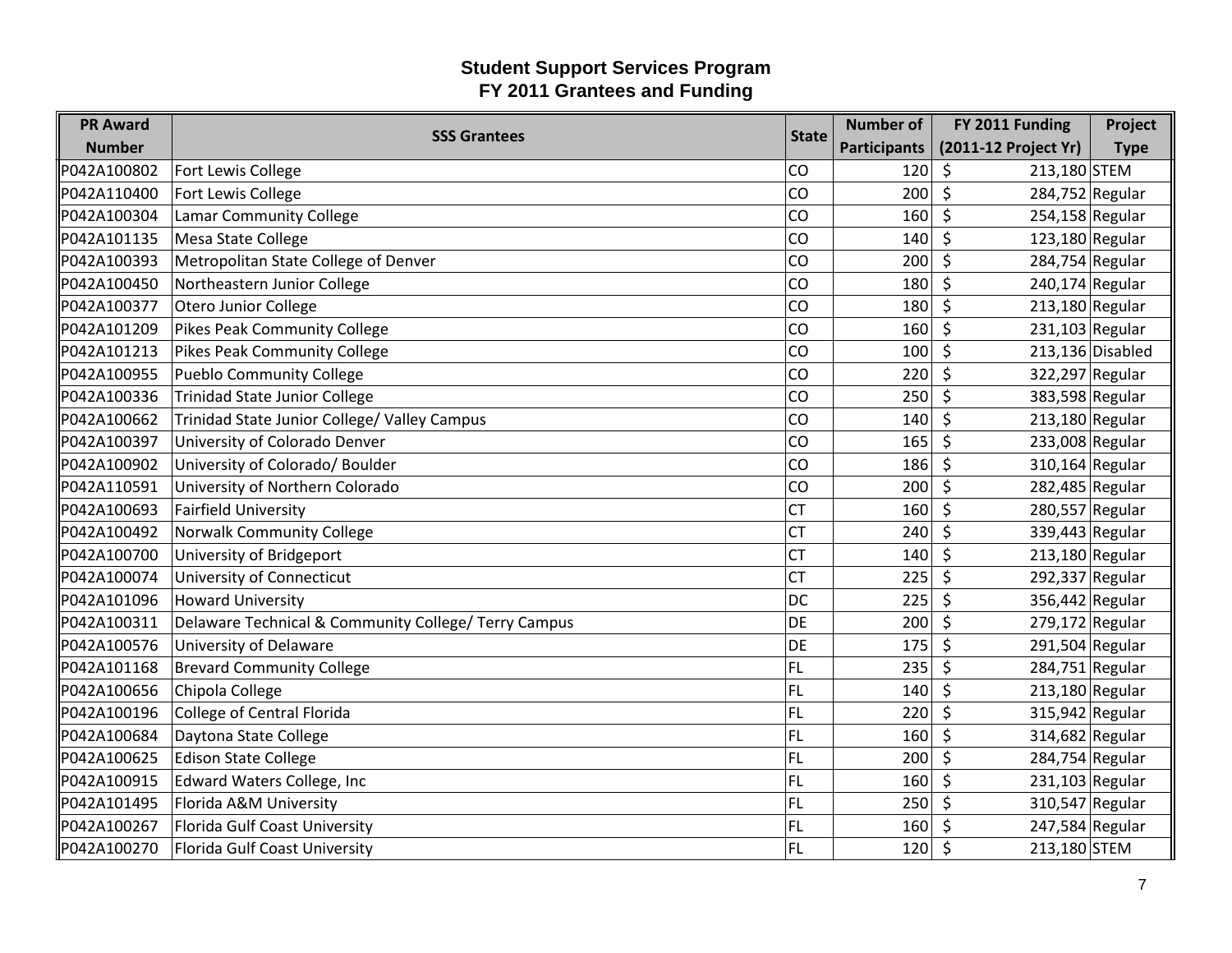| <b>PR Award</b> |                                             | <b>State</b> | <b>Number of</b>    | FY 2011 Funding              | Project         |
|-----------------|---------------------------------------------|--------------|---------------------|------------------------------|-----------------|
| <b>Number</b>   | <b>SSS Grantees</b>                         |              | <b>Participants</b> | (2011-12 Project Yr)         | <b>Type</b>     |
| P042A101362     | Florida International University            | FL           | 160                 | $211,601$ Regular<br>\$      |                 |
| P042A100094     | <b>Florida Memorial University</b>          | <b>FL</b>    | 207                 | \$<br>300,361 Regular        |                 |
| P042A100732     | Florida State College at Jacksonville       | FL           | 120                 | 193,800<br>\$                | Health          |
|                 |                                             |              |                     |                              | <b>Sciences</b> |
| P042A100103     | <b>Gulf Coast Community College</b>         | FL           | 190                 | $\zeta$<br>248,359 Regular   |                 |
| P042A100853     | Hillsborough Community College              | <b>FL</b>    | 200                 | 317,738 Regular<br>\$        |                 |
| P042A100508     | Indian River State College                  | FL           | 160                 | \$<br>281,511 Regular        |                 |
| P042A101052     | Jacksonville University                     | FL           | 140                 | $213,177$ Regular<br>\$      |                 |
| P042A100815     | Miami Dade College/ Homestead Campus        | FL           | 140                 | $\zeta$                      | 94,180 Regular  |
| P042A100403     | Miami Dade College/ North Campus            | FL           | 160                 | 230,916 Regular<br>\$        |                 |
| P042A100077     | North Florida Community College             | FL           | 200                 | \$<br>268,776 Regular        |                 |
| P042A100852     | Palm Beach State College                    | <b>FL</b>    | 170                 | $\zeta$<br>$247,584$ Regular |                 |
| P042A100569     | Pensacola Junior College                    | FL           | 225                 | $\zeta$<br>318,545 Regular   |                 |
| P042A100756     | Polk State College                          | <b>FL</b>    | 152                 | 219,575 Regular<br>\$        |                 |
| P042A100817     | Santa Fe College                            | FL           | 200                 | $\zeta$<br>281,511 Regular   |                 |
| P042A101046     | South Florida Community College             | FL           | 160                 | $213,180$ Regular<br>\$      |                 |
| P042A110667     | St. Petersburg College                      | FL           | 160                 | $\zeta$<br>281,510 Regular   |                 |
| P042A101500     | University of Central Florida               | <b>FL</b>    | 120                 | $\zeta$<br>213,061 STEM      |                 |
| P042A101398     | University of South Florida/ St. Petersburg | FL           | 200                 | $\zeta$<br>213,180 Regular   |                 |
| P042A100068     | University of South Florida/Tampa           | <b>FL</b>    | 220                 | $\zeta$<br>289,738 Regular   |                 |
| P042A101383     | University of West Florida                  | <b>FL</b>    | 200                 | 292,193 Regular<br>$\zeta$   |                 |
| P042A100111     | Andrew College                              | GA           | 160                 | 279,544 Regular<br>\$        |                 |
| P042A101366     | Atlanta Metropolitan College                | GA           | 140                 | 163,180 Regular<br>\$        |                 |
| P042A100233     | College of Coastal Georgia                  | GA           | 160                 | $\zeta$<br>231,103 Regular   |                 |
| P042A100631     | <b>Corporation of Mercer University</b>     | GA           | 140                 | \$<br>213,180 Regular        |                 |
| P042A101361     | Fort Valley State University                | GA           | 140                 | \$<br>213,180 Regular        |                 |
| P042A100317     | Georgia Perimeter College/ Clarkston        | GA           | 140                 | $\zeta$<br>213,180 Regular   |                 |
| P042A100318     | Georgia Perimeter College/ Decatur          | GA           | 160                 | 247,583 Regular<br>$\zeta$   |                 |
| P042A100019     | Georgia Southwestern State University       | GA           | 155                 | $\zeta$<br>287,906 Regular   |                 |
| P042A101064     | Georgia State University                    | GA           | 120                 | 213,180 STEM<br>\$           |                 |
| P042A100828     | Georgia State University                    | GA           | 200                 | \$<br>292,344 Regular        |                 |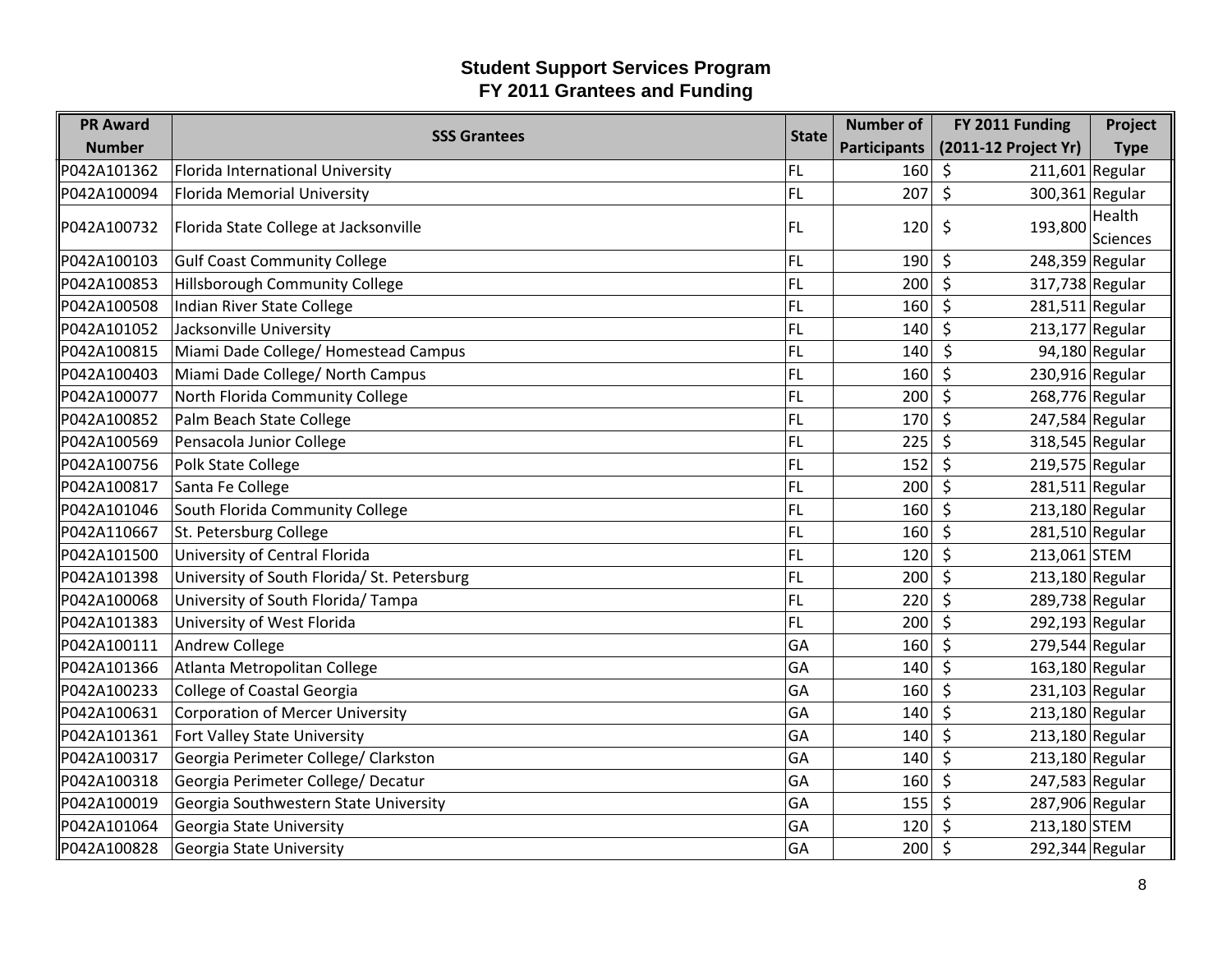| <b>PR Award</b> |                                                   | <b>State</b>   | <b>Number of</b>    | FY 2011 Funding            | Project          |
|-----------------|---------------------------------------------------|----------------|---------------------|----------------------------|------------------|
| <b>Number</b>   | <b>SSS Grantees</b>                               |                | <b>Participants</b> | (2011-12 Project Yr)       | <b>Type</b>      |
| P042A101279     | <b>Macon State College</b>                        | GA             | 180                 | 287,246 Regular<br>\$      |                  |
| P042A100208     | Paine College                                     | GA             | 130                 | 239,964 Regular<br>\$      |                  |
| P042A101252     | Savannah State University                         | GA             | 175                 | $\zeta$<br>292,340 Regular |                  |
| P042A101426     | Thomas University                                 | GA             | 175                 | $\zeta$<br>292,337 Regular |                  |
| P042A101084     | <b>Guam Community College</b>                     | lgu            | 175                 | $\zeta$<br>292,340 Regular |                  |
| P042A100554     | University of Guam                                | GU             | 160                 | 281,511 Regular<br>\$      |                  |
| P042A100943     | Chaminade University/ Honolulu                    | HI             | 200                 | $\zeta$<br>324,881 Regular |                  |
| P042A100545     | Honolulu Community College                        | H <sub>l</sub> | 160                 | $\zeta$<br>230,289 Regular |                  |
| P042A110754     | University of Hawaii/ Hilo                        | HI             | 206                 | $\zeta$<br>291,974 Regular |                  |
| P042A110099     | University of Hawaii/ Honolulu                    | HI             | 250                 | 369,027 Regular<br>\$      |                  |
| P042A100426     | University of Hawaii/ Kapiolani Community College | HI             | 206                 | $\zeta$<br>322,351 Regular |                  |
| P042A100303     | University of Hawaii/ Manoa Campus                | H <sub>l</sub> | 265                 | $\zeta$<br>382,529 Regular |                  |
| P042A100460     | University of Hawaii/ Maui Community College      | HI             | 160                 | $\zeta$<br>246,485 Regular |                  |
| P042A100035     | <b>Briar Cliff University</b>                     | IA             | 200                 | $280,161$ Regular<br>\$    |                  |
| P042A100056     | <b>Central College</b>                            | IA             | 200                 | $\zeta$<br>284,754 Regular |                  |
| P042A100829     | Coe College                                       | IA             | 210                 | \$<br>284,754 Regular      |                  |
| P042A100513     | Des Moines Area Community College                 | IA             | 200                 | $\zeta$<br>329,069 Regular |                  |
| P042A101157     | <b>Ellsworth Community College</b>                | IA             | 40                  | \$                         | $58,140$ Regular |
| P042A100028     | <b>Graceland University</b>                       | IA             | 180                 | $\zeta$<br>292,340 Regular |                  |
| P042A100027     | Hawkeye Community College                         | ΙA             | 160                 | $\zeta$<br>247,584 Regular |                  |
| P042A101053     | Indian Hills Community College                    | IA             | 225                 | $\zeta$<br>284,361 Regular |                  |
| P042A101035     | Iowa Central Community College                    | IA             | 175                 | \$<br>247,583 Regular      |                  |
| P042A100843     | Iowa Lakes Community College                      | IA             | 200                 | $\zeta$<br>281,490 Regular |                  |
| P042A100785     | Iowa State University                             | IA             | 250                 | 331,883 Regular<br>$\zeta$ |                  |
| P042A100186     | Iowa Western Community College                    | IA             | 175                 | \$<br>284,051 Regular      |                  |
| P042A100607     | Kirkwood Community College                        | IA             | 175                 | \$<br>284,754 Regular      |                  |
| P042A100210     | <b>Luther College</b>                             | IA             | 160                 | $\zeta$<br>284,754 Regular |                  |
| P042A101155     | Marshalltown Community College                    | IA             | 100                 | $\zeta$<br>145,350 Regular |                  |
| P042A100048     | North Iowa Area Community College                 | IA             | 200                 | $\zeta$<br>292,340 Regular |                  |
| P042A100088     | Northeast Iowa Community College                  | IA             | 160                 | 231,103 Regular<br>\$      |                  |
| P042A100824     | Northwest Iowa Community College                  | IA             | 160                 | $\zeta$<br>241,643 Regular |                  |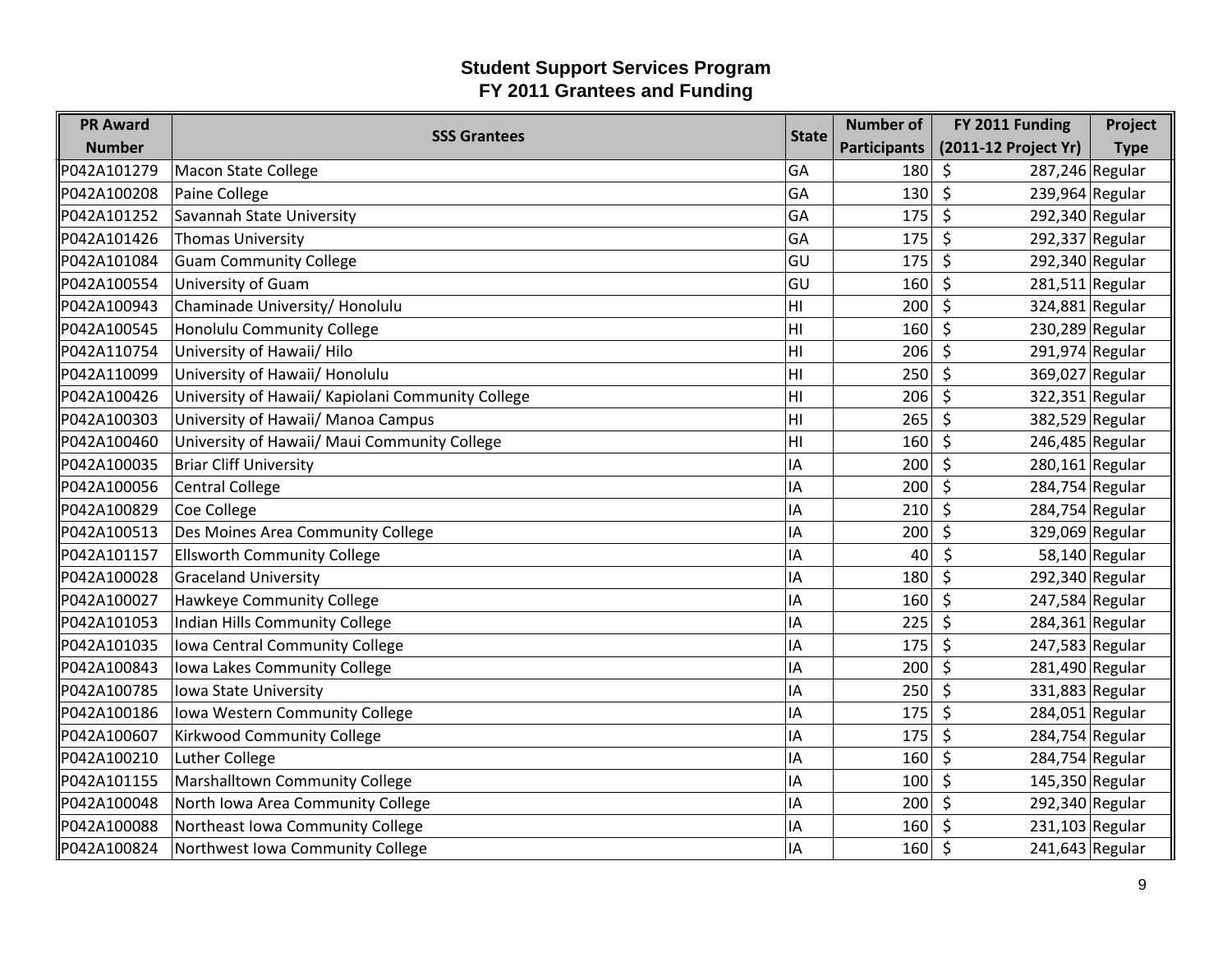| <b>PR Award</b> |                                                        | <b>State</b> | <b>Number of</b>    | FY 2011 Funding              | Project     |
|-----------------|--------------------------------------------------------|--------------|---------------------|------------------------------|-------------|
| <b>Number</b>   | <b>SSS Grantees</b>                                    |              | <b>Participants</b> | (2011-12 Project Yr)         | <b>Type</b> |
| P042A100623     | <b>Scott Community College</b>                         | IA           | 190                 | $279,414$ Regular<br>\$      |             |
| P042A100736     | Simpson College                                        | ΙA           | 160                 | \$<br>231,103 Regular        |             |
| P042A100091     | Southeastern Community College                         | ١A           | 250                 | 355,656 Regular<br>\$        |             |
| P042A100175     | Southwestern Community College                         | IA           | 180                 | $\zeta$<br>262,557 Regular   |             |
| P042A101507     | University of Dubuque                                  | IA           | 140                 | $\zeta$<br>$213,180$ Regular |             |
| P042A100878     | University of Iowa                                     | ΙA           | 350                 | 347,409 Regular<br>\$        |             |
| P042A101095     | University of Northern Iowa                            | IA           | 200                 | $\zeta$<br>312,917 Regular   |             |
| P042A100218     | Western Iowa Tech Community College                    | IA           | 175                 | 281,492 Regular<br>\$        |             |
| P042A100613     | Western Iowa Tech Community College                    | IA           | 140                 | $\zeta$<br>$213,180$ Regular |             |
| P042A101223     | <b>Boise State University</b>                          | ID           | 180                 | 334,590 Regular<br>\$        |             |
| P042A100690     | Idaho State University                                 | ID           | 250                 | $\zeta$<br>286,338 Regular   |             |
| P042A100913     | Lewis-Clark State College                              | ID           | 160                 | $\zeta$<br>325,654 Regular   |             |
| P042A100216     | North Idaho College                                    | ID           | 160                 | $\zeta$<br>247,584 Regular   |             |
| P042A101264     | University of Idaho                                    | ID           | 225                 | 325,260 Regular<br>S.        |             |
| P042A100151     | <b>Black Hawk College</b>                              | IL           | 225                 | $\zeta$<br>322,761 Regular   |             |
| P042A100836     | <b>Chicago State University</b>                        | IL           | 250                 | 292,729 Regular<br>\$        |             |
| P042A100110     | City Colleges of Chicago/ Harry S Truman College       | IL           | 160                 | $\zeta$<br>219,248 Regular   |             |
| P042A100390     | College of Lake County/ Grayslake & Lakeshore Campuses | IL           | 140                 | $212,104$ Regular<br>\$      |             |
| P042A100489     | Columbia College Chicago                               | IL           | 160                 | $\zeta$<br>281,510 Regular   |             |
| P042A100543     | Danville Area Community College                        | IL           | 190                 | 281,510 Regular<br>$\zeta$   |             |
| P042A100893     | <b>Depaul University</b>                               | IL           | 200                 | $\zeta$<br>270,348 Regular   |             |
| P042A100932     | <b>Eastern Illinois University</b>                     | IL           | 175                 | $\zeta$<br>246,050 Regular   |             |
| P042A100883     | <b>Elgin Community College</b>                         | IL           | 140                 | $\zeta$<br>213,180 ESL       |             |
| P042A100415     | <b>Elgin Community College</b>                         | IL           | 350                 | $421,419$ Regular<br>$\zeta$ |             |
| P042A101093     | <b>Heartland Community College</b>                     | IL           | 170                 | $\zeta$<br>$231,103$ Regular |             |
| P042A100463     | <b>Highland Community College</b>                      | IL           | 275                 | $\zeta$<br>289,429 Regular   |             |
| P042A100737     | <b>Illinois Central College</b>                        | IL           | 250                 | 315,885 Regular<br>\$        |             |
| P042A100885     | <b>Illinois College</b>                                | IL           | 140                 | $\zeta$<br>213,180 Regular   |             |
| P042A100107     | <b>Illinois Eastern Community Colleges</b>             | IL           | 190                 | $\zeta$<br>292,340 Regular   |             |
| P042A100813     | <b>Illinois State University</b>                       | IL           | 225                 | 259,961 Regular<br>\$        |             |
| P042A101182     | <b>Illinois Valley Community College</b>               | IL           | 160                 | $\zeta$<br>280,652 Regular   |             |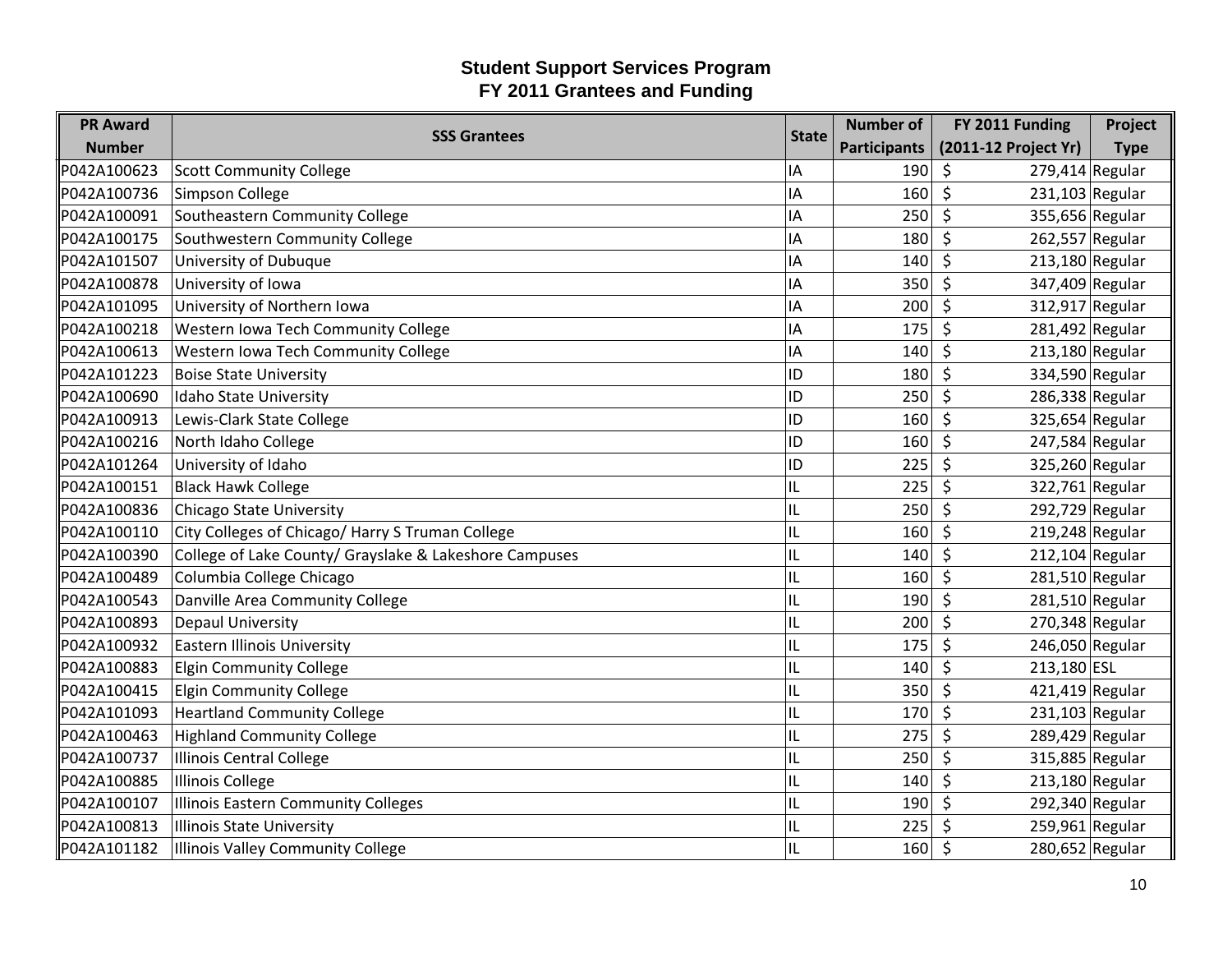| <b>PR Award</b> | <b>SSS Grantees</b><br><b>State</b>                     | <b>Number of</b> | FY 2011 Funding     | Project                      |                  |
|-----------------|---------------------------------------------------------|------------------|---------------------|------------------------------|------------------|
| <b>Number</b>   |                                                         |                  | <b>Participants</b> | (2011-12 Project Yr)         | <b>Type</b>      |
| P042A100122     | John A. Logan College                                   | IL               | 200                 | $273,611$ Regular<br>$\zeta$ |                  |
| P042A100833     | John Wood Community College                             | IL               | 160                 | $\zeta$<br>315,194 Regular   |                  |
| P042A100153     | Joliet Junior College                                   | IL               | 200                 | $\zeta$<br>378,361 Regular   |                  |
| P042A100413     | Kankakee Community College                              | IL               | 150                 | $\zeta$<br>$281,510$ Regular |                  |
| P042A100422     | Kaskaskia College                                       | IL               | 140                 | $\zeta$<br>$213,180$ Regular |                  |
| P042A100588     | <b>Knox College</b>                                     | IL               | 165                 | 302,731 Regular<br>\$        |                  |
| P042A100593     | Lake Land College                                       | IL               | 160                 | $\zeta$<br>231,103 Regular   |                  |
| P042A110596     | Lewis-Clark Community College                           | IL               | 225                 | \$<br>285,634 Regular        |                  |
| P042A101301     | Loyola University/ Chicago                              | IL               | 140                 | $\zeta$<br>212,339 Regular   |                  |
| P042A100449     | Malcolm X College                                       | IL               | 160                 | 227,198 Regular<br>\$        |                  |
| P042A100391     | Moraine Valley Community College                        | IL               | 160                 | $\zeta$<br>247,584 Regular   |                  |
| P042A100204     | Northeastern Illinois University                        | IL               | 140                 | $213,180$ Regular<br>$\zeta$ |                  |
| P042A100205     | Northeastern Illinois University                        | IL               | 100                 | $\zeta$                      | 213,180 Disabled |
|                 | P042A100207<br>Northeastern Illinois University<br>IL   |                  |                     | Teacher                      |                  |
|                 |                                                         |                  | 140                 | \$<br>213,180                | Prep             |
| P042A101432     | Northern Illinois University                            | IL               | 300                 | 349,671 Regular<br>$\zeta$   |                  |
| P042A100367     | Oakton Community College/ Skokie & Des Plaines Campuses | IL               | 215                 | $\zeta$<br>292,810 Regular   |                  |
| P042A100525     | <b>Parkland College</b>                                 | IL               | 180                 | $281,511$ Regular<br>\$      |                  |
| P042A100553     | <b>Prairie State College</b>                            | IL               | 160                 | $\zeta$<br>$213,180$ Regular |                  |
| P042A101147     | <b>Rend Lake College</b>                                | IL               | 160                 | $\zeta$<br>267,134 Regular   |                  |
| P042A100724     | <b>Richland Community College</b>                       | IL               | 160                 | \$<br>281,348 Regular        |                  |
| P042A110705     | <b>Robert Morris College</b>                            | IL               | 175                 | $\zeta$<br>281,511 Regular   |                  |
| P042A100896     | Roosevelt University                                    | IL               | 260                 | $\zeta$<br>354,793 Regular   |                  |
| P042A101244     | <b>Saint Xavier University</b>                          | IL               | 204                 | 292,338 Regular<br>$\zeta$   |                  |
| P042A100620     | <b>Sauk Valley Community College</b>                    | IL               | 200                 | $\zeta$<br>259,958 Regular   |                  |
| P042A101012     | <b>Shawnee Community College</b>                        | IL               | 160                 | \$<br>284,754 Regular        |                  |
| P042A100947     | Southeastern Illinois College                           | IL               | 165                 | \$<br>286,303 Regular        |                  |
| P042A101498     | Southern Illinois University                            | IL               | 160                 | $\zeta$<br>281,374 Regular   |                  |
| P042A100793     | Southwestern Illinois College                           | IL               | 160                 | $\zeta$<br>242,626 Regular   |                  |
| P042A101069     | Spoon River College                                     | IL               | 140                 | 213,180 Regular<br>\$        |                  |
| P042A100168     | St. Augustine College                                   | IL               | 200                 | $\zeta$<br>275,688 Regular   |                  |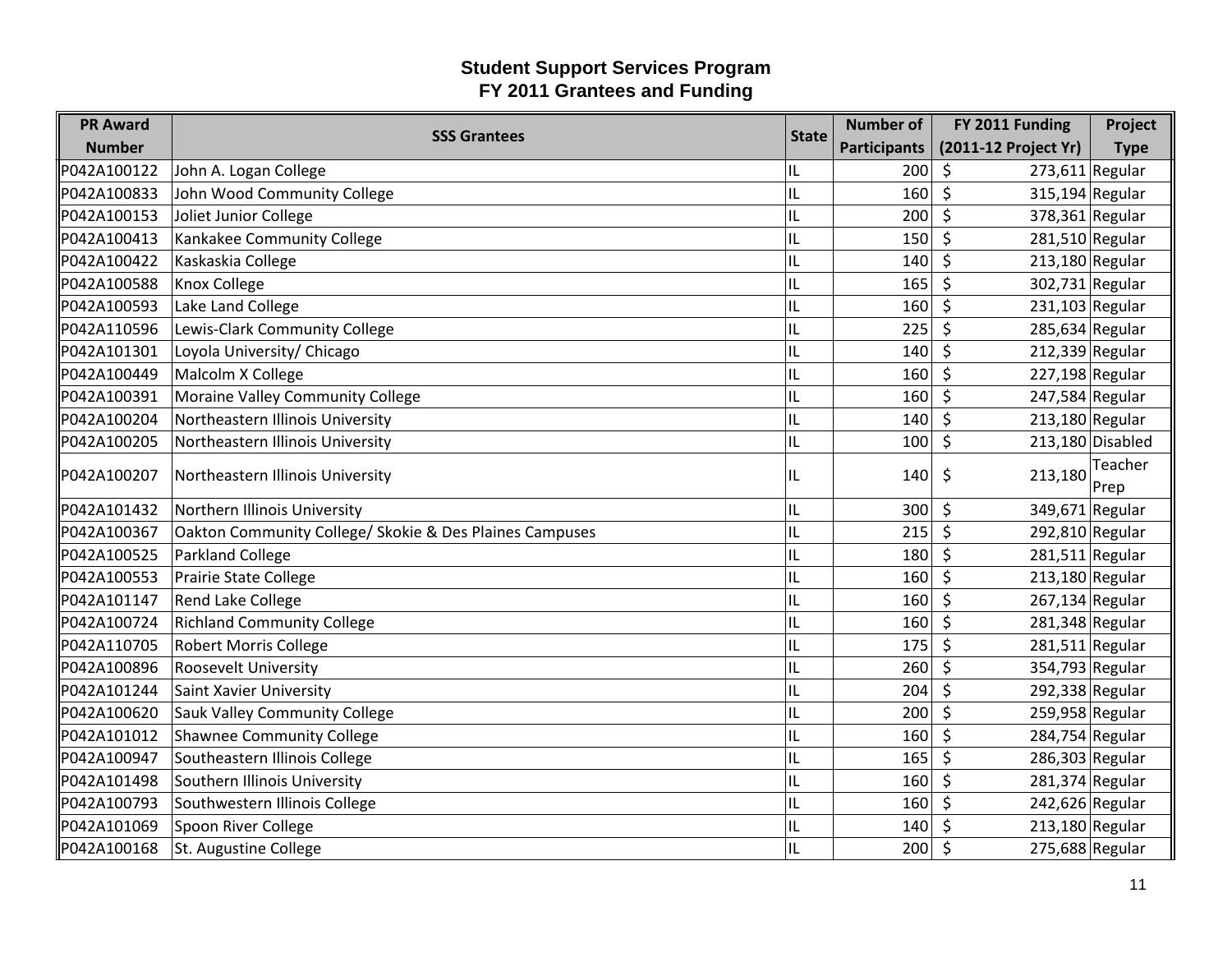| <b>PR Award</b> |                                                                         |              | <b>Number of</b>    | FY 2011 Funding              | Project         |
|-----------------|-------------------------------------------------------------------------|--------------|---------------------|------------------------------|-----------------|
| <b>Number</b>   | <b>SSS Grantees</b>                                                     | <b>State</b> | <b>Participants</b> | (2011-12 Project Yr)         | <b>Type</b>     |
| P042A101045     | <b>Triton College</b>                                                   | IL           | 160                 | $213,144$ Regular<br>\$      |                 |
| P042A111421     | University of Illinois/ Chicago                                         | IL           | 160                 | \$<br>246,375 Regular        |                 |
| P042A100851     | University of Illinois/ Urbana-Champaign                                | IL           | 180                 | $\zeta$<br>284,220 Regular   |                 |
| P042A100405     | <b>Waubonsee Community College</b>                                      | IL           | 200                 | $\zeta$<br>255,648 Regular   |                 |
| P042A100213     | Indiana Institute of Technology                                         | IN           | 110                 | $\zeta$<br>236,394 Regular   |                 |
| P042A101065     | Indiana State University                                                | IN           | 320                 | 320,477 Regular<br>\$        |                 |
| P042A100185     | Indiana University Purdue University Indianapolis (Iupui) / Bloomington | IN           | 300                 | \$<br>294,287 Regular        |                 |
| P042A100622     | Indiana University Purdue University Indianapolis (Iupui)/ Indianapolis | IN           | 300                 | \$<br>$271,615$ Regular      |                 |
| P042A100536     | Indiana University/ Indiana University East                             | IN           | 200                 | \$<br>269,459 Regular        |                 |
| P042A101309     | Indiana University/ Purdue University                                   | IN           | 140                 | \$<br>$213,180$ Regular      |                 |
| P042A100238     | Indiana Wesleyan University                                             | IN           | 160                 | $\zeta$<br>279,734 Regular   |                 |
| P042A101075     | Ivy Tech Community College/ Coliseum & North Campuses                   | IN           | 160                 | \$<br>$231,103$ Regular      |                 |
| P042A100344     | Ivy Tech Community College/ Indiana, Muncie, Anderson & Marion Campuses | IN           | 160                 | \$<br>245,063 Regular        |                 |
| P042A100219     | Ivy Tech Community College/ Indianapolis                                | IN           | 160                 | $\zeta$<br>$231,103$ Regular |                 |
| P042A100640     | Ivy Tech Community College/ Northwest                                   | IN           | 160                 | $\zeta$<br>$213,180$ Regular |                 |
| P042A100394     | Oakland City University                                                 | IN           | 100                 | 13,732<br>\$                 | Teacher<br>Prep |
| P042A100289     | Oakland City University                                                 | IN           | 225                 | $\zeta$<br>263,021 Regular   |                 |
| P042A100398     | <b>Purdue University</b>                                                | IN           | 330                 | $\zeta$<br>368,317 Regular   |                 |
| P042A101406     | <b>Purdue University</b>                                                | IN           | 195                 | $\zeta$<br>289,901 Regular   |                 |
| P042A100584     | University of Saint Francis                                             | IN           | 140                 | $213,180$ Regular<br>Ŝ.      |                 |
| P042A100983     | University of Southern Indiana                                          | IN           | 140                 | Ŝ.<br>210,145 Regular        |                 |
| P042A100279     | <b>Vincennes University</b>                                             | IN           | 255                 | $\zeta$<br>336,653 Regular   |                 |
| P042A100313     | <b>Barton County Community College</b>                                  | KS           | 200                 | $\zeta$<br>308,746 Regular   |                 |
| P042A101005     | <b>Butler County Community College</b>                                  | <b>KS</b>    | 140                 | \$<br>$213,180$ Regular      |                 |
| P042A100104     | <b>Cloud County Community College</b>                                   | KS           | 160                 | \$<br>$231,103$ Regular      |                 |
| P042A100803     | <b>Colby Community College</b>                                          | <b>KS</b>    | 200                 | $\zeta$<br>229,107 Regular   |                 |
| P042A110052     | <b>Cowley County Community College</b>                                  | <b>KS</b>    | 160                 | $\zeta$<br>$281,510$ Regular |                 |
| P042A100930     | Dodge City Community College                                            | KS           | 140                 | \$<br>$213,180$ Regular      |                 |
| P042A101044     | <b>Donnelly College</b>                                                 | KS           | 240                 | Ŝ.<br>264,747 Regular        |                 |
| P042A100093     | <b>Emporia State University</b>                                         | <b>KS</b>    | 165                 | \$<br>284,753 Regular        |                 |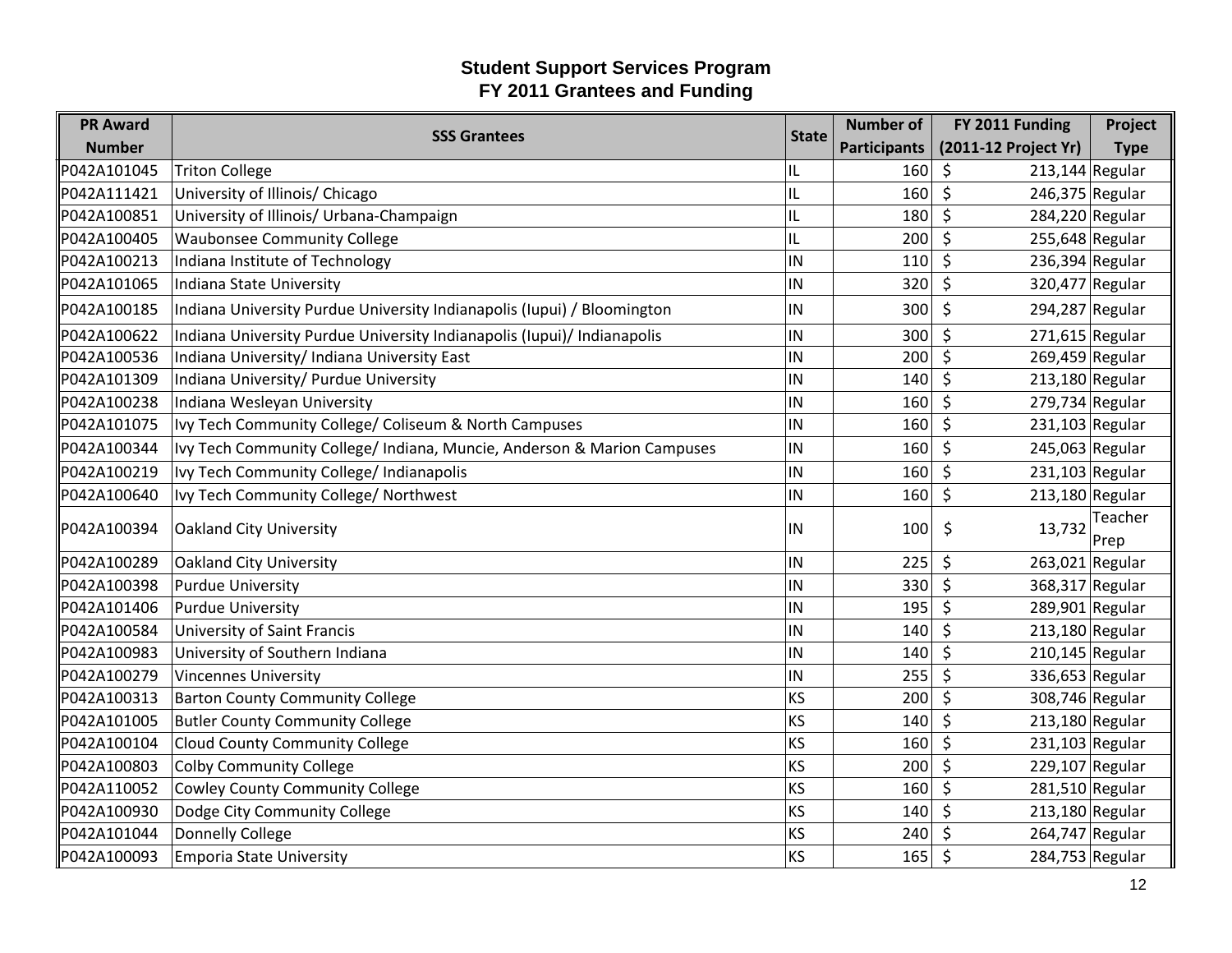| <b>PR Award</b> | <b>SSS Grantees</b>                                        | <b>State</b> | <b>Number of</b>    | FY 2011 Funding              | Project          |
|-----------------|------------------------------------------------------------|--------------|---------------------|------------------------------|------------------|
| <b>Number</b>   |                                                            |              | <b>Participants</b> | (2011-12 Project Yr)         | <b>Type</b>      |
| P042A100272     | <b>Garden City Community College</b>                       | <b>KS</b>    | 200                 | \$<br>275,282 Regular        |                  |
| P042A100792     | <b>Haskell Indian Nations University</b>                   | KS           | 175                 | \$<br>247,584 Regular        |                  |
| P042A100719     | <b>Highland Community College</b>                          | KS           | 140                 | \$<br>$213,179$ Regular      |                  |
| P042A100860     | Independence Community College                             | KS           | 225                 | $\zeta$<br>288,706 Regular   |                  |
| P042A100610     | Kansas State University                                    | <b>KS</b>    | 300                 | $\zeta$<br>288,576 Regular   |                  |
| P042A101165     | Kansas State University/ Salina                            | KS           | 160                 | $222,151$ Regular<br>\$      |                  |
| P042A100306     | Labette Community College                                  | <b>KS</b>    | 215                 | \$<br>300,916 Regular        |                  |
| P042A100261     | Neosho County Community College                            | KS           | 160                 | $\zeta$<br>278,962 Regular   |                  |
| P042A100971     | <b>Seward County Community College</b>                     | <b>KS</b>    | 160                 | $\zeta$<br>231,103 Regular   |                  |
| P042A110606     | University of Kansas                                       | KS           | 250                 | \$<br>285,690 Regular        |                  |
| P042A101111     | Wichita State University                                   | <b>KS</b>    | 115                 | \$                           | 247,584 Disabled |
| P042A100509     | <b>Wichita State University</b>                            | KS           | 250                 | $\zeta$<br>415,766 Regular   |                  |
| P042A100239     | Ashland Community and Technical College                    | <b>KY</b>    | 175                 | $\zeta$<br>284,754 Regular   |                  |
| P042A101314     | <b>Berea College</b>                                       | KY           | 140                 | \$<br>$213,180$ Regular      |                  |
| P042A100618     | <b>Bluegrass Community and Technical College</b>           | KY           | 140                 | \$<br>$213,180$ Regular      |                  |
| P042A100721     | Bluegrass Community and Technical College/ Danville Campus | KY           | 140                 | $\zeta$<br>$213,180$ Regular |                  |
| P042A100179     | <b>Brescia University Incorporated</b>                     | <b>KY</b>    | 160                 | $\zeta$<br>273,252 Regular   |                  |
| P042A100117     | Eastern Kentucky University                                | KY           | 206                 | \$<br>337,546 Regular        |                  |
| P042A100465     | Elizabethtown Community & Technical College                | KY           | 185                 | \$<br>261,309 Regular        |                  |
| P042A100387     | <b>Gateway Community and Technical College</b>             | KY           | 200                 | $\zeta$<br>231,099 Regular   |                  |
| P042A100924     | Hazard Community and Technical College                     | KY           | 200                 | $\zeta$<br>308,211 Regular   |                  |
| P042A100522     | Hopkinsville Community College/KCTCS                       | KY           | 206                 | \$<br>284,288 Regular        |                  |
| P042A100322     | Jefferson Community and Technical College                  | KY           | 200                 | $\zeta$<br>279,345 Regular   |                  |
| P042A100504     | Kentucky State University                                  | KY           | 140                 | $213,180$ Regular<br>$\zeta$ |                  |
| P042A100788     | Lindsey Wilson College                                     | KY           | 140                 | $\zeta$<br>$213,180$ Regular |                  |
| P042A100837     | Madisonville Community College                             | KY           | 170                 | \$<br>280,477 Regular        |                  |
| P042A100755     | Maysville Community and Technical College                  | KY           | 160                 | \$<br>231,103 Regular        |                  |
| P042A100227     | <b>Morehead State University</b>                           | KY           | 221                 | \$<br>330,313 Regular        |                  |
| P042A100376     | Murray State University                                    | KY           | 186                 | $\zeta$<br>264,807 Regular   |                  |
| P042A100241     | Northern Kentucky University Research Foundation           | KY           | 232                 | 340,476 Regular<br>\$        |                  |
| P042A100119     | Pikeville College                                          | <b>KY</b>    | 160                 | \$<br>247,584 Regular        |                  |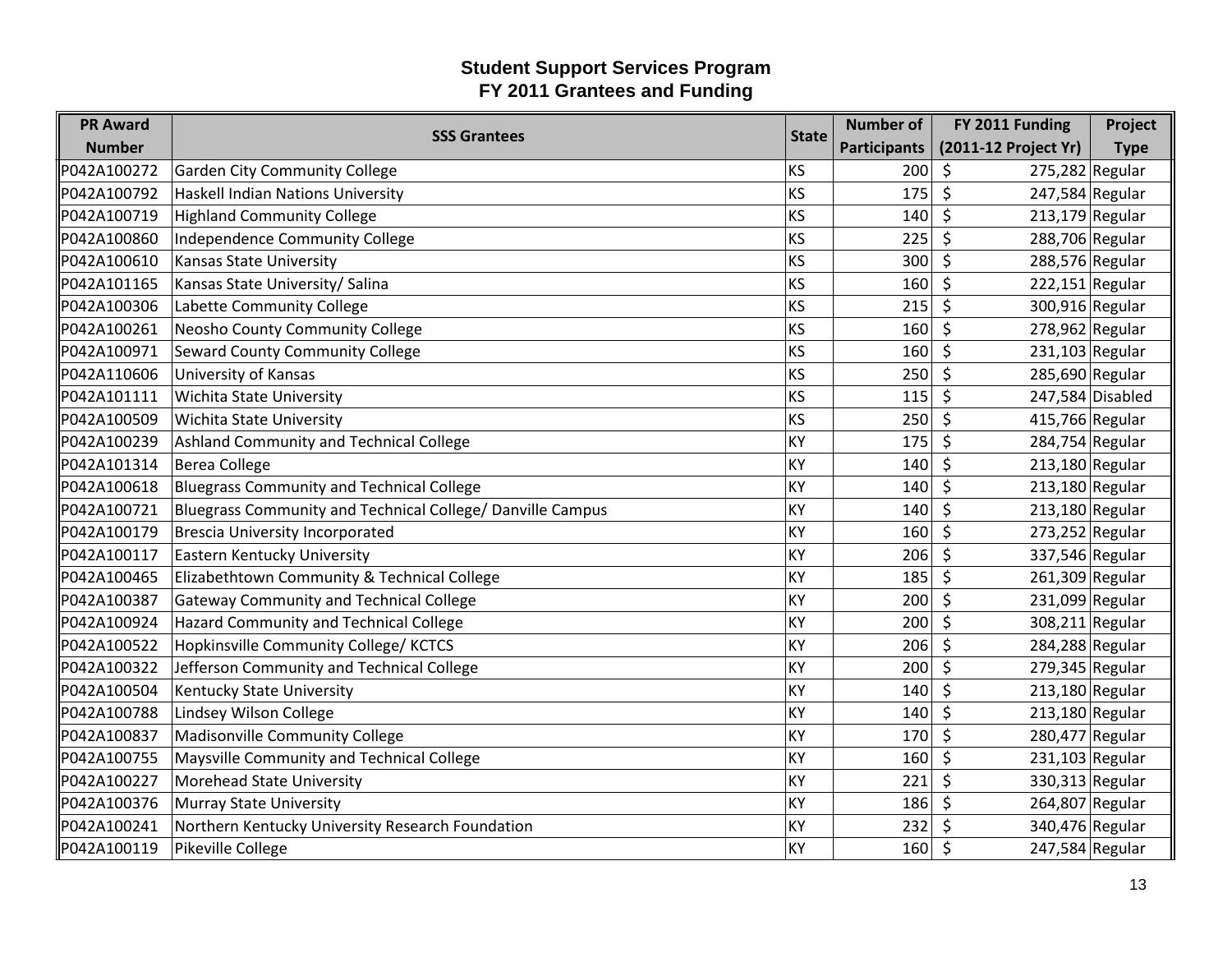| <b>PR Award</b> |                                                  | <b>State</b> | <b>Number of</b>    | FY 2011 Funding              | Project            |
|-----------------|--------------------------------------------------|--------------|---------------------|------------------------------|--------------------|
| <b>Number</b>   | <b>SSS Grantees</b>                              |              | <b>Participants</b> | (2011-12 Project Yr)         | <b>Type</b>        |
| P042A100353     | <b>Somerset Community College</b>                | KY           | 140                 | $213,180$ Regular<br>$\zeta$ |                    |
| P042A100535     | Southeast Kentucky Community & Technical College | KY           | 140                 | 283,937 Regular<br>\$        |                    |
| P042A100140     | <b>Union College</b>                             | kY           | 175                 | $\zeta$<br>292,340 Regular   |                    |
| P042A101248     | University of Kentucky                           | KY           | 160                 | $\zeta$<br>$283,658$ Regular |                    |
| P042A100474     | University of Louisville                         | KY           | 140                 | $\zeta$<br>213,180 Regular   |                    |
| P042A100505     | West Kentucky Community and Technical College    | KY           | 206                 | 250,410 Regular<br>\$        |                    |
| P042A110172     | Western Kentucky University                      | KY           | 225                 | $\zeta$<br>292,340 Regular   |                    |
| P042A101375     | Delgado Community College                        | LA           | 140                 | 139,350 Regular<br>$\zeta$   |                    |
| P042A100433     | <b>Dillard University</b>                        | LA           | 300                 | $\zeta$<br>382,822 Regular   |                    |
| P042A100698     | <b>Dillard University</b>                        | LA           | 150                 | 193,800<br>\$                | Health             |
|                 |                                                  |              |                     |                              | Sciences           |
| P042A101448     | <b>Grambling State University</b>                | LA           | 244                 | $\zeta$<br>352,258 Regular   |                    |
| P042A101414     | Louisiana State University and A&M College       | LA           | 280                 | $\zeta$<br>336,971 Regular   |                    |
| P042A100470     | Louisiana State University Eunice                | LA           | 400                 | 403,682 Regular<br>\$        |                    |
| P042A100360     | Northwestern State University                    | LA           | 360                 | $\zeta$<br>404,178 Regular   |                    |
| P042A100993     | <b>River Parishes Community College</b>          | LA           | 140                 | $213,180$ Regular<br>\$      |                    |
| P042A100786     | Southeastern Louisiana University                | LA           | 250                 | $\zeta$<br>336,850 Regular   |                    |
| P042A100348     | Southern University/ New Orleans                 | LA           | 300                 | \$<br>474,281 Regular        |                    |
| P042A101006     | Southern University/ Shreveport                  | LA           | 250                 | $\zeta$<br>365,989 Regular   |                    |
| P042A101077     | University of Louisiana/ Lafayette               | LA           | 120                 | $\zeta$<br>211,436 STEM      |                    |
| P042A101172     | University of Louisiana/ Lafayette               | LA           | 400                 | $\zeta$<br>$617,459$ Regular |                    |
| P042A101424     | University of Louisiana/ Lafayette               | LA           | 140                 | \$<br>213,180                | Teacher            |
|                 |                                                  |              |                     |                              | Prep               |
| P042A101338     | University of Louisiana/ Lafayette               | LA           | 100                 | $\zeta$                      | $213,180$ Disabled |
| P042A110834     | University of New Orleans                        | LA           | 200                 | $\zeta$<br>271,938 Regular   |                    |
| P042A100750     | American International College                   | MA           | 160                 | \$<br>231,036 Regular        |                    |
| P042A100116     | <b>Berkshire Community College</b>               | MA           | 160                 | $\zeta$<br>247,584 Regular   |                    |
| P042A101233     | <b>Boston College</b>                            | MA           | 200                 | \$<br>284,491 Regular        |                    |
| P042A101085     | <b>Brandeis University</b>                       | MA           | 145                 | $\zeta$<br>292,341 Regular   |                    |
| P042A111266     | <b>Bristol Community College</b>                 | MA           | 400                 | 419,320 Regular<br>\$        |                    |
| P042A101311     | <b>Bunker Hill Community College</b>             | MA           | 175                 | \$<br>267,936 Regular        |                    |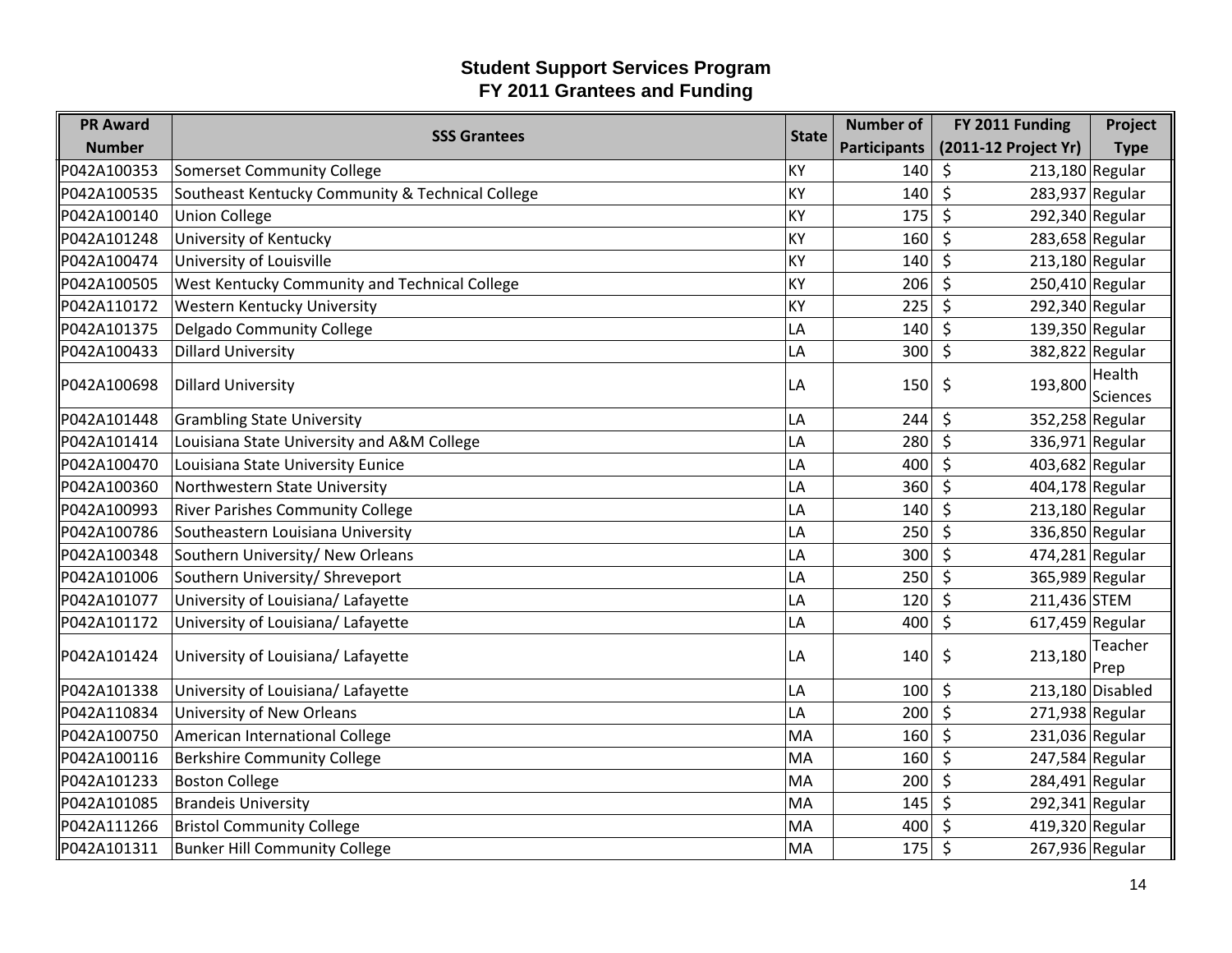| <b>PR Award</b> | <b>SSS Grantees</b>                                         | <b>State</b> | <b>Number of</b>    | FY 2011 Funding              | Project          |
|-----------------|-------------------------------------------------------------|--------------|---------------------|------------------------------|------------------|
| <b>Number</b>   |                                                             |              | <b>Participants</b> | (2011-12 Project Yr)         | <b>Type</b>      |
| P042A100178     | Cape Cod Community College                                  | MA           | 175                 | 280,387 Regular<br>\$        |                  |
| P042A100812     | <b>Fitchburg State College</b>                              | MA           | 160                 | $\zeta$<br>246,045 Regular   |                  |
| P042A100781     | Holyoke Community College                                   | MA           | 215                 | $\zeta$<br>341,828 Regular   |                  |
| P042A101198     | Massachusetts College of Liberal Arts                       | MA           | 200                 | $\zeta$<br>281,510 Regular   |                  |
| P042A100495     | Massasoit Community College/ Brockton & Canton Campuses     | MA           | 155                 | $\zeta$<br>281,510 Regular   |                  |
| P042A100538     | Middlesex Community College                                 | MA           | 200                 | \$<br>311,328 Regular        |                  |
| P042A100578     | Middlesex Community College                                 | MA           | 100                 | $\zeta$                      | 240,392 Disabled |
| P042A100177     | Mount Ida College                                           | MA           | 140                 | $\zeta$<br>247,563 Regular   |                  |
| P042A101238     |                                                             | MA           | 120                 | 193,800<br>\$                | Health           |
|                 | Mount Wachusett Community College                           |              |                     |                              | <b>Sciences</b>  |
| P042A110458     | Mount Wachusett Community College                           | MA           | 200                 | \$<br>378,485 Regular        |                  |
| P042A100994     | North Shore Community College                               | MA           | 350                 | $\zeta$<br>477,726 Regular   |                  |
| P042A110247     | Northern Essex Community College                            | MA           | 250                 | $\zeta$<br>365,960 Regular   |                  |
| P042A100645     | Quinsigamond Community College                              | MA           | 140                 | $213,180$ Regular<br>\$      |                  |
| P042A100250     | Salem State College                                         | MA           | 325                 | 450,518 Regular<br>\$        |                  |
| P042A100990     | Springfield Technical Community College                     | MA           | 240                 | $\zeta$<br>270,686 Regular   |                  |
| P042A110811     | University of Massachusetts/ Boston                         | MA           | 500                 | $\zeta$<br>428,375 Regular   |                  |
| P042A101388     | University of Massachusetts/ Dartmouth                      | MA           | 270                 | $\zeta$<br>390,995 Regular   |                  |
| P042A101249     | <b>Westfield State College</b>                              | MA           | 160                 | $\zeta$<br>264,284 Regular   |                  |
| P042A100650     | Allegany Community College (aka Allegany College/ Maryland) | MD           | 140                 | $\zeta$<br>$212,675$ Regular |                  |
| P042A100090     | <b>Baltimore City Community College</b>                     | MD           | 230                 | $\zeta$<br>335,448 Regular   |                  |
| P042A101497     | <b>Bowie State University</b>                               | MD           | 200                 | $\zeta$<br>299,488 Regular   |                  |
| P042A100292     | <b>Chesapeake College</b>                                   | MD           | 215                 | \$<br>320,850 Regular        |                  |
| P042A100842     | <b>Community College of Baltimore County</b>                | MD           | 185                 | $\zeta$<br>282,543 Regular   |                  |
| P042A100850     | <b>Community College of Baltimore County</b>                | MD           | 200                 | $\zeta$<br>$292,643$ Regular |                  |
| P042A100612     | <b>Coppin State University</b>                              | MD           | 160                 | $\zeta$<br>284,428 Regular   |                  |
| P042A100573     | <b>Frostburg State University</b>                           | MD           | 275                 | \$<br>332,930 Regular        |                  |
| P042A100925     | <b>Hagerstown Community College</b>                         | MD           | 175                 | $\zeta$<br>$213,178$ Regular |                  |
| P042A100592     | <b>Howard Community College</b>                             | MD           | 225                 | $\zeta$<br>342,173 Regular   |                  |
| P042A101204     | Montgomery College                                          | <b>MD</b>    | 175                 | 231,103 Regular<br>\$        |                  |
| P042A100664     | Prince George's Community College                           | MD           | 275                 | 355,680 Regular<br>\$        |                  |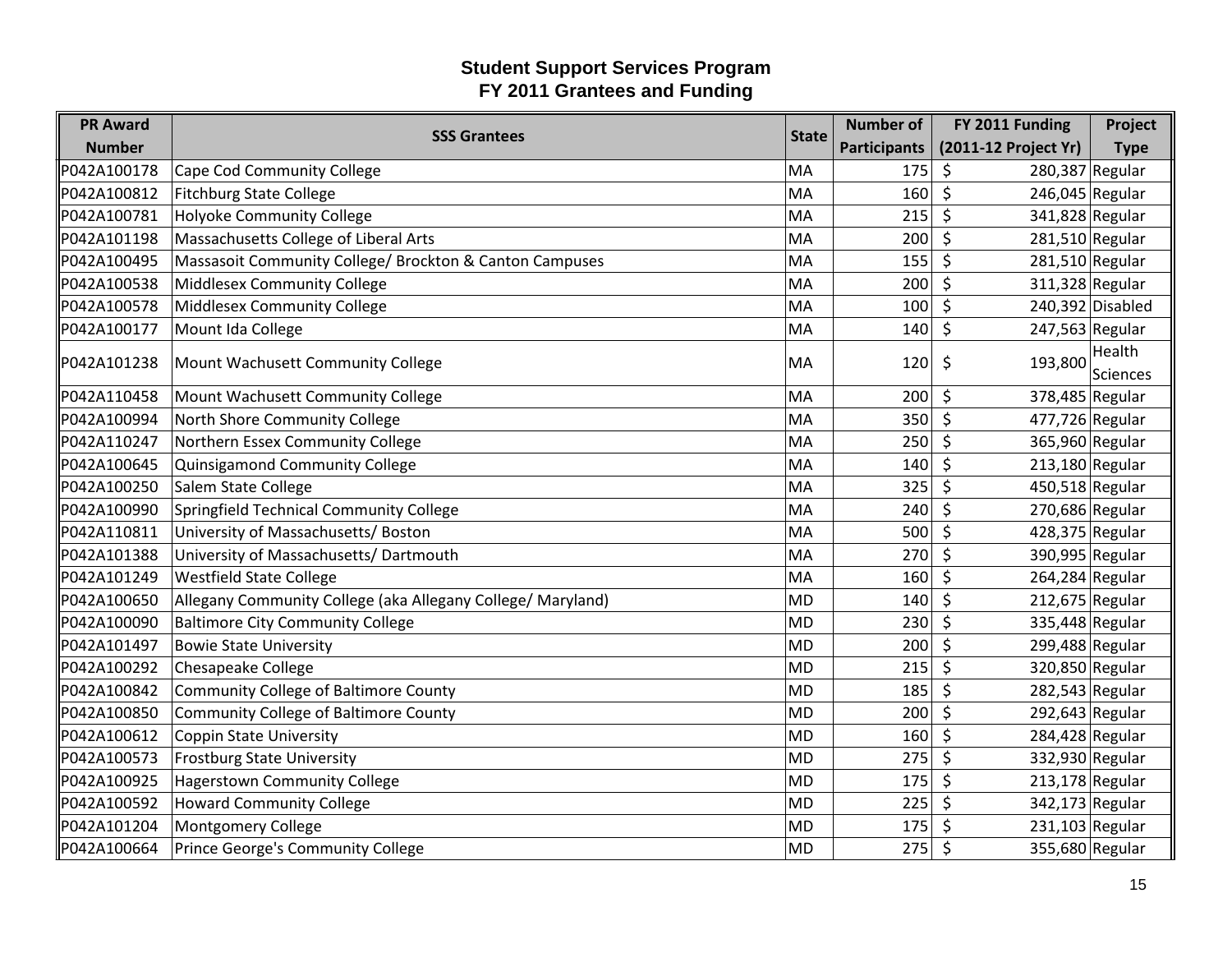| <b>PR Award</b> | <b>SSS Grantees</b>                        | <b>State</b> | <b>Number of</b>    | FY 2011 Funding              | Project     |
|-----------------|--------------------------------------------|--------------|---------------------|------------------------------|-------------|
| <b>Number</b>   |                                            |              | <b>Participants</b> | (2011-12 Project Yr)         | <b>Type</b> |
| P042A100870     | Salisbury University                       | MD!          | 140                 | $213,180$ Regular<br>\$      |             |
| P042A101267     | University of Maryland/ College Park       | <b>MD</b>    | 350                 | \$<br>395,681 Regular        |             |
| P042A100362     | <b>Central Maine Community College</b>     | ME           | 175                 | $\zeta$<br>$281,511$ Regular |             |
| P042A100616     | Kennebec Valley Community College          | ME           | 180                 | $\zeta$<br>284,754 Regular   |             |
| P042A100118     | Northern Maine Community College           | ME           | 175                 | $\zeta$<br>247,583 Regular   |             |
| P042A100855     | University of Maine/ Augusta               | ME           | 360                 | 484,682 Regular<br>\$        |             |
| P042A100089     | University of Maine/ Farmington            | ME           | 180                 | 284,753 Regular<br>\$        |             |
| P042A100146     | University of Maine/ Fort Kent             | ME           | 160                 | $\zeta$<br>$288,181$ Regular |             |
| P042A100200     | University of Maine/ Orono                 | ME           | 400                 | $\zeta$<br>561,225 Regular   |             |
| P042A100629     | University of Maine/ Presque Isle          | ME           | 180                 | 301,355 Regular<br>\$        |             |
| P042A101443     | University of Southern Maine               | ME           | 140                 | \$<br>213,179 Regular        |             |
| P042A100026     | <b>Washington County Community College</b> | ME           | 160                 | $\zeta$<br>244,677 Regular   |             |
| P042A100406     | <b>York County Community College</b>       | ME           | 175                 | $231,103$ Regular<br>\$      |             |
| P042A100070     | <b>Adrian College</b>                      | MI           | 160                 | 284,754 Regular<br>\$        |             |
| P042A110358     | Alpena Community College                   | MI           | 175                 | 268,611 Regular<br>\$        |             |
| P042A100840     | <b>Aquinas College</b>                     | MI           | 160                 | $\zeta$<br>238,646 Regular   |             |
| P042A100412     | Bay De Noc Community College               | MI           | 160                 | 292,362 Regular<br>\$        |             |
| P042A100237     | <b>Bay Mills Community College</b>         | MI           | 170                 | 247,583 Regular<br>\$        |             |
| P042A100022     | Finlandia University                       | MI           | 180                 | 286,598 Regular<br>\$        |             |
| P042A100929     | <b>Glen Oaks Community College</b>         | MI           | 140                 | $\zeta$<br>$212,888$ Regular |             |
| P042A100343     | <b>Gogebic Community College</b>           | MI           | 160                 | 247,580 Regular<br>\$        |             |
| P042A100916     | <b>Grand Rapids Community College</b>      | MI           | 350                 | 387,564 Regular<br>\$        |             |
| P042A100740     | <b>Grand Valley State University</b>       | MI           | 215                 | \$<br>312,674 Regular        |             |
| P042A100484     | Jackson Community College                  | MI           | 140                 | $213,180$ Regular<br>$\zeta$ |             |
| P042A101297     | <b>Kellogg Community College</b>           | MI           | 250                 | 352,826 Regular<br>\$        |             |
| P042A100948     | Lake Michigan College                      | MI           | 200                 | 281,489 Regular<br>\$        |             |
| P042A110763     | Lansing Community College                  | MI           | 200                 | $\zeta$<br>281,509 Regular   |             |
| P042A100481     | <b>Madonna University</b>                  | MI           | 200                 | 244,120 Regular<br>\$        |             |
| P042A101489     | <b>Michigan State University</b>           | MI           | 600                 | 659,582 Regular<br>\$        |             |
| P042A100666     | <b>Mott Community College</b>              | MI           | 200                 | 353,331 Regular<br>-\$       |             |
| P042A100480     | Northern Michigan University               | MI           | 210                 | \$<br>300,249 Regular        |             |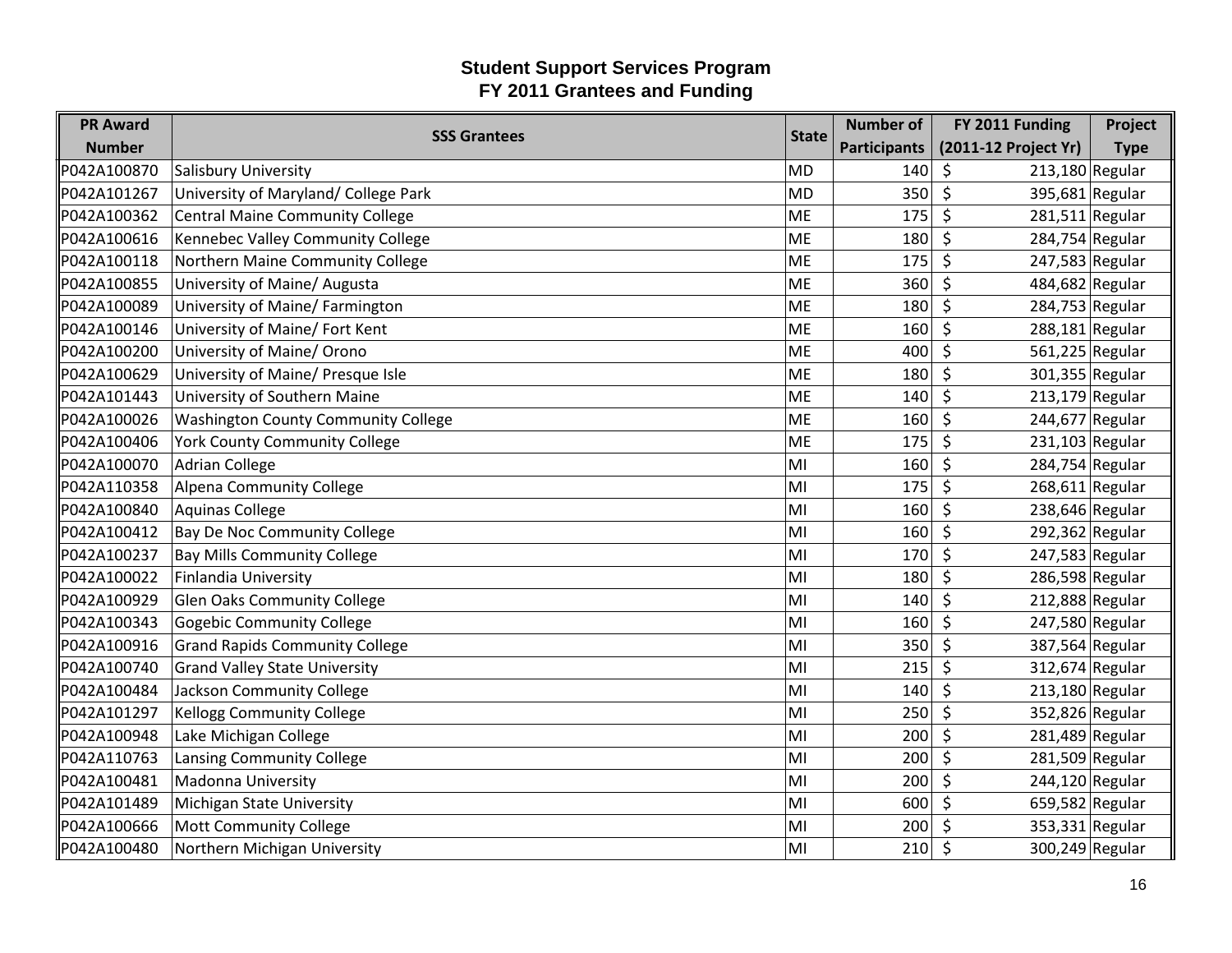| <b>PR Award</b> | <b>SSS Grantees</b>                                             | <b>State</b> | <b>Number of</b>    | FY 2011 Funding              | Project          |
|-----------------|-----------------------------------------------------------------|--------------|---------------------|------------------------------|------------------|
| <b>Number</b>   |                                                                 |              | <b>Participants</b> | (2011-12 Project Yr)         | <b>Type</b>      |
| P042A100183     | Siena Heights University                                        | MI           | 160                 | 284,219 Regular<br>\$        |                  |
| P042A100473     | Southwestern Michigan College/ Dowagiac and Niles Area Campuses | MI           | 225                 | $\zeta$<br>291,977 Regular   |                  |
| P042A100630     | St. Clair County Community College                              | MI           | 140                 | $\zeta$<br>142,710 Regular   |                  |
| P042A101455     | Wayne County Community College District                         | MI           | 350                 | $\zeta$<br>543,924 Regular   |                  |
| P042A101221     | Western Michigan University                                     | MI           | 140                 | 213,180<br>\$                | Teacher<br>Prep  |
| P042A100604     | Western Michigan University                                     | MI           | 210                 | $\zeta$<br>284,754 Regular   |                  |
| P042A100563     | Anoka Ramsey Community College/ Coon Rapids                     | MN           | 175                 | $\zeta$<br>292,340 Regular   |                  |
| P042A110265     | <b>Arrowhead Community Colleges</b>                             | MN           | 1,000               | \$<br>1,387,251 Regular      |                  |
| P042A100482     | <b>Augsburg College</b>                                         | MN           | 160                 | \$<br>247,583 Regular        |                  |
| P042A110346     | Bemidji State University                                        | MN           | 350                 | $\zeta$<br>430,873 Regular   |                  |
| P042A100507     | <b>Carleton College</b>                                         | MN           | 115                 | \$<br>243,665 Regular        |                  |
| P042A101350     | <b>Central Lakes College</b>                                    | MN           | 180                 | $\zeta$<br>235,235 Regular   |                  |
| P042A100065     | <b>Century Community and Technical College</b>                  | <b>MN</b>    | 200                 | 323,632 Regular<br>\$        |                  |
| P042A100125     | College of St. Scholastica, Inc.                                | MN           | 175                 | $\zeta$<br>284,755 Regular   |                  |
| P042A100936     | Dakota County Technical College                                 | MN           | 160                 | \$<br>247,580 Regular        |                  |
| P042A110746     | Fond Du Lac Tribal & Community College                          | MN           | 175                 | $\zeta$<br>284,754 Regular   |                  |
| P042A100444     | Hennepin Technical College                                      | MN           | 140                 | \$<br>199,226 Regular        |                  |
| P042A100419     | <b>Inver Hills Community College</b>                            | MN           | 140                 | \$<br>213,180 Regular        |                  |
| P042A101038     | Lake Superior College                                           | MN           | 210                 | $\zeta$<br>292,340 Regular   |                  |
| P042A101212     | <b>Metropolitan State University</b>                            | MN           | 160                 | $\zeta$<br>247,584 Regular   |                  |
| P042A100287     | Minneapolis Community and Technical College                     | MN           | 100                 | $\zeta$                      | 163,180 Disabled |
| P042A100307     | Minneapolis Community and Technical College                     | MN           | 140                 | \$<br>213,180 ESL            |                  |
| P042A100281     | Minneapolis Community and Technical College                     | MN           | 225                 | $\zeta$<br>340,045 Regular   |                  |
| P042A100203     | Minnesota State University/ Mankato                             | MN           | 175                 | $\zeta$<br>322,026 Regular   |                  |
| P042A100886     | North Hennepin Community College                                | MN           | 230                 | \$<br>357,363 Regular        |                  |
| P042A100312     | <b>Ridgewater College</b>                                       | MN           | 175                 | \$<br>230,236 Regular        |                  |
| P042A100231     | Rochester Community and Technical College                       | MN           | 250                 | $\zeta$<br>379,390 Regular   |                  |
| P042A101461     | South Central College                                           | MN           | 140                 | $\zeta$<br>$213,164$ Regular |                  |
| P042A100223     | St. Cloud Technical College                                     | <b>MN</b>    | 160                 | 257,087 Regular<br>\$        |                  |
| P042A100349     | St. Olaf College                                                | MN           | 160                 | \$<br>247,584 Regular        |                  |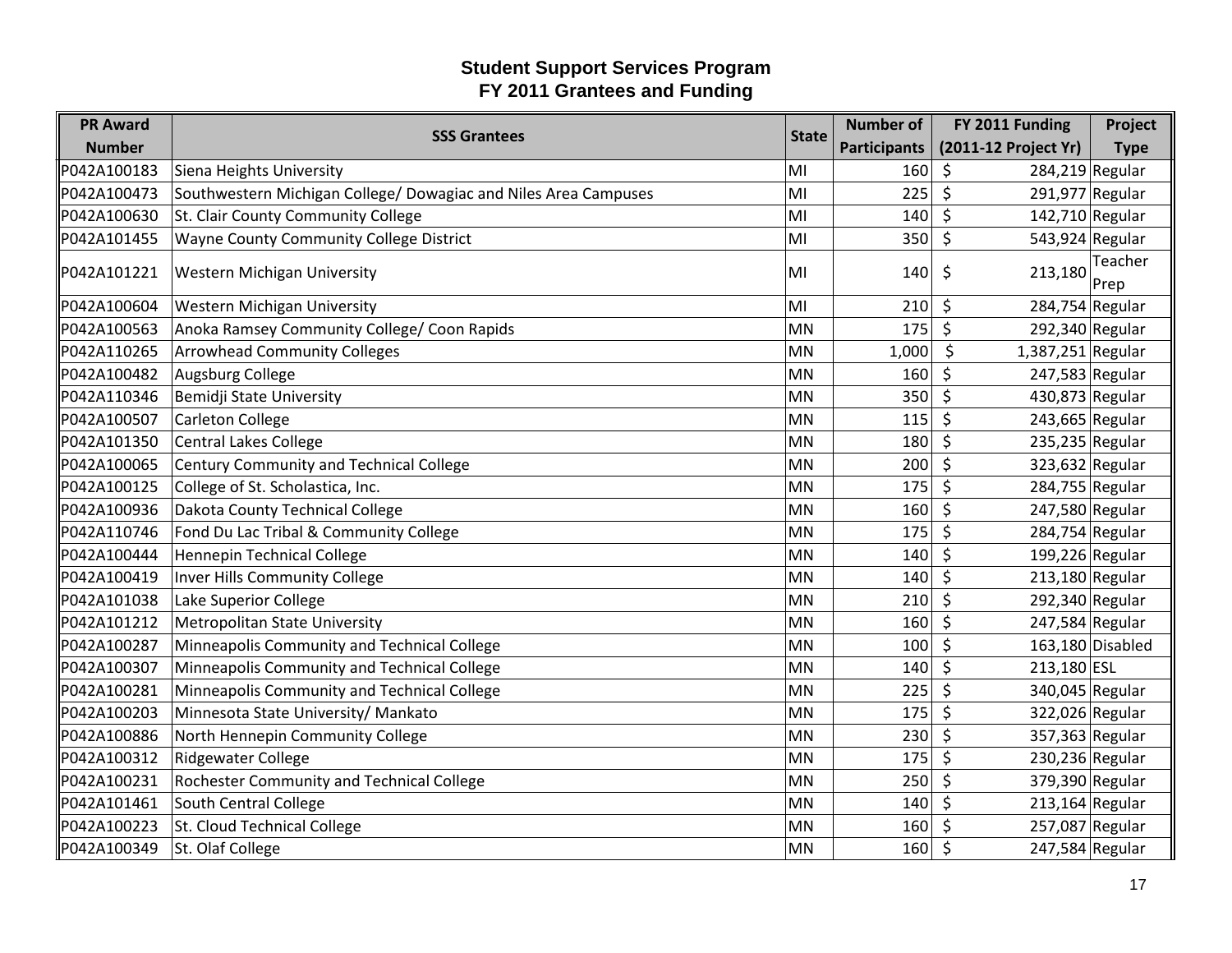| <b>PR Award</b> | <b>SSS Grantees</b>                            | <b>State</b> | <b>Number of</b>    | FY 2011 Funding              | Project     |
|-----------------|------------------------------------------------|--------------|---------------------|------------------------------|-------------|
| <b>Number</b>   |                                                |              | <b>Participants</b> | (2011-12 Project Yr)         | <b>Type</b> |
| P042A111118     | University of Minnesota/ Minneapolis           | MN           | 270                 | 332,443 Regular<br>\$        |             |
| P042A100399     | <b>Winona State University</b>                 | <b>MN</b>    | 225                 | \$<br>292,266 Regular        |             |
| P042A100190     | Columbia College                               | MO           | 160                 | \$<br>231,103 Regular        |             |
| P042A110047     | <b>Crowder College</b>                         | MO           | 175                 | $\zeta$<br>284,754 Regular   |             |
| P042A100597     | Crowder College/ Cassville                     | MO           | 140                 | $\zeta$<br>$213,180$ Regular |             |
| P042A100981     | Crowder College/ Nevada                        | <b>MO</b>    | 140                 | 213,180 Regular<br>\$        |             |
| P042A100059     | Jefferson College District of Jefferson County | MO           | 160                 | $\zeta$<br>257,086 Regular   |             |
| P042A101390     | Lincoln University                             | MO           | 250                 | 332,075 Regular<br>$\zeta$   |             |
| P042A100568     | Mineral Area College                           | MO           | 200                 | $\zeta$<br>281,510 Regular   |             |
| P042A100062     | Missouri Southern State University             | <b>MO</b>    | 170                 | 247,564 Regular<br>\$        |             |
| P042A101237     | Missouri State University/ Springfield         | MO           | 190                 | $\zeta$<br>280,405 Regular   |             |
| P042A100671     | Missouri State University/ West Plains Campus  | MO           | 140                 | $213,180$ Regular<br>$\zeta$ |             |
| P042A100687     | North Central Missouri College                 | MO           | 160                 | $\zeta$<br>247,583 Regular   |             |
| P042A100386     | Northwest Missouri State University            | <b>MO</b>    | 180                 | 292,340 Regular<br>\$        |             |
| P042A100892     | Penn Valley Community College                  | MO           | 250                 | $\zeta$<br>364,560 Regular   |             |
| P042A100274     | Ranken Technical College                       | <b>MO</b>    | 160                 | \$<br>231,083 Regular        |             |
| P042A101382     | <b>Saint Louis University</b>                  | MO           | 175                 | $\zeta$<br>276,823 Regular   |             |
| P042A100954     | Southeast Missouri State University            | <b>MO</b>    | 200                 | \$<br>317,558 Regular        |             |
| P042A100624     | St. Louis Community College                    | MO           | 140                 | $\zeta$<br>$213,180$ Regular |             |
| P042A100326     | St. Louis Community College/ Florissant Valley | lMO          | 160                 | $\zeta$<br>$231,103$ Regular |             |
| P042A100777     | St. Louis Community College/ Meramec           | MO           | 160                 | \$<br>212,946 Regular        |             |
| P042A100778     | <b>State Fair Community College</b>            | <b>MO</b>    | 160                 | 246,859 Regular<br>\$        |             |
| P042A100451     | Three Rivers Community College                 | MO           | 250                 | $\zeta$<br>289,181 Regular   |             |
| P042A100305     | University of Central Missouri                 | MO           | 210                 | 304,520 Regular<br>$\zeta$   |             |
| P042A100868     | University of Missouri/ Columbia               | MO           | 650                 | $\zeta$<br>607,500 Regular   |             |
| P042A100493     | Washington University in St. Louis             | <b>MO</b>    | 200                 | \$<br>341,510 Regular        |             |
| P042A101429     | <b>Alcorn State University</b>                 | MS           | 200                 | $\zeta$<br>329,571 Regular   |             |
| P042A100097     | Copiah-Lincoln Community College               | MS           | 160                 | $\zeta$<br>284,753 Regular   |             |
| P042A101001     | <b>Hinds Community College</b>                 | <b>MS</b>    | 175                 | $\zeta$<br>284,754 Regular   |             |
| P042A100648     | <b>Holmes Community College</b>                | <b>MS</b>    | 200                 | 283,339 Regular<br>\$        |             |
| P042A100315     | Mississippi State University                   | MS           | 160                 | $\zeta$<br>246,050 Regular   |             |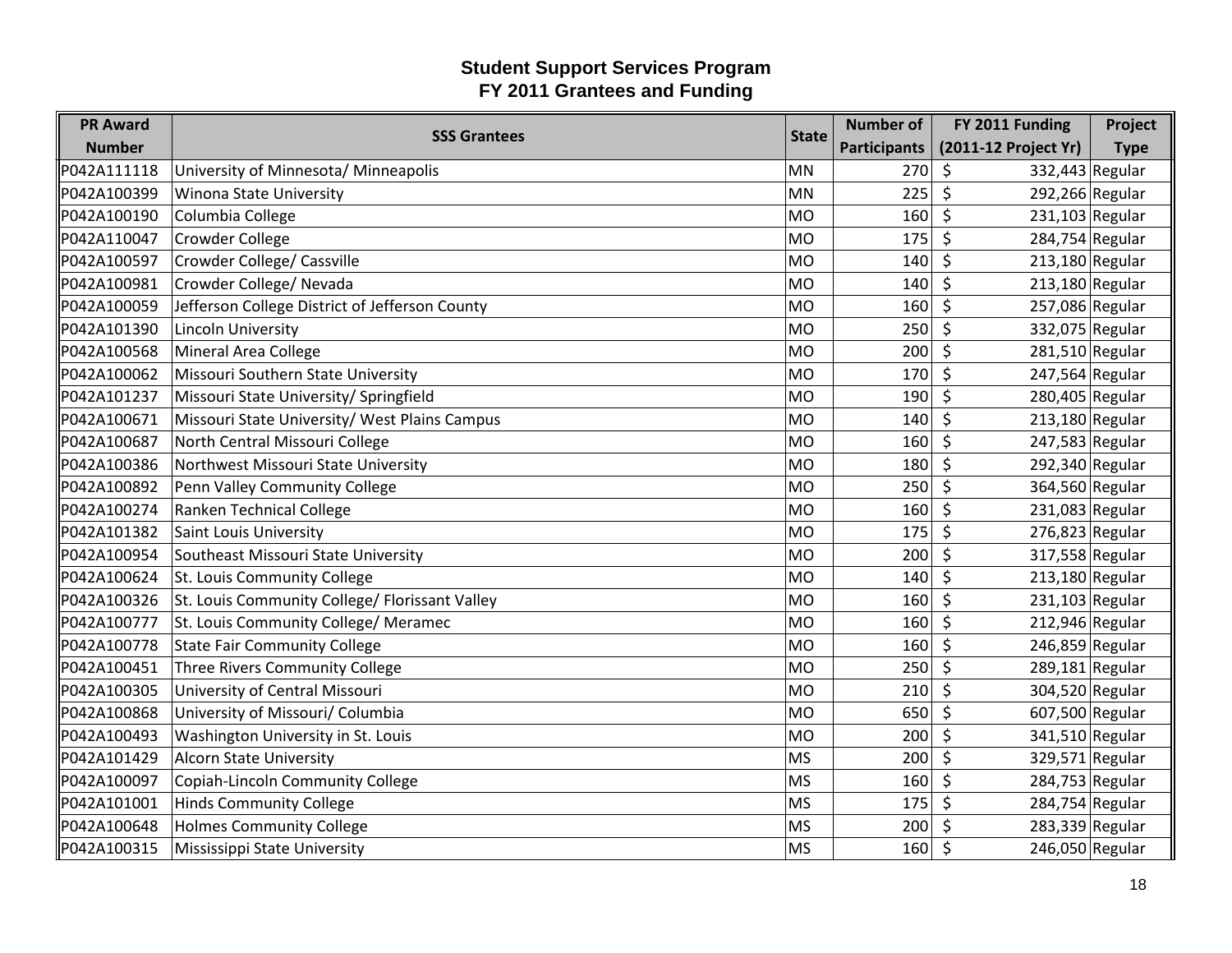| <b>PR Award</b> |                                                         | <b>State</b> | <b>Number of</b>    | FY 2011 Funding              | Project     |
|-----------------|---------------------------------------------------------|--------------|---------------------|------------------------------|-------------|
| <b>Number</b>   | <b>SSS Grantees</b>                                     |              | <b>Participants</b> | (2011-12 Project Yr)         | <b>Type</b> |
| P042A100905     | Mississippi Valley State University                     | MS           | 200                 | 257,020 Regular<br>\$        |             |
| P042A100945     | Northeast Mississippi Community College                 | <b>MS</b>    | 160                 | \$<br>226,901 Regular        |             |
| P042A110369     | Northwest Mississippi Community College                 | MS           | 160                 | $\zeta$<br>281,057 Regular   |             |
| P042A100084     | <b>Pearl River Community College</b>                    | <b>MS</b>    | 160                 | $\zeta$<br>313,316 Regular   |             |
| P042A100827     | <b>Rust College</b>                                     | MS           | 200                 | $\zeta$<br>280,952 Regular   |             |
| P042A100859     | <b>Tougaloo College</b>                                 | <b>MS</b>    | 160                 | 312,291 Regular<br>\$        |             |
| P042A100601     | University of Southern Mississippi                      | MS           | 195                 | \$<br>257,087 Regular        |             |
| P042A100962     | <b>William Carey University</b>                         | MS           | 150                 | $\zeta$<br>224,546 Regular   |             |
| P042A110906     | <b>Blackfeet Community College</b>                      | ∣мт          | 170                 | $\zeta$<br>294,826 Regular   |             |
| P042A100338     | Chief Dull Knife College                                | MT           | 90                  | 130,815 Regular<br>\$        |             |
| P042A100092     | Dawson Community College                                | MT           | 140                 | $\zeta$<br>272,939 Regular   |             |
| P042A101232     | <b>Flathead Valley Community College</b>                | MT           | 350                 | $\zeta$<br>323,238 Regular   |             |
| P042A100016     | Fort Peck Community College/ Wolf Point Campus          | MT           | 175                 | $\zeta$<br>$270,551$ Regular |             |
| P042A100452     | Montana State University Billings                       | <b>MT</b>    | 250                 | 304,719 Regular<br>$\zeta$   |             |
| P042A101159     | Montana State University/ Northern                      | MT           | 240                 | $\zeta$<br>255,079 Regular   |             |
| P042A101049     | Montana Tech of the University of Montana               | MT           | 120                 | \$<br>213,180 STEM           |             |
| P042A100310     | Rocky Mountain College                                  | MT           | 250                 | $\zeta$<br>290,966 Regular   |             |
| P042A100975     | Salish Kootenai College                                 | <b>MT</b>    | 230                 | \$<br>291,922 Regular        |             |
| P042A100636     | The University of Montana/ Helena College of Technology | MT           | 140                 | $\zeta$<br>213,180 Regular   |             |
| P042A101109     | <b>University of Great Falls</b>                        | MT           | 230                 | \$<br>288,623 Regular        |             |
| P042A100818     | University of Montana                                   | MT           | 375                 | 407,708 Regular<br>$\zeta$   |             |
| P042A100643     | University of Montana Western                           | <b>MT</b>    | 160                 | \$<br>247,584 Regular        |             |
| P042A100194     | Appalachian State University                            | NC           | 200                 | 284,593 Regular<br>\$        |             |
| P042A101480     | <b>Beaufort County Community College</b>                | NC           | 175                 | $\zeta$<br>339,027 Regular   |             |
| P042A100141     | Caldwell Community College and Technical Institute      | NC           | 200                 | \$<br>290,354 Regular        |             |
| P042A100533     | <b>Carteret Community College</b>                       | NC           | 160                 | \$<br>247,584 Regular        |             |
| P042A100628     | <b>Central Piedmont Community College</b>               | NC           | 175                 | \$<br>264,853 Regular        |             |
| P042A100309     | <b>Cleveland Community College</b>                      | NC           | 140                 | $\zeta$<br>213,180 Regular   |             |
| P042A101026     | Craven Community College/ New Bern & Havelock Campuses  | NC           | 180                 | $211,447$ Regular<br>$\zeta$ |             |
| P042A100734     | Davidson County Community College/ Davidson Campus      | NC           | 160                 | 247,584 Regular<br>\$        |             |
| P042A100236     | Elizabeth City State University                         | NC           | 175                 | 310,659 Regular<br>\$        |             |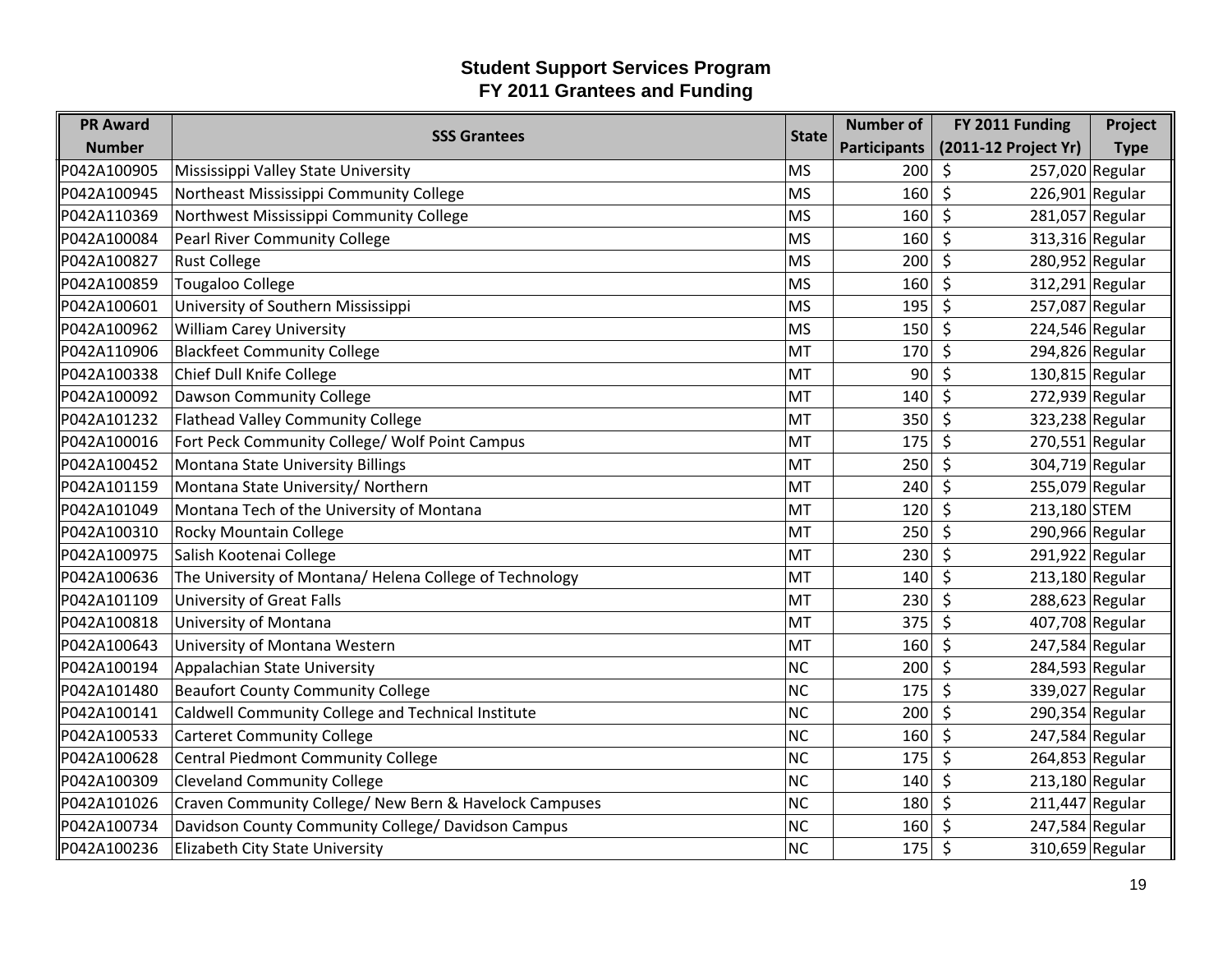| <b>PR Award</b> |                                                            |              | <b>Number of</b>    | FY 2011 Funding              | Project     |
|-----------------|------------------------------------------------------------|--------------|---------------------|------------------------------|-------------|
| <b>Number</b>   | <b>SSS Grantees</b>                                        | <b>State</b> | <b>Participants</b> | (2011-12 Project Yr)         | <b>Type</b> |
| P042A100030     | <b>Fayetteville State University</b>                       | NC           | 200                 | 336,657 Regular<br>\$        |             |
| P042A100767     | <b>Gaston College</b>                                      | NC           | 140                 | \$<br>212,880 Regular        |             |
| P042A100224     | <b>Halifax Community College</b>                           | NC           | 250                 | $\zeta$<br>329,422 Regular   |             |
| P042A100120     | James Sprunt Community College                             | NC           | 210                 | $\zeta$<br>336,461 Regular   |             |
| P042A101330     | Johnson C. Smith University                                | NC           | 180                 | $\zeta$<br>281,306 Regular   |             |
| P042A100076     | Johnston Community College                                 | NC           | 160                 | $231,103$ Regular<br>\$      |             |
| P042A101226     | Livingstone College                                        | <b>NC</b>    | 225                 | 292,340 Regular<br>\$        |             |
| P042A100790     | Mars Hill College                                          | NC           | 160                 | $\zeta$<br>281,510 Regular   |             |
| P042A110595     | <b>Mayland Community College</b>                           | NC           | 160                 | $\zeta$<br>294,993 Regular   |             |
| P042A101225     | North Carolina Agricultural and Technical State University | NC           | 200                 | \$<br>281,509 Regular        |             |
| P042A100226     | North Carolina State University                            | NC           | 140                 | 213,180 Regular<br>\$        |             |
| P042A100564     | <b>Piedmont Community College</b>                          | NC           | 200                 | $\zeta$<br>342,763 Regular   |             |
| P042A100501     | <b>Pitt Community College</b>                              | NC           | 160                 | $\zeta$<br>$231,103$ Regular |             |
| P042A100830     | Roanoke/ Chowan Community College                          | NC           | 200                 | 298,249 Regular<br>S.        |             |
| P042A100712     | <b>Robeson Community College</b>                           | NC           | 160                 | $\zeta$<br>230,988 Regular   |             |
| P042A100351     | Rockingham Community College                               | NC           | 140                 | $213,180$ Regular<br>$\zeta$ |             |
| P042A100758     | Saint Augustine's College                                  | NC           | 190                 | \$<br>310,831 Regular        |             |
| P042A100418     | <b>Sampson Community College</b>                           | NC           | 180                 | 259,271 Regular<br>\$        |             |
| P042A100170     | <b>Sandhills Community College</b>                         | NC           | 175                 | \$<br>247,584 Regular        |             |
| P042A101152     | Southwestern Community College/ Jackson Campus             | NC           | 150                 | $\zeta$<br>$277,210$ Regular |             |
| P042A101125     | The University of North Carolina/ Charlotte                | NC           | 164                 | $259,651$ Regular<br>$\zeta$ |             |
| P042A110108     | University of North Carolina/ Greensboro                   | NC           | 200                 | \$<br>301,381 Regular        |             |
| P042A100632     | University of North Carolina/ Pembroke                     | NC           | 200                 | $\zeta$<br>286,759 Regular   |             |
| P042A100900     | <b>Wilkes Community College</b>                            | NC           | 175                 | 315,396 Regular<br>\$        |             |
| P042A100466     | <b>Wilson Community College</b>                            | NC           | 200                 | \$<br>311,631 Regular        |             |
| P042A101482     | Winston-Salem State University                             | NC           | 160                 | \$<br>241,707 Regular        |             |
| P042A100291     | Cankdeska Cikana Community College                         | ND           | 100                 | $\zeta$<br>281,511 Regular   |             |
| P042A100455     | <b>Dickinson State University</b>                          | ND           | 200                 | $281,511$ Regular<br>\$      |             |
| P042A100651     | Lake Region State College                                  | ND           | 160                 | 247,578 Regular<br>\$        |             |
| P042A100861     | <b>Minot State University</b>                              | <b>ND</b>    | 200                 | 213,183 Regular<br>-\$       |             |
| P042A101231     | North Dakota State University                              | ND           | 350                 | 422,941 Regular<br>\$        |             |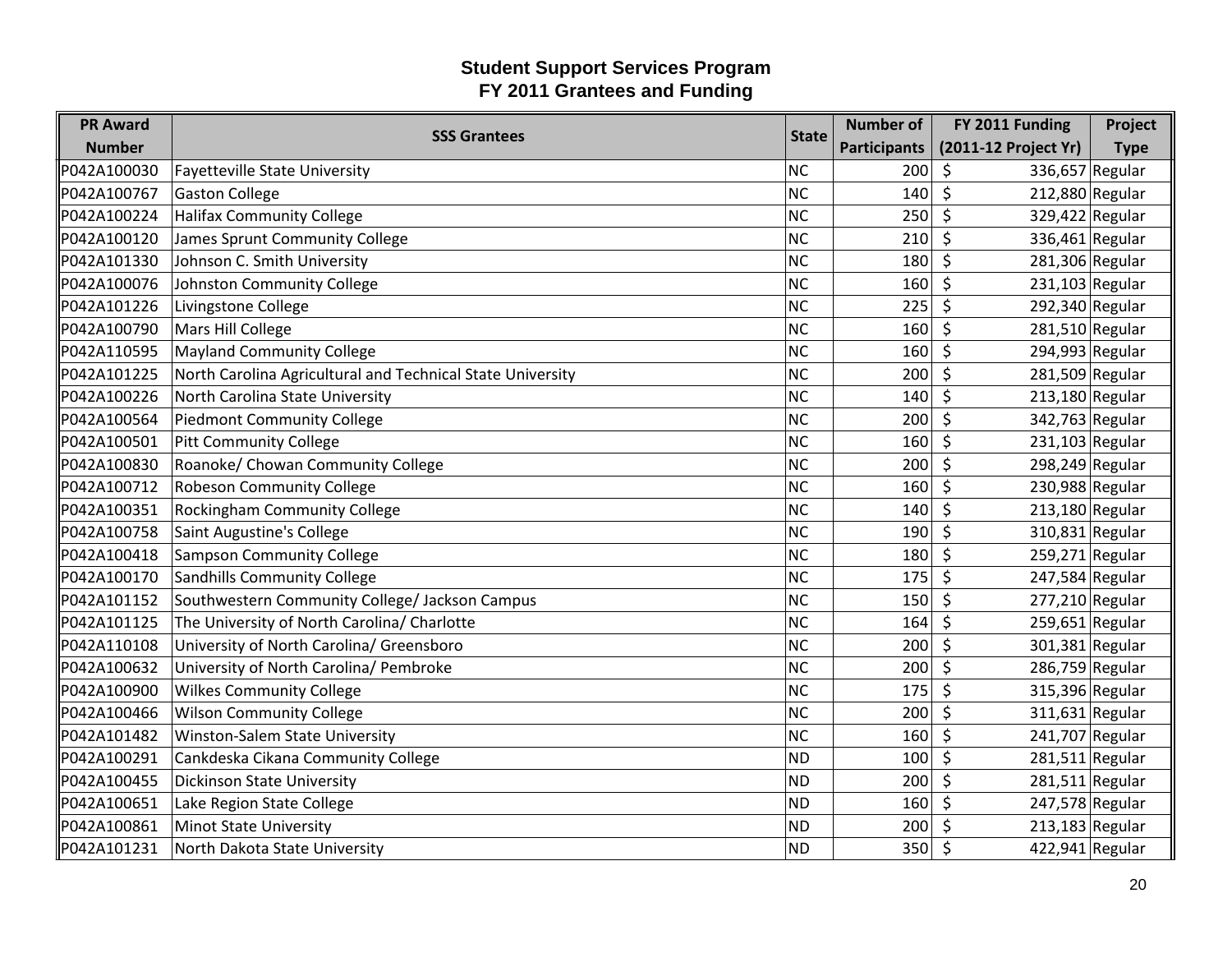| <b>PR Award</b> | <b>SSS Grantees</b>                                       | <b>State</b> | <b>Number of</b>    | FY 2011 Funding                       | Project          |
|-----------------|-----------------------------------------------------------|--------------|---------------------|---------------------------------------|------------------|
| <b>Number</b>   |                                                           |              | <b>Participants</b> | (2011-12 Project Yr)                  | <b>Type</b>      |
| P042A100512     | <b>Sitting Bull College</b>                               | <b>ND</b>    | 140                 | $213,180$ Regular<br>\$               |                  |
| P042A100503     | <b>Turtle Mountain Community College</b>                  | <b>ND</b>    | 200                 | 297,557 Regular<br>\$                 |                  |
| P042A100555     | University of Mary                                        | <b>ND</b>    | 160                 | \$<br>$281,510$ Regular               |                  |
| P042A100234     | University of North Dakota                                | <b>ND</b>    | 300                 | $\zeta$<br>336,183 Regular            |                  |
| P042A100184     | <b>Central Community College</b>                          | <b>NE</b>    | 186                 | \$<br>247,584 Regular                 |                  |
| P042A100364     | <b>Chadron State College</b>                              | <b>NE</b>    | 160                 | 247,344 Regular<br>\$                 |                  |
| P042A101032     | <b>Creighton University</b>                               | <b>NE</b>    | 160                 | $\zeta$<br>285,208 Regular            |                  |
| P042A100514     | Doane College                                             | <b>NE</b>    | 200                 | $\zeta$<br>$275,167$ Regular          |                  |
| P042A101013     | <b>Metropolitan Community College</b>                     | <b>NE</b>    | 400                 | $\zeta$<br>346,742 Regular            |                  |
| P042A100347     | Peru State College                                        | <b>NE</b>    | 230                 | 278,028 Regular<br>\$                 |                  |
| P042A100801     | Southeast Community College Area                          | <b>NE</b>    | 160                 | $\zeta$<br>247,584 Regular            |                  |
| P042A101286     | University of Nebraska/ Kearney                           | <b>NE</b>    | 200                 | $\zeta$<br>285,819 Regular            |                  |
| P042A101070     | University of Nebraska/ Lincoln                           | <b>NE</b>    | 350                 | $\mathsf{\hat{S}}$<br>496,104 Regular |                  |
| P042A100641     | University of Nebraska/Omaha                              | <b>NE</b>    | 160                 | 313,272 Regular<br>\$                 |                  |
| P042A101043     | Wayne State College                                       | <b>NE</b>    | 225                 | 308,069 Regular<br>\$                 |                  |
| P042A100251     | Western Nebraska Community College                        | <b>NE</b>    | 200                 | $\zeta$<br>336,486 Regular            |                  |
| P042A100009     | Keene State College                                       | <b>NH</b>    | 160                 | \$<br>306,576 Regular                 |                  |
| P042A101144     | <b>Plymouth State University</b>                          | <b>NH</b>    | 180                 | 300,409 Regular<br>\$                 |                  |
| P042A100165     | University of New Hampshire                               | <b>NH</b>    | 190                 | \$<br>319,203 Regular                 |                  |
| P042A101092     | Atlantic Cape Community College/ Mays Landing Main Campus | <b>NJ</b>    | 200                 | $\zeta$<br>292,340 Regular            |                  |
| P042A100598     | <b>Bloomfield College</b>                                 | <b>NJ</b>    | 160                 | \$<br>247,584 Regular                 |                  |
| P042A100098     | <b>Cumberland County College</b>                          | <b>NJ</b>    | 275                 | 283,729 Regular<br>\$                 |                  |
| P042A101094     | <b>Essex County College</b>                               | <b>NJ</b>    | 350                 | S.<br>409,206 Regular                 |                  |
| P042A101355     | <b>Georgian Court University</b>                          | <b>NJ</b>    | 160                 | 284,754 Regular<br>\$                 |                  |
| P042A100374     | <b>Middlesex County College</b>                           | <b>NJ</b>    | 160                 | $\zeta$                               | 288,749 Disabled |
| P042A101089     | New Jersey City University                                | <b>NJ</b>    | 175                 | $\zeta$<br>$281,510$ Regular          |                  |
| P042A101323     | New Jersey Institute of Technology                        | <b>NJ</b>    | 120                 | \$<br>213,180 STEM                    |                  |
| P042A100720     | New Jersey Institute of Technology                        | <b>NJ</b>    | 200                 | $\zeta$<br>292,336 Regular            |                  |
| P042A100615     | <b>Ocean County College</b>                               | <b>NJ</b>    | 140                 | $\zeta$<br>$213,180$ Regular          |                  |
| P042A101188     | Passaic County Community College                          | <b>NJ</b>    | 160                 | 231,075 Regular<br>\$                 |                  |
| P042A111216     | Ramapo College of New Jersey                              | <b>NJ</b>    | 180                 | \$                                    | 264,887 Disabled |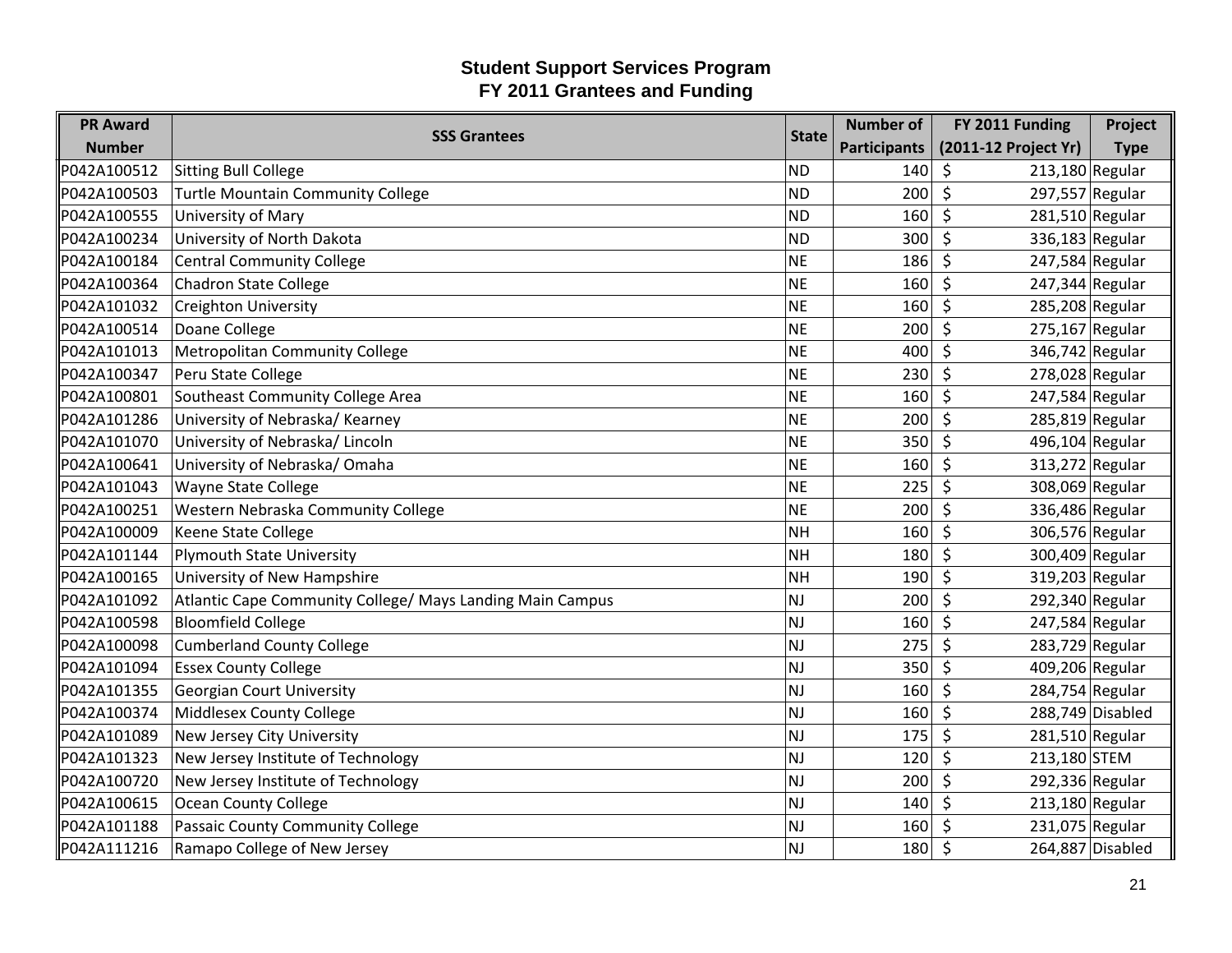| <b>PR Award</b> |                                                            |              | <b>Number of</b>    | FY 2011 Funding              | Project         |
|-----------------|------------------------------------------------------------|--------------|---------------------|------------------------------|-----------------|
| <b>Number</b>   | <b>SSS Grantees</b>                                        | <b>State</b> | <b>Participants</b> | (2011-12 Project Yr)         | <b>Type</b>     |
| P042A100772     | <b>Rider University</b>                                    | <b>NJ</b>    | 150                 | 292,340 Regular<br>\$        |                 |
| P042A100556     | <b>Rutgers University</b>                                  | NJ           | 400                 | $\zeta$<br>513,812 Regular   |                 |
| P042A100927     | <b>Rutgers University/ Newark</b>                          | NJ.          | 160                 | $\zeta$<br>$231,103$ Regular |                 |
| P042A100707     | Rutgers, The State University of New Jersey/ Camden Campus | NJ           | 160                 | 213,180 Regular<br>\$        |                 |
| P042A100814     | <b>Seton Hall University</b>                               | lNJ          | 200                 | \$<br>284,887 Regular        |                 |
| P042A101121     | Central New Mexico Community College/ Main                 | <b>NM</b>    | 165                 | 247,584 Regular<br>$\zeta$   |                 |
| P042A100106     | <b>Clovis Community College</b>                            | <b>NM</b>    | 175                 | \$<br>247,584 Regular        |                 |
| P042A101007     | <b>Eastern New Mexico University</b>                       | <b>NM</b>    | 300                 | 353,084 Regular<br>\$        |                 |
| P042A100293     | <b>New Mexico Highlands University</b>                     | <b>NM</b>    | 350                 | $\zeta$<br>554,770 Regular   |                 |
| P042A100007     | New Mexico Junior College                                  | <b>NM</b>    | 185                 | 268,485 Regular<br>\$        |                 |
| P042A100782     | <b>New Mexico State University</b>                         | <b>NM</b>    | 350                 | 390,463 Regular<br>\$        |                 |
| P042A100361     | San Juan College                                           | <b>NM</b>    | 160                 | $\zeta$<br>$231,103$ Regular |                 |
| P042A100283     | Santa Fe Community College                                 | <b>NM</b>    | 160                 | \$<br>231,103 Regular        |                 |
| P042A100499     | University of New Mexico                                   | <b>NM</b>    | 160                 | \$<br>247,583 Regular        |                 |
| P042A100384     | University of New Mexico/ Gallup Campus                    | <b>NM</b>    | 160                 | $\zeta$<br>235,228 Regular   |                 |
| P042A100417     | University of New Mexico/ Valencia Campus                  | <b>NM</b>    | 160                 | $\zeta$<br>247,577 Regular   |                 |
| P042A100409     | College of Southern Nevada                                 | <b>NV</b>    | 200                 | 247,584 Regular<br>\$        |                 |
| P042A100327     | University of Nevada/ Las Vegas                            | <b>NV</b>    | 265                 | \$<br>331,630 Regular        |                 |
| P042A100328     | University of Nevada/ Las Vegas                            |              | <b>NV</b><br>120    | 193,799                      | Health          |
|                 |                                                            |              |                     | -\$                          | <b>Sciences</b> |
| P042A100329     | University of Nevada/ Las Vegas                            | <b>NV</b>    | 120                 | 213,179 STEM<br>\$           |                 |
| P042A100434     | University of Nevada/ Reno                                 | <b>NV</b>    | 175                 | $\zeta$<br>344,465 Regular   |                 |
| P042A100355     | <b>Broome Community College</b>                            | <b>NY</b>    | 250                 | 257,077 Regular<br>\$        |                 |
| P042A100005     | Cazenovia College                                          | NY           | 160                 | 294,495 Regular<br>\$        |                 |
| P042A100438     | <b>Clarkson University</b>                                 | NY)          | 160                 | $\zeta$<br>$266,684$ Regular |                 |
| P042A101024     | College of Mount Saint Vincent                             | <b>NY</b>    | 160                 | \$<br>278,539 Regular        |                 |
| P042A101228     | <b>Corning Community College</b>                           | NY)          | 205                 | $\zeta$<br>267,337 Regular   |                 |
| P042A100617     | CUNY/ City College                                         | <b>NY</b>    | 500                 | 525,909 Regular<br>$\zeta$   |                 |
| P042A100809     | CUNY/ Kingsborough Community College                       | <b>NY</b>    | 250                 | 232,115 Regular<br>\$        |                 |
| P042A101263     | CUNY/ Lehman College                                       | <b>NY</b>    | 140                 | $\zeta$<br>212,972 Regular   |                 |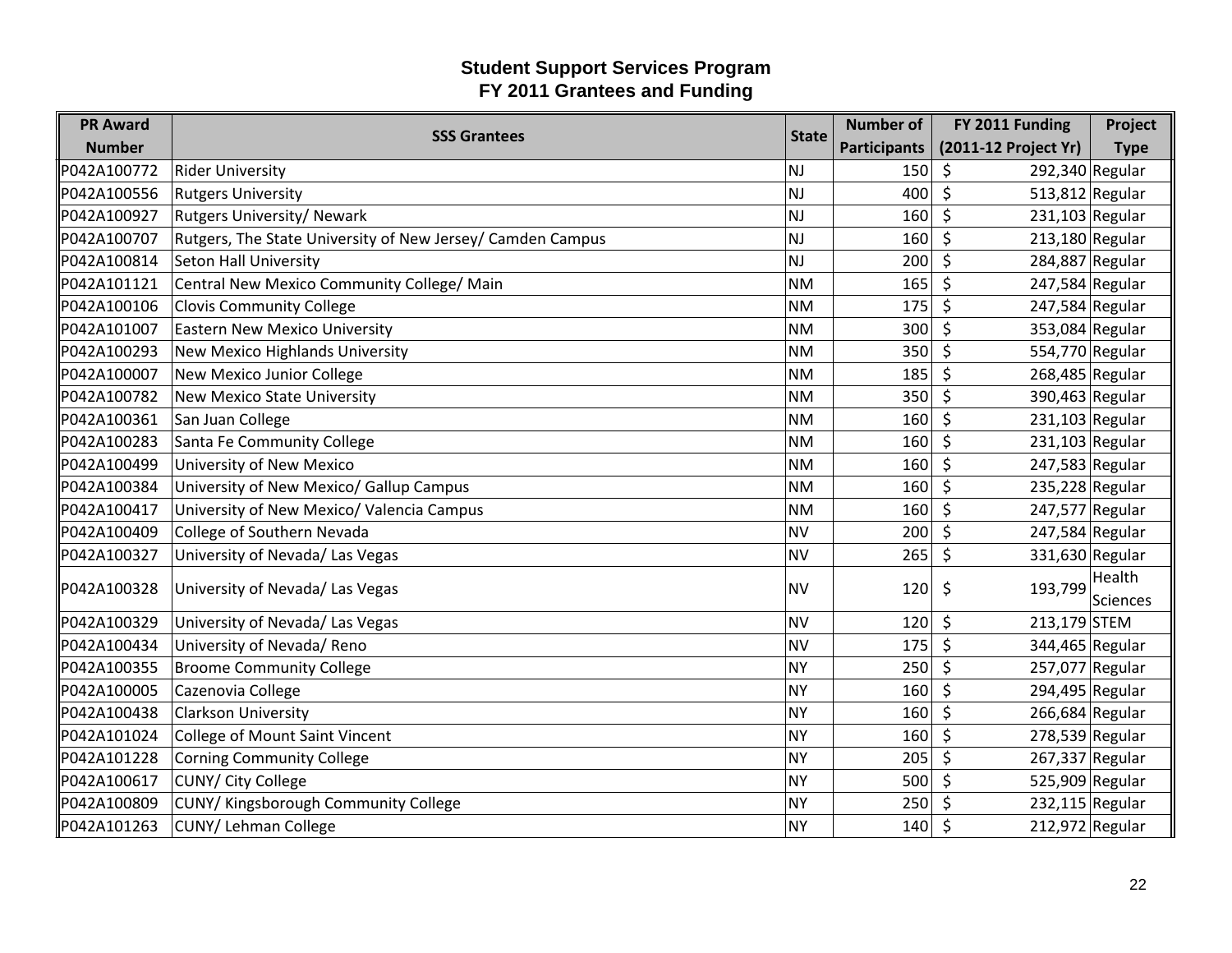| <b>PR Award</b> | <b>SSS Grantees</b>                          | <b>State</b> | <b>Number of</b>    | FY 2011 Funding              | Project          |
|-----------------|----------------------------------------------|--------------|---------------------|------------------------------|------------------|
| <b>Number</b>   |                                              |              | <b>Participants</b> | (2011-12 Project Yr)         | <b>Type</b>      |
| P042A101271     | CUNY/ Lehman College                         | <b>NY</b>    | 140                 | \$<br>213,180                | Teacher          |
|                 |                                              |              |                     |                              | Prep             |
| P042A100290     | <b>CUNY/ Queens College</b>                  | NY           | 100                 | $\zeta$                      | 213,180 Disabled |
| P042A101071     | <b>CUNY/ York College</b>                    | <b>NY</b>    | 300                 | $\zeta$<br>376,496 Regular   |                  |
| P042A101068     | <b>CUNY/ York College</b>                    | <b>NY</b>    | 80                  | \$                           | 281,498 Disabled |
| P042A100222     | Dowling College/ Rudolph Campus              | <b>NY</b>    | 160                 | 243,636 Regular<br>\$        |                  |
| P042A101332     | Finger Lakes Community College               | NY           | 141                 | \$<br>213,180 Regular        |                  |
| P042A101097     | <b>Fulton Montgomery Community College</b>   | <b>NY</b>    | 160                 | $\zeta$<br>231,103 Regular   |                  |
| P042A100431     | <b>Genesee Community College</b>             | <b>NY</b>    | 250                 | 292,340 Regular<br>\$        |                  |
| P042A100371     | Jefferson Community College                  | <b>NY</b>    | 160                 | \$<br>235,234 Regular        |                  |
| P042A110659     | Long Island University                       | <b>NY</b>    | 350                 | \$<br>459,026 Regular        |                  |
| P042A100725     | <b>Marist College</b>                        | <b>NY</b>    | 115                 | \$                           | 242,402 Disabled |
| P042A100857     | <b>Medaille College</b>                      | <b>NY</b>    | 200                 | $\zeta$<br>$281,172$ Regular |                  |
| P042A100714     | Mercy College/ Dobbs Ferry & Bronx Campuses  | <b>NY</b>    | 250                 | 284,754 Regular<br>\$        |                  |
| P042A101303     | <b>Molloy College</b>                        | <b>NY</b>    | 160                 | Ŝ.<br>234,745 Regular        |                  |
| P042A100114     | Monroe Community College                     | <b>NY</b>    | 300                 | 258,285 Regular<br>$\zeta$   |                  |
| P042A101230     | <b>Nassau Community College</b>              | <b>NY</b>    | 450                 | $\zeta$                      | 377,588 Disabled |
| P042A100014     | Paul Smith's College                         | <b>NY</b>    | 160                 | $236,074$ Regular<br>\$      |                  |
| P042A100041     | Polytechnic Institute of New York University | <b>NY</b>    | 250                 | \$<br>361,289 Regular        |                  |
| P042A101061     | Rochester Institute of Technology            | <b>NY</b>    | 225                 | $\zeta$<br>268,978 Regular   |                  |
| P042A100567     | Schenectady County Community College         | NY           | 175                 | $\zeta$<br>281,511 Regular   |                  |
| P042A101339     | St. John's University                        | <b>NY</b>    | 180                 | 210,588 Regular<br>\$        |                  |
| P042A100980     | <b>Suffolk County Community College</b>      | <b>NY</b>    | 210                 | $\zeta$<br>281,510 Regular   |                  |
| P042A100388     | <b>SUNY / Buffalo State College</b>          | <b>NY</b>    | 200                 | 284,513 Regular<br>\$        |                  |
| P042A100653     | SUNY/ Albany                                 | <b>NY</b>    | 200                 | $\zeta$<br>235,234 Regular   |                  |
| P042A101083     | <b>SUNY/ Binghamton University</b>           | <b>NY</b>    | 120                 | \$<br>213,180 STEM           |                  |
| P042A110316     | <b>SUNY/ Binghamton University</b>           | <b>NY</b>    | 400                 | \$<br>362,231 Regular        |                  |
| P042A100368     | <b>SUNY/Buffalo</b>                          | <b>NY</b>    | 275                 | \$<br>264,273 Regular        |                  |
| P042A100435     | SUNY/ College of Technology/ Canton          | <b>NY</b>    | 210                 | $\zeta$<br>$259,961$ Regular |                  |
| P042A101376     | SUNY/ Farmingdale State College              | <b>NY</b>    | 180                 | $213,180$ Regular<br>\$      |                  |
| P042A101224     | SUNY/ New Paltz                              | NY)          | 515                 | 412,919 Regular<br>\$        |                  |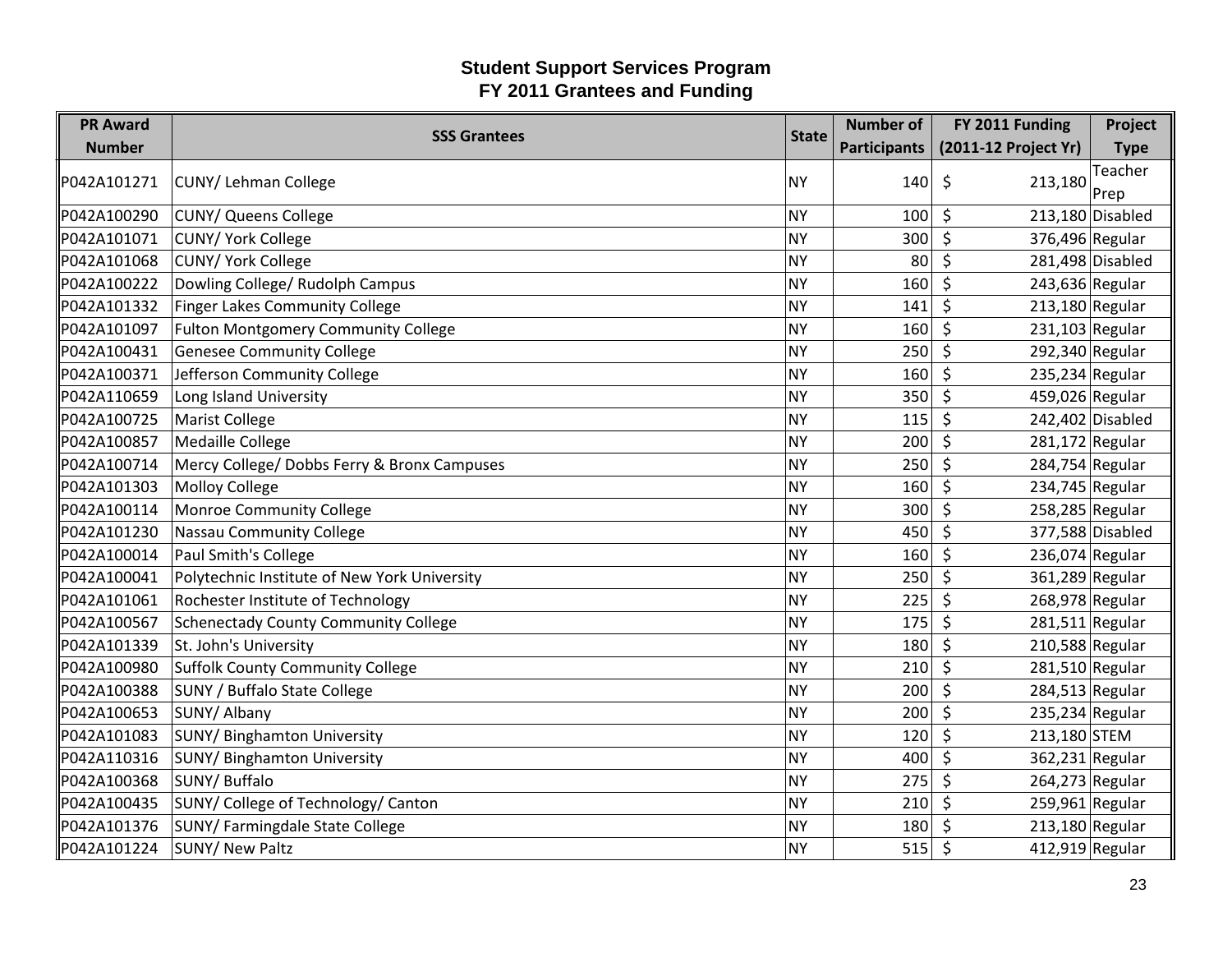| <b>PR Award</b> | <b>SSS Grantees</b>                                        | <b>State</b> | <b>Number of</b>    | FY 2011 Funding                       | Project            |
|-----------------|------------------------------------------------------------|--------------|---------------------|---------------------------------------|--------------------|
| <b>Number</b>   |                                                            |              | <b>Participants</b> | (2011-12 Project Yr)                  | <b>Type</b>        |
| P042A100057     | SUNY/ Plattsburgh                                          | <b>NY</b>    | 375                 | 514,426 Regular<br>\$                 |                    |
| P042A100042     | SUNY/ Potsdam                                              | <b>NY</b>    | 200                 | \$<br>279,330 Regular                 |                    |
| P042A100649     | <b>Syracuse University</b>                                 | <b>NY</b>    | 250                 | \$<br>346,012 Regular                 |                    |
| P042A101025     | <b>Ulster County Community College</b>                     | <b>NY</b>    | 220                 | $\zeta$                               | 291,589 Regular    |
| P042A101479     | <b>Ulster County Community College</b>                     | <b>NY</b>    | 100                 | $\mathsf{\hat{S}}$                    | $213,180$ Disabled |
| P042A100897     | <b>Westchester Community College</b>                       | <b>NY</b>    | 165                 | 247,584 Regular<br>\$                 |                    |
| P042A101256     | <b>Bowling Green State University</b>                      | OH           | 350                 | S,<br>567,541 Regular                 |                    |
| P042A101117     | <b>Central State University</b>                            | OH           | 250                 | $\zeta$<br>372,549 Regular            |                    |
| P042A101019     | Cincinnati State Technical and Community College           | OH           | 180                 | $\zeta$<br>273,271 Regular            |                    |
| P042A101486     | <b>Clark State Community College</b>                       | OH           | 170                 | \$<br>245,112 Regular                 |                    |
| P042A100703     | <b>Cleveland State University</b>                          | OH           | 500                 | S.<br>520,025 Regular                 |                    |
| P042A101171     | <b>Columbus State Community College</b>                    | OH           | 160                 | $\zeta$<br>247,584 Regular            |                    |
| P042A101378     | Cuyahoga Community College District                        | OH           | 200                 | \$<br>292,340 Regular                 |                    |
| P042A101386     | Cuyahoga Community College District                        | OH           | 140                 | $213,180$ Regular<br>Š.               |                    |
| P042A101112     | Eastern Gateway Community College/ Jefferson County Campus | OH           | 160                 | $\mathsf{\hat{S}}$<br>230,666 Regular |                    |
| P042A100978     | <b>Hocking Technical College</b>                           | OH           | 190                 | $281,511$ Regular<br>$\zeta$          |                    |
| P042A101185     | <b>Kent State University</b>                               | OH           | 300                 | $\zeta$<br>443,212 Regular            |                    |
| P042A100230     | Lourdes College                                            | OH           | 160                 | 271,404 Regular<br>\$                 |                    |
| P042A101365     | North Central State College                                | OH           | 140                 | \$<br>$213,180$ Regular               |                    |
| P042A100511     | <b>Ohio University</b>                                     | OH           | 275                 | $\zeta$<br>$315,141$ Regular          |                    |
| P042A100275     | <b>Shawnee State University</b>                            | OH           | 185                 | 292,340 Regular<br>$\zeta$            |                    |
| P042A100478     | Sinclair Community College/ Dayton Campus                  | OH           | 160                 | $281,511$ Regular<br>\$               |                    |
| P042A101129     | <b>Stark State College of Technology</b>                   | OH           | 160                 | \$<br>231,103 Regular                 |                    |
| P042A100284     | The Ohio State University                                  | OH           | 210                 | 300,830 Regular<br>$\zeta$            |                    |
| P042A101059     | University of Cincinnati                                   | OH           | 180                 | $\zeta$<br>247,584 Regular            |                    |
| P042A101389     | University of Toledo                                       | OH           | 160                 | $231,103$ Regular<br>\$               |                    |
| P042A101368     | <b>Xavier University</b>                                   | OH           | 160                 | $\zeta$<br>224,371 Regular            |                    |
| P042A101478     | Zane State College                                         | OH           | 140                 | $213,180$ Regular<br>$\zeta$          |                    |
| P042A100820     | <b>Bacone College</b>                                      | OK           | 160                 | \$<br>281,511 Regular                 |                    |
| P042A100396     | <b>Cameron University</b>                                  | OK           | 235                 | 386,995 Regular<br>-\$                |                    |
| P042A100502     | Carl Albert State College/ Poteau& Sallisaw Campuses       | OK           | 285                 | \$<br>423,282 Regular                 |                    |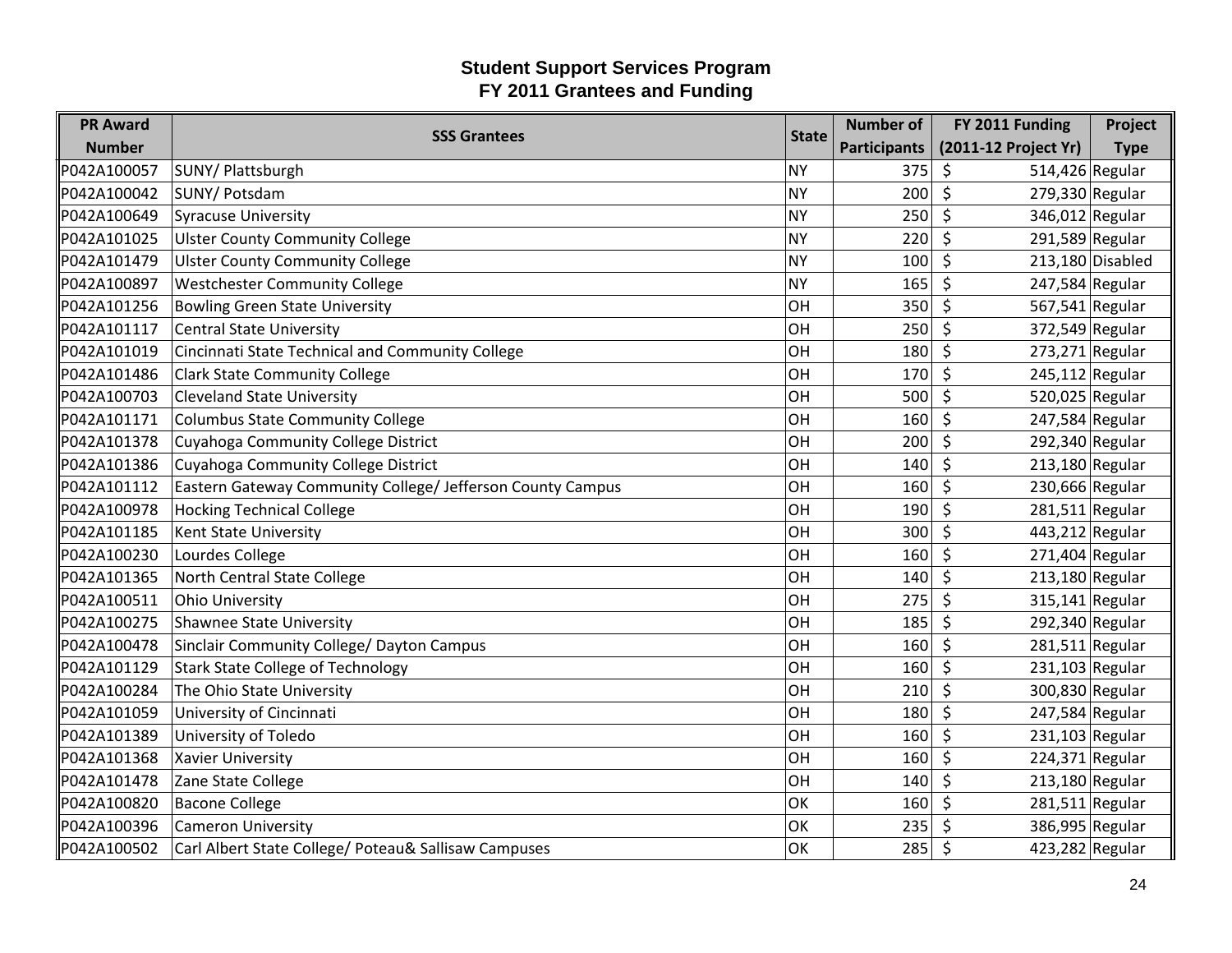| <b>PR Award</b> | <b>SSS Grantees</b>                      | <b>State</b> | <b>Number of</b>    | FY 2011 Funding              | Project            |
|-----------------|------------------------------------------|--------------|---------------------|------------------------------|--------------------|
| <b>Number</b>   |                                          |              | <b>Participants</b> | (2011-12 Project Yr)         | <b>Type</b>        |
| P042A100838     | <b>Connors State College</b>             | OK           | 175                 | 247,584 Regular<br>\$        |                    |
| P042A101138     | <b>East Central University</b>           | OK           | 140                 | \$<br>$213,180$ Regular      |                    |
| P042A100849     | Eastern Oklahoma State College           | OK           | 250                 | $\zeta$<br>281,511 Regular   |                    |
| P042A100771     | Murray State College                     | OK           | 250                 | $\zeta$<br>355,059 Regular   |                    |
| P042A100152     | Northeastern Oklahoma A&M College        | OK           | 160                 | $\zeta$<br>252,836 Regular   |                    |
| P042A100730     | Northeastern State University            | OK           | 175                 | 288,684 Regular<br>\$        |                    |
| P042A100319     | Oklahoma City Community College          | OK           | 160                 | \$<br>229,622 Regular        |                    |
| P042A100302     | Oklahoma State University                | OK           | 140                 | $\zeta$<br>212,955 Regular   |                    |
| P042A100144     | Oklahoma State University/ Oklahoma City | OK           | 200                 | $\zeta$<br>290,995 Regular   |                    |
| P042A100128     | <b>Redlands Community College</b>        | OK           | 200                 | 253,028 Regular<br>\$        |                    |
| P042A100173     | Rose State College                       | OK           | 140                 | \$<br>213,180 Regular        |                    |
| P042A100045     | Seminole State College                   | OK           | 160                 | $\zeta$<br>$247,584$ Regular |                    |
| P042A100220     | Seminole State College                   | OK           | 120                 | 193,800<br>\$                | Health             |
|                 |                                          |              |                     |                              | <b>Sciences</b>    |
| P042A100101     | Southeastern Oklahoma State University   | lок          | 300                 | $\zeta$<br>345,130 Regular   |                    |
| P042A100476     | Southeastern Oklahoma State University   | OK           | 140                 | 213,180<br>\$                | Teacher            |
|                 |                                          |              |                     |                              | Prep               |
| P042A110935     | Southern Nazarene University             | OK           | 160                 | $\zeta$<br>230,350 Regular   |                    |
| P042A100130     | <b>Tulsa Community College</b>           | OK           | 160                 | $\zeta$<br>219,571 Regular   |                    |
| P042A100988     | University of Central Oklahoma           | OK           | 160                 | $\zeta$<br>$231,103$ Regular |                    |
| P042A101239     | University of Central Oklahoma           | OK           | 120                 | $\zeta$<br>213,180 STEM      |                    |
| P042A070200     | University of Oklahoma/ Norman           | OK           | 300                 | 433,481 Regular<br>\$        |                    |
| P042A100078     | Western Oklahoma State College           | OK           | 180                 | 242,238 Regular<br>\$        |                    |
| P042A100154     | <b>Blue Mountain Community College</b>   | <b>OR</b>    | 165                 | $231,601$ Regular<br>$\zeta$ |                    |
| P042A100430     | Chemeketa Community College              | OR           | 200                 | $\zeta$<br>273,100 Regular   |                    |
| P042A110920     | Chemeketa Community College              | <b>OR</b>    | 100                 | \$                           | $235,911$ Disabled |
| P042A100038     | <b>Clatsop Community College</b>         | <b>OR</b>    | 160                 | $\zeta$<br>292,379 Regular   |                    |
| P042A100694     | Klamath Community College                | OR           | 140                 | $\zeta$<br>$213,013$ Regular |                    |
| P042A110479     | Lane Community College                   | OR           | 180                 | \$<br>257,087 Regular        |                    |
| P042A100972     | Lane Community College                   | <b>OR</b>    | 120                 | 212,841 STEM<br>Ŝ.           |                    |
| P042A100711     | Mt. Hood Community College               | OR           | 160                 | \$<br>247,583 Regular        |                    |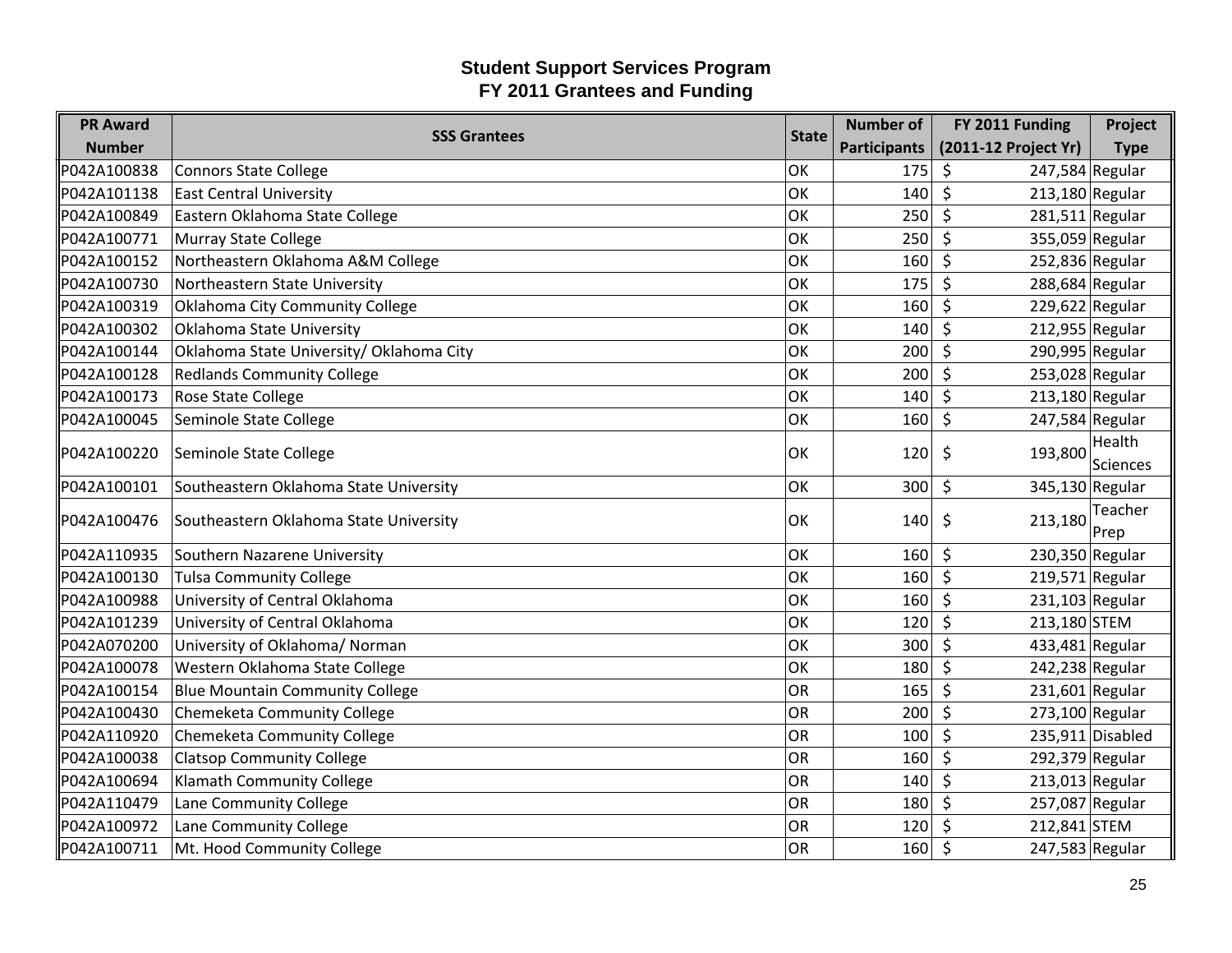| <b>PR Award</b> | <b>SSS Grantees</b>                                      | <b>State</b> | <b>Number of</b>    | FY 2011 Funding              | Project          |
|-----------------|----------------------------------------------------------|--------------|---------------------|------------------------------|------------------|
| <b>Number</b>   |                                                          |              | <b>Participants</b> | (2011-12 Project Yr)         | <b>Type</b>      |
| P042A100912     | Oregon Institute of Technology                           | OR           | 160                 | 247,294 Regular<br>\$        |                  |
| P042A100952     | <b>Oregon State University</b>                           | OR           | 175                 | \$<br>240,378 Regular        |                  |
| P042A101041     | Portland Community College/ Cascade Campus               | OR           | 140                 | \$<br>$213,180$ Regular      |                  |
| P042A101051     | Portland Community College/ Sylvania Campus              | OR           | 170                 | $\zeta$<br>247,584 Regular   |                  |
| P042A100537     | <b>Portland State University</b>                         | <b>OR</b>    | 265                 | $\zeta$<br>358,546 Regular   |                  |
| P042A100459     | Rogue Community College District                         | OR           | 171                 | \$<br>247,584 Regular        |                  |
| P042A110169     | Southern Oregon University                               | OR           | 190                 | $\zeta$<br>$273,518$ Regular |                  |
| P042A070416     | Southwestern Oregon Community College                    | OR           | 160                 | $\zeta$<br>291,359 Regular   |                  |
| P042A100810     | <b>Umpqua Community College</b>                          | OR           | 160                 | $\zeta$<br>269,486 Regular   |                  |
| P042A100917     | University of Oregon                                     | OR           | 360                 | \$<br>$524,444$ Regular      |                  |
| P042A100876     | <b>Western Oregon University</b>                         | OR           | 250                 | $\zeta$<br>330,446 Regular   |                  |
| P042A101265     | Bloomsburg University of Pennsylvania                    | PA           | 200                 | $\zeta$<br>268,487 Regular   |                  |
| P042A100147     | California University of Pennsylvania                    | PA           | 175                 | $\zeta$<br>284,754 Regular   |                  |
| P042A100469     | Clarion University of Pennsylvania                       | PA           | 206                 | 329,685 Regular<br>Ŝ.        |                  |
| P042A100722     | Commonwealth Technical Institute/Hiram G. Andrews Center | PA           | 160                 | $\mathsf{\hat{S}}$           | 213,180 Disabled |
| P042A100366     | Community College of Philadelphia                        | PA           | 225                 | $\zeta$<br>257,087 Regular   |                  |
| P042A100594     | East Stroudsburg University of Pennsylvania              | PA           | 160                 | $\zeta$<br>$231,103$ Regular |                  |
| P042A100401     | <b>Gannon University</b>                                 | PA           | 150                 | \$<br>$213,180$ Regular      |                  |
| P042A100242     | <b>Harcum College</b>                                    | PA           | 170                 | \$<br>292,676 Regular        |                  |
| P042A101003     | Kutztown University                                      | PA           | 175                 | $\zeta$<br>292,345 Regular   |                  |
| P042A100997     | Lock Haven University of Pennsylvania                    | PA           | 230                 | $\zeta$<br>284,753 Regular   |                  |
| P042A100342     | Mansfield University of Pennsylvania                     | PA           | 173                 | $\zeta$<br>$231,103$ Regular |                  |
| P042A101280     | <b>Neumann University</b>                                | PA           | 140                 | \$<br>$213,180$ Regular      |                  |
| P042A100155     | Pennsylvania Institute of Technology                     | PA           | 180                 | 315,136 Regular<br>\$        |                  |
| P042A100109     | Pennsylvania State University                            | PA           | 175                 | $\zeta$<br>$291,412$ Regular |                  |
| P042A101154     | Pennsylvania State University/ University Park           | PA           | 180                 | \$<br>292,340 Regular        |                  |
| P042A100330     | Pennsylvania State University/ Wilkes Barre              | PA           | 160                 | \$<br>$281,510$ Regular      |                  |
| P042A100061     | <b>Reading Area Community College</b>                    | PA           | 250                 | $\zeta$<br>332,075 Regular   |                  |
| P042A101400     | Saint Vincent College                                    | PA           | 75                  | $\zeta$<br>$109,013$ Regular |                  |
| P042A110490     | Seton Hill University                                    | PA           | 170                 | 278,646 Regular<br>\$        |                  |
| P042A101320     | <b>Temple University</b>                                 | PA           | 120                 | \$<br>213,180 STEM           |                  |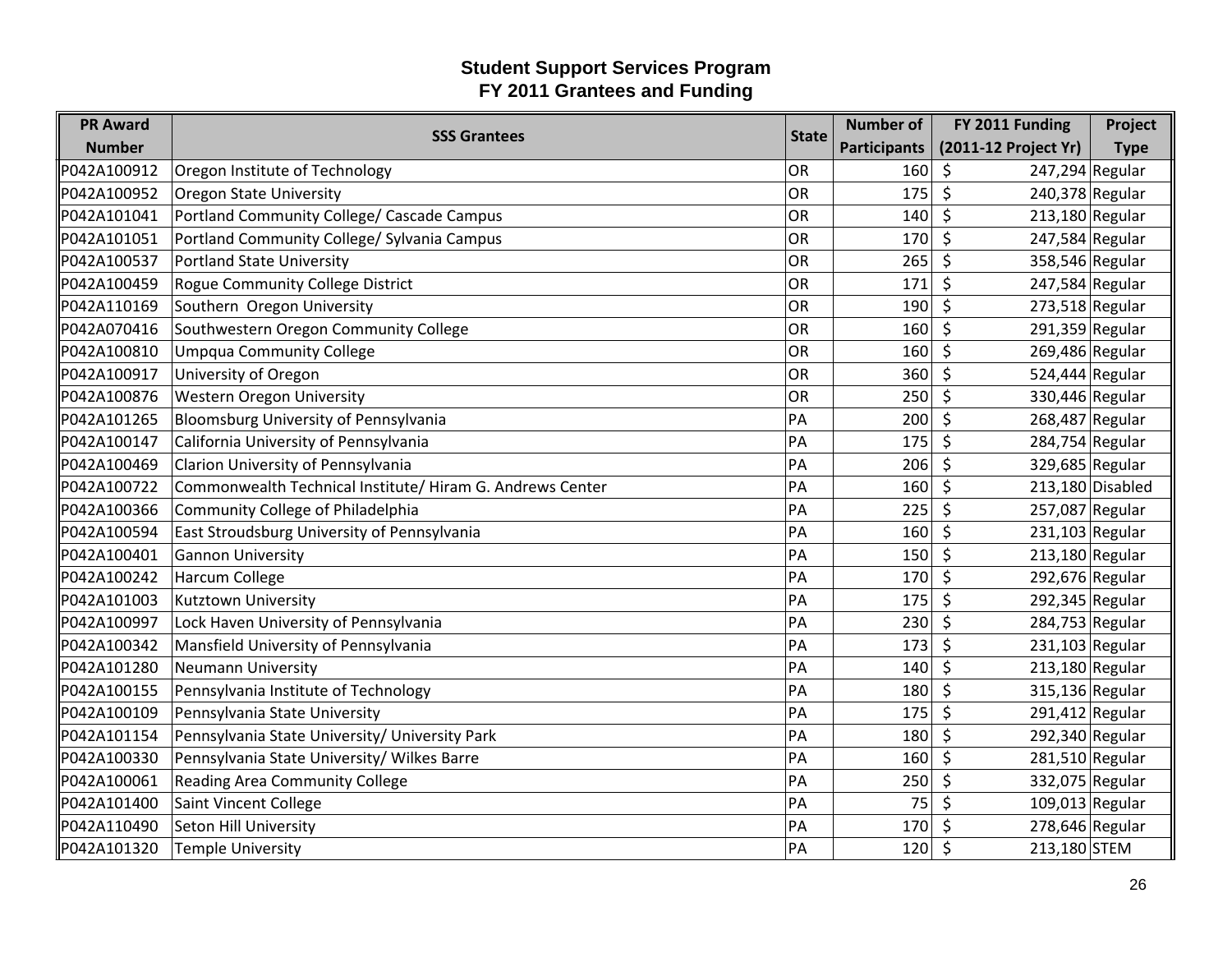| <b>PR Award</b> | <b>SSS Grantees</b>                                      | <b>State</b>   | <b>Number of</b>    | FY 2011 Funding              | Project           |
|-----------------|----------------------------------------------------------|----------------|---------------------|------------------------------|-------------------|
| <b>Number</b>   |                                                          |                | <b>Participants</b> | (2011-12 Project Yr)         | <b>Type</b>       |
| P042A101270     | <b>Temple University</b>                                 | PA             | 200                 | $\zeta$<br>292,229 Regular   |                   |
| P042A100716     | University of Pennsylvania                               | PA             | 175                 | \$<br>277,857 Regular        |                   |
| P042A100383     | University of Pittsburgh                                 | PA             | 250                 | \$<br>395,344 Regular        |                   |
| P042A100395     | University of Pittsburgh / Bradford                      | PA             | 160                 | $\zeta$                      | 231,098 Regular   |
| P042A100378     | West Chester University of Pennsylvania                  | PA             | 160                 | \$                           | 253,962 Disabled  |
| P042A101334     | <b>Westmoreland County Community College</b>             | PA             | 225                 | \$<br>$270,214$ Regular      |                   |
| P042A100766     | Caribbean University                                     | PR             | 265                 | $\zeta$<br>386,077 Regular   |                   |
| P042A100692     | Inter American University of Puerto Rico                 | PR             | 225                 | $\zeta$<br>284,754 Regular   |                   |
| P042A100668     | Inter American University of Puerto Rico                 | PR             | 210                 | $\zeta$<br>292,340 Regular   |                   |
| P042A100566     | Inter American University of Puerto Rico                 | PR             | 220                 | \$<br>308,833 Regular        |                   |
| P042A100776     | Inter American University of Puerto Rico/ Arecibo Campus | PR             | 160                 | \$<br>246,744 Regular        |                   |
| P042A101088     | Inter American University of Puerto Rico/ Ponce Campus   | PR             | 180                 | $\zeta$<br>$213,180$ Regular |                   |
| P042A100644     | Pontifical Catholic University of Puerto Rico/ Ponce     | PR             | 400                 | $\zeta$<br>513,021 Regular   |                   |
| P042A100658     | San Juan University College                              | PR             | 315                 | 323,776 Regular<br>\$        |                   |
| P042A101098     | Universidad Adventista De Las Antillas                   | PR             | 140                 | $\zeta$<br>$213,180$ Regular |                   |
| P042A100603     | Universidad Del Este/ Main Campus                        | PR             | 384                 | $\zeta$<br>372,870 Regular   |                   |
| P042A100424     | Universidad Del Sagrado Corazon                          | PR             | 600                 | $\zeta$<br>573,080 Regular   |                   |
| P042A100660     | Universidad Del Turabo/ Gurabo                           | PR             | 275                 | \$<br>290,511 Regular        |                   |
| P042A080174     | Universidad Metropolitan                                 | PR             | 200                 | \$<br>292,337 Regular        |                   |
| P042A101106     | Universidad Politecnica De Puerto Rico/ San Juan Campus  | PR             | 230                 | $\zeta$<br>298,165 Regular   |                   |
| P042A110680     | University of Puerto Rico                                | PR             | 300                 | \$<br>441,006 Regular        |                   |
| P042A100579     | University of Puerto Rico                                | PR             | 400                 | 368,543 Regular<br>\$        |                   |
| P042A100998     | University of Puerto Rico/ Arecibo Campus                | PR             | 215                 | $\zeta$<br>307,616 Regular   |                   |
| P042A101247     | University of Puerto Rico/ Bayamon                       | PR             | 240                 | \$<br>292,340 Regular        |                   |
| P042A100197     | University of Puerto Rico/ Cayey                         | PR             | 362                 | $\zeta$<br>523,035 Regular   |                   |
| P042A100759     | University of Puerto Rico/ Humacao                       | PR             | 300                 | \$<br>385,533 Regular        |                   |
| P042A101327     | Universidad Adventista De Las Antillas                   | PR             | 140                 | \$<br>213,180 ESL            |                   |
| P042A100462     | Community College of Rhode Island                        | <b>RI</b>      | 140                 | $\zeta$                      | $213,180$ Regular |
| P042A100407     | Community College of Rhode Island                        | R <sub>l</sub> | 300                 | $\zeta$<br>334,742 Regular   |                   |
| P042A100297     | Central Carolina Technical College                       | SC             | 160                 | $231,103$ Regular<br>\$      |                   |
| P042A100946     | <b>Claflin University</b>                                | SC             | 160                 | $\zeta$<br>281,510 Regular   |                   |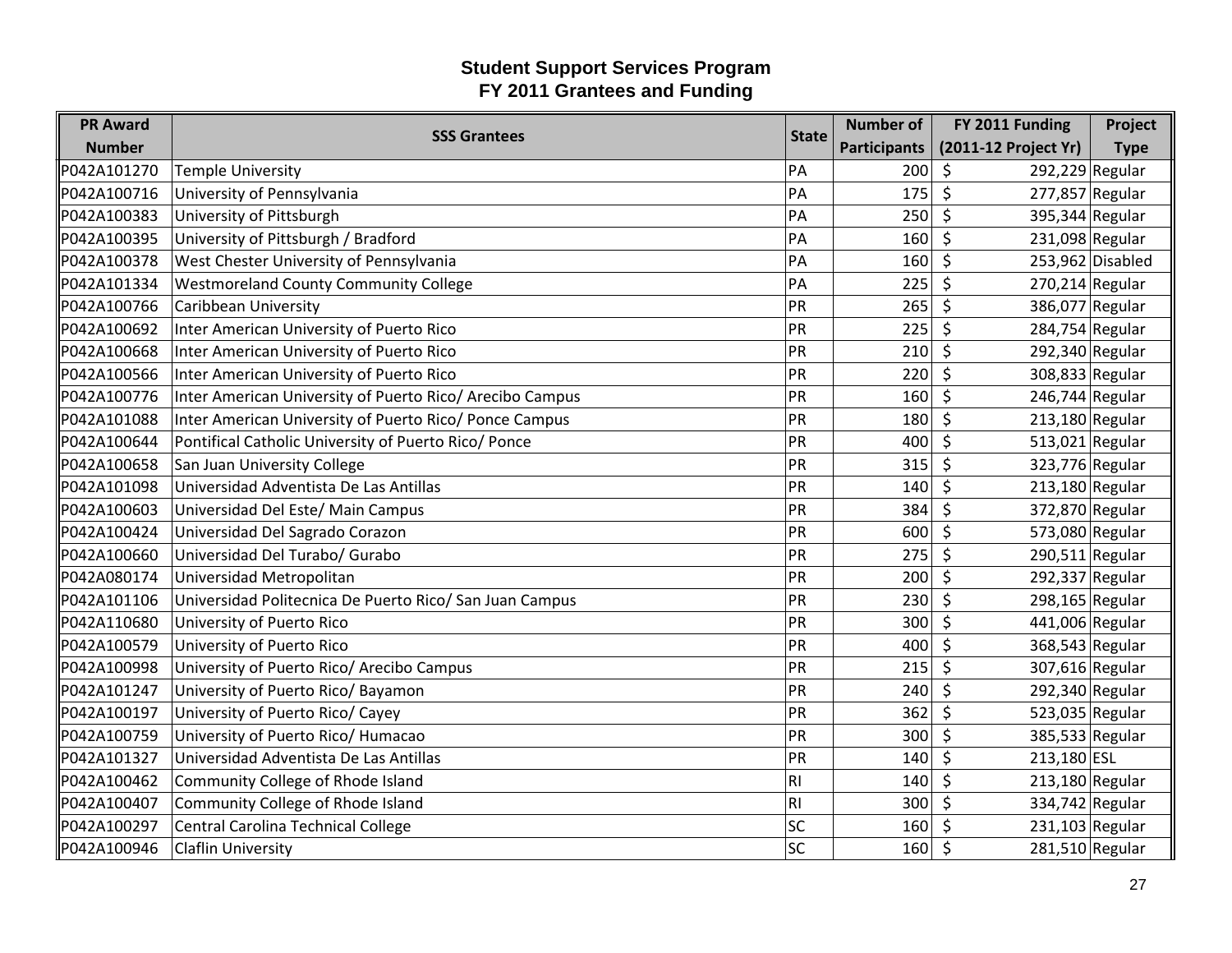| <b>PR Award</b> | <b>SSS Grantees</b>                                       | <b>State</b> | <b>Number of</b>    | FY 2011 Funding                         | Project     |
|-----------------|-----------------------------------------------------------|--------------|---------------------|-----------------------------------------|-------------|
| <b>Number</b>   |                                                           |              | <b>Participants</b> | (2011-12 Project Yr)                    | <b>Type</b> |
| P042A100345     | <b>Clinton Junior College</b>                             | <b>SC</b>    | 90                  | 129,969 Regular<br>\$                   |             |
| P042A100123     | <b>College of Charleston</b>                              | SC           | 140                 | \$<br>$213,180$ Regular                 |             |
| P042A100269     | Florence/ Darlington Technical College                    | SC           | 160                 | \$<br>231,103 Regular                   |             |
| P042A101394     | <b>Greenville Technical College</b>                       | SC           | 350                 | $\zeta$<br>391,157 Regular              |             |
| P042A100243     | Lander University                                         | SC           | 160                 | \$<br>224,372 Regular                   |             |
| P042A100500     | Midlands Technical College/ Airport and Beltline Campuses | SC           | 175                 | \$<br>$281,511$ Regular                 |             |
| P042A100445     | Morris College                                            | SC           | 200                 | $\zeta$<br>282,124 Regular              |             |
| P042A100354     | Northeastern Technical College                            | SC           | 160                 | $\zeta$<br>253,676 Regular              |             |
| P042A101100     | Orangeburg-Calhoun Technical College                      | SC           | 200                 | $\zeta$<br>292,336 Regular              |             |
| P042A111018     | <b>Piedmont Technical College</b>                         | SC           | 160                 | \$<br>264,258 Regular                   |             |
| P042A100984     | South Carolina State University                           | SC           | 160                 | $\zeta$<br>247,582 Regular              |             |
| P042A100967     | <b>Spartanburg Community College</b>                      | SC           | 185                 | $\zeta$<br>276,570 Regular              |             |
| P042A100408     | Spartanburg Methodist College                             | SC           | 160                 | $\mathsf{\hat{S}}$<br>248,926 Regular   |             |
| P042A100411     | Technical College of the Low country                      | SC           | 160                 | $281,511$ Regular<br>\$                 |             |
| P042A100195     | <b>Trident Technical College</b>                          | SC           | 200                 | $\zeta$<br>330,133 Regular              |             |
| P042A101438     | University of South Carolina                              | SC           | 150                 | $\zeta$<br>$281,511$ Regular            |             |
| P042A100032     | University of South Carolina/ Columbia Campus             | SC           | 350                 | \$<br>334,448 Regular                   |             |
| P042A101162     | University of South Carolina/ Lancaster                   | SC           | 160                 | \$<br>256,809 Regular                   |             |
| P042A101465     | University of South Carolina/ Salkehatchie                | SC           | 160                 | \$<br>240,064 Regular                   |             |
| P042A100121     | University of South Carolina/ Spartanburg-Upstate Campus  | <b>SC</b>    | 160                 | $\zeta$<br>281,510 Regular              |             |
| P042A100582     | University of South Carolina/ Union                       | SC           | 160                 | \$<br>246,050 Regular                   |             |
| P042A101379     | <b>Voorhees College</b>                                   | SC           | 170                 | 246,050 Regular<br>\$                   |             |
| P042A100308     | Winthrop University                                       | <b>SC</b>    | 160                 | $\mathsf{\hat{S}}$<br>$231,103$ Regular |             |
| P042A100494     | York Technical College/ Rock Hill                         | <b>SC</b>    | 200                 | 284,743 Regular<br>\$                   |             |
| P042A070648     | <b>Black Hills State University</b>                       | <b>SD</b>    | 200                 | $\zeta$<br>287,459 Regular              |             |
| P042A100254     | Dakota Wesleyan University                                | <b>SD</b>    | 160                 | \$<br>246,055 Regular                   |             |
| P042A100526     | Northern State University                                 | <b>SD</b>    | 165                 | \$<br>281,497 Regular                   |             |
| P042A110404     | Oglala Lakota College                                     | <b>SD</b>    | 200                 | $\zeta$<br>301,378 Regular              |             |
| P042A110209     | Sisseton/ Wahpeton Community College                      | SD           | 150                 | $\zeta$<br>247,583 Regular              |             |
| P042A100497     | South Dakota State University                             | <b>SD</b>    | 160                 | 235,235 Regular<br>\$                   |             |
| P042A100356     | <b>Austin Peay State University</b>                       | <b>TN</b>    | 180                 | \$<br>257,086 Regular                   |             |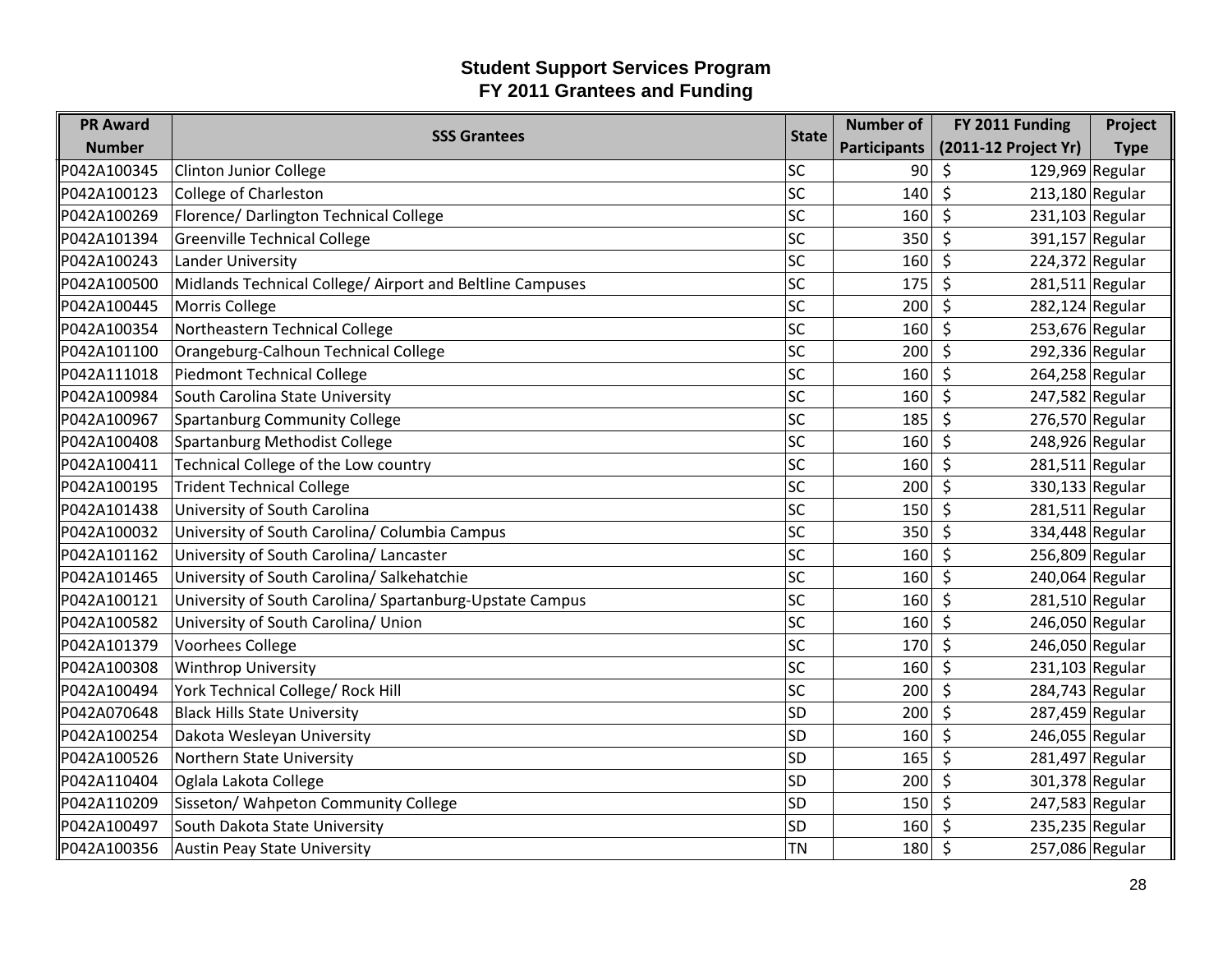| <b>PR Award</b> | <b>SSS Grantees</b>                        | <b>State</b> | <b>Number of</b>    | FY 2011 Funding              | Project            |
|-----------------|--------------------------------------------|--------------|---------------------|------------------------------|--------------------|
| <b>Number</b>   |                                            |              | <b>Participants</b> | (2011-12 Project Yr)         | <b>Type</b>        |
| P042A101229     | Columbia State Community College           | <b>TN</b>    | 140                 | $212,184$ Regular<br>$\zeta$ |                    |
| P042A110858     | <b>East Tennessee State University</b>     | <b>TN</b>    | 225                 | \$<br>292,340 Regular        |                    |
| P042A100657     | <b>Fisk University</b>                     | <b>TN</b>    | 200                 | $\zeta$<br>247,583 Regular   |                    |
| P042A100350     | Lincoln Memorial University                | <b>TN</b>    | 160                 | $\zeta$<br>$281,507$ Regular |                    |
| P042A100510     | Middle Tennessee State University          | <b>TN</b>    | 175                 | $\zeta$<br>247,584 Regular   |                    |
| P042A100149     | Northeast State Community College          | <b>TN</b>    | 180                 | 270,986 Regular<br>\$        |                    |
| P042A101401     | Pellissippi State Community College        | <b>TN</b>    | 160                 | $\zeta$<br>247,584 Regular   |                    |
| P042A101298     | <b>Tusculum College</b>                    | <b>TN</b>    | 140                 | $\zeta$<br>$213,180$ Regular |                    |
| P042A100217     | <b>Tusculum College</b>                    | <b>TN</b>    | 200                 | $\zeta$<br>$281,511$ Regular |                    |
| P042A101346     | <b>University of Memphis</b>               | <b>TN</b>    | 120                 | \$<br>213,180 STEM           |                    |
| P042A101348     | <b>University of Memphis</b>               | <b>TN</b>    | 200                 | $\zeta$<br>231,103 Regular   |                    |
| P042A100675     | University of Tennessee/ Chattanooga       | <b>TN</b>    | 200                 | $\zeta$<br>284,746 Regular   |                    |
| P042A100339     | University of Tennessee/ Knoxville Campus  | <b>TN</b>    | 250                 | $\zeta$<br>338,103 Regular   |                    |
| P042A100909     | <b>Volunteer State Community College</b>   | <b>TN</b>    | 167                 | $231,103$ Regular<br>\$      |                    |
| P042A101105     | Abilene Christian University               | <b>TX</b>    | 200                 | $\zeta$<br>303,731 Regular   |                    |
| P042A100848     | Amarillo College                           | <b>TX</b>    | 100                 | \$<br>178,580 Regular        |                    |
| P042A100590     | Amarillo College/ Washington Street Campus | <b>TX</b>    | 120                 | \$<br>213,167 STEM           |                    |
| P042A100483     | Amarillo College/ West Campus              | <b>TX</b>    | 120                 | \$<br>193,471                | Health<br>Sciences |
| P042A100795     | <b>Coastal Bend College</b>                | <b>TX</b>    | 215                 | $\zeta$<br>$281,511$ Regular |                    |
| P042A100067     | College of the Mainland                    | <b>TX</b>    | 185                 | $\zeta$<br>245,414 Regular   |                    |
| P042A100789     | Del Mar College                            | <b>TX</b>    | 160                 | \$<br>247,584 Regular        |                    |
| P042A100709     | <b>Eastfield College</b>                   | <b>TX</b>    | 275                 | $\zeta$<br>302,934 Regular   |                    |
| P042A100695     | El Paso Community College                  | <b>TX</b>    | 600                 | $\zeta$<br>594,461 Regular   |                    |
| P042A100808     | <b>Frank Phillips College</b>              | <b>TX</b>    | 160                 | $231,103$ Regular<br>\$      |                    |
| P042A100532     | <b>Galveston College</b>                   | ТX           | 200                 | \$<br>238,774 Regular        |                    |
| P042A100320     | <b>Hill College</b>                        | <b>TX</b>    | 200                 | \$<br>$213,180$ Regular      |                    |
| P042A101132     | Houston Community College/ Central         | <b>TX</b>    | 200                 | 402,746 Regular<br>$\zeta$   |                    |
| P042A100937     | <b>Kilgore College</b>                     | <b>TX</b>    | 160                 | 230,506 Regular<br>$\zeta$   |                    |
| P042A100699     | Lamar University                           | <b>TX</b>    | 160                 | 231,100 Regular<br>\$        |                    |
| P042A100524     | Laredo Community College                   | <b>TX</b>    | 300                 | 259,948 Regular<br>\$        |                    |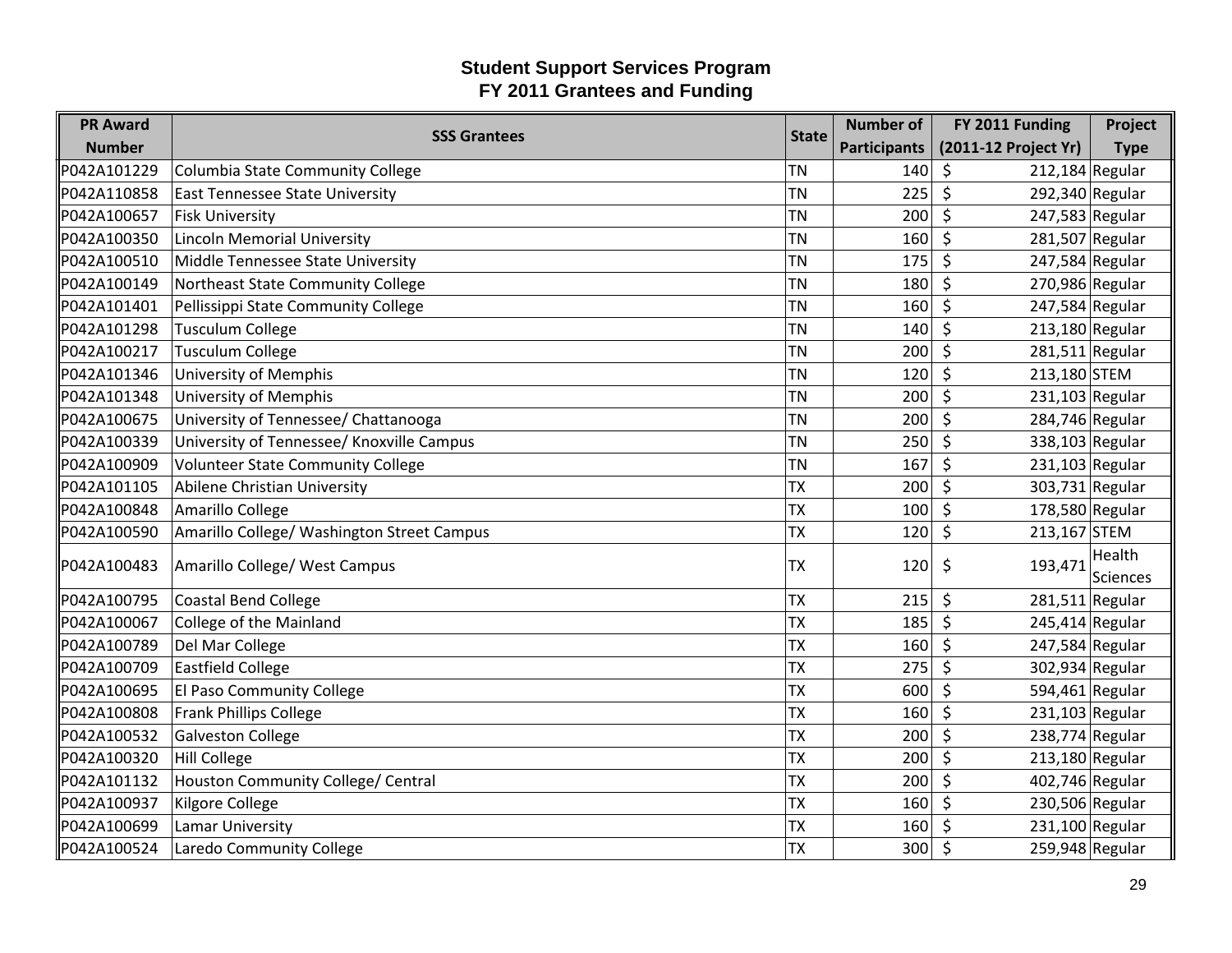| <b>PR Award</b> | <b>SSS Grantees</b>                  | <b>State</b> | <b>Number of</b>    | FY 2011 Funding              | Project     |
|-----------------|--------------------------------------|--------------|---------------------|------------------------------|-------------|
| <b>Number</b>   |                                      |              | <b>Participants</b> | (2011-12 Project Yr)         | <b>Type</b> |
| P042A100783     | Lee College                          | <b>TX</b>    | 140                 | $213,180$ Regular<br>$\zeta$ |             |
| P042A101133     | Lone Star College System/Tomball     | <b>TX</b>    | 140                 | 213,180 Regular<br>\$        |             |
| P042A101148     | Lone Star College/ North Harris      | <b>TX</b>    | 160                 | $\zeta$<br>226,901 Regular   |             |
| P042A100560     | Lubbock Christian University         | <b>TX</b>    | 140                 | $\zeta$<br>$213,180$ Regular |             |
| P042A100940     | <b>McLennan Community College</b>    | <b>TX</b>    | 240                 | $\zeta$<br>321,886 Regular   |             |
| P042A100039     | <b>Midland College</b>               | <b>TX</b>    | 160                 | 247,584 Regular<br>\$        |             |
| P042A100770     | <b>Midwestern State University</b>   | <b>TX</b>    | 160                 | $\zeta$<br>213,180 Regular   |             |
| P042A100557     | Mountain View College                | <b>TX</b>    | 230                 | 241,715 Regular<br>$\zeta$   |             |
| P042A100365     | Navarro College                      | <b>TX</b>    | 300                 | $\zeta$<br>374,335 Regular   |             |
| P042A100964     | North Central Texas College          | <b>TX</b>    | 165                 | 247,565 Regular<br>\$        |             |
| P042A110753     | North Lake College                   | <b>TX</b>    | 180                 | $\zeta$<br>302,189 Regular   |             |
| P042A100822     | Our Lady of the Lake University      | <b>TX</b>    | 180                 | $\zeta$<br>250,271 Regular   |             |
| P042A110845     | Palo Alto College                    | <b>TX</b>    | 250                 | $\zeta$<br>283,825 Regular   |             |
| P042A100969     | Paul Quinn College                   | ТX           | 170                 | $219,164$ Regular<br>\$      |             |
| P042A101250     | Ranger College                       | <b>TX</b>    | 140                 | $\zeta$<br>$213,180$ Regular |             |
| P042A100253     | <b>Richland College</b>              | <b>TX</b>    | 270                 | $\zeta$<br>292,340 Regular   |             |
| P042A101337     | Sam Houston State University         | <b>TX</b>    | 165                 | $\zeta$<br>231,103 Regular   |             |
| P042A101031     | South Plains College                 | <b>TX</b>    | 160                 | \$<br>247,584 Regular        |             |
| P042A100605     | Southwest Texas Junior College       | <b>TX</b>    | 270                 | $\zeta$<br>300,923 Regular   |             |
| P042A100926     | <b>Sul Ross State University</b>     | <b>TX</b>    | 160                 | $231,103$ Regular<br>$\zeta$ |             |
| P042A101357     | <b>Tarrant County College</b>        | <b>TX</b>    | 165                 | $\zeta$<br>281,511 Regular   |             |
| P042A100581     | <b>Temple College</b>                | <b>TX</b>    | 160                 | $\zeta$<br>$216,126$ Regular |             |
| P042A110002     | Texarkana College                    | <b>TX</b>    | 225                 | $\zeta$<br>254,527 Regular   |             |
| P042A101140     | Texas A&M International University   | <b>TX</b>    | 160                 | $\zeta$<br>247,584 Regular   |             |
| P042A100908     | Texas A&M University/ Commerce       | <b>TX</b>    | 425                 | \$<br>481,656 Regular        |             |
| P042A101122     | Texas A&M University/ Corpus Christi | <b>TX</b>    | 160                 | \$<br>247,583 Regular        |             |
| P042A101211     | Texas A&M University/ Kingsville     | <b>TX</b>    | 240                 | $\zeta$<br>290,793 Regular   |             |
| P042A100357     | <b>Texas Christian University</b>    | <b>TX</b>    | 160                 | $\zeta$<br>257,087 Regular   |             |
| P042A100471     | Texas State University/ San Marcos   | <b>TX</b>    | 200                 | $\zeta$<br>284,754 Regular   |             |
| P042A100043     | <b>Tyler Junior College</b>          | <b>TX</b>    | 200                 | 230,393 Regular<br>\$        |             |
| P042A100825     | University of Houston                | <b>TX</b>    | 215                 | \$<br>301,376 Regular        |             |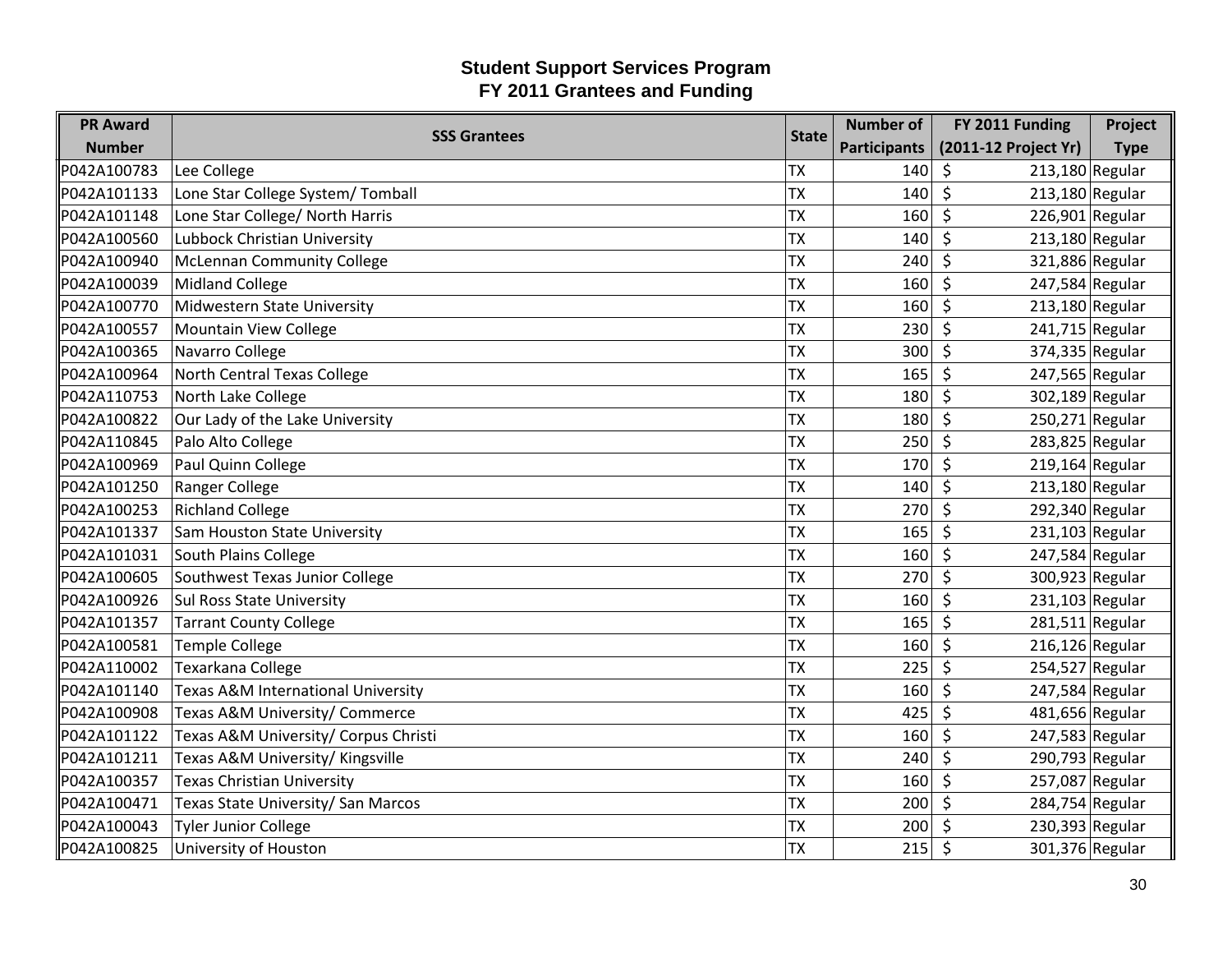| <b>PR Award</b> | <b>SSS Grantees</b>                                                 | <b>State</b> | <b>Number of</b>    | FY 2011 Funding                       | Project         |
|-----------------|---------------------------------------------------------------------|--------------|---------------------|---------------------------------------|-----------------|
| <b>Number</b>   |                                                                     |              | <b>Participants</b> | (2011-12 Project Yr)                  | <b>Type</b>     |
| P042A101415     | University of North Texas/ Wooten Hall                              | <b>TX</b>    | 250                 | $\zeta$<br>344,094 Regular            |                 |
| P042A100167     | University of Texas/ Arlington                                      | <b>TX</b>    | 275                 | \$<br>362,566 Regular                 |                 |
| P042A100673     | University of Texas/ Austin                                         | <b>TX</b>    | 160                 | \$<br>$231,103$ Regular               |                 |
| P042A101184     | University of Texas/ Brownsville and Texas Southmost College        | <b>TX</b>    | 275                 | $\zeta$<br>$292,340$ Regular          |                 |
| P042A100228     | University of Texas/ El Paso                                        | <b>TX</b>    | 200                 | $\zeta$<br>291,560 Regular            |                 |
| P042A100148     | University of the Incarnate Word                                    | <b>TX</b>    | 200                 | 235,059 Regular<br>\$                 |                 |
| P042A101246     | Victoria County Junior College District                             | <b>TX</b>    | 160                 | $\mathsf{\hat{S}}$<br>247,584 Regular |                 |
| P042A100888     | Weatherford College of the Parker County Community College District | <b>TX</b>    | 160                 | $\zeta$<br>247,583 Regular            |                 |
| P042A100647     | <b>Western Texas College</b>                                        | <b>TX</b>    | 160                 | $\zeta$<br>$231,103$ Regular          |                 |
| P042A111203     | <b>Wiley College</b>                                                | <b>TX</b>    | 210                 | 235,136 Regular<br>Ŝ.                 |                 |
| P042A110585     | College of Eastern Utah/ San Juan                                   | UT           | 200                 | $\zeta$<br>345,521 Regular            |                 |
| P042A100174     | Dixie State College of Utah                                         | UT           | 200                 | $\zeta$<br>309,293 Regular            |                 |
| P042A100798     | Salt Lake Community College                                         | UT           | 200                 | 319,006 Regular<br>\$                 |                 |
| P042A100332     | <b>Snow College</b>                                                 | UT           | 200                 | 340,944 Regular<br>Ŝ.                 |                 |
| P042A100301     | Southern Utah University                                            | UT           | 160                 | $\zeta$<br>284,754 Regular            |                 |
| P042A100856     | University of Utah                                                  | UT           | 225                 | 330,421 Regular<br>$\zeta$            |                 |
| P042A110004     | Utah State University/ Logan                                        | UT           | 190                 | $\zeta$<br>292,340 Regular            |                 |
| P042A101437     | <b>Utah Valley University</b>                                       | UT           | 150                 | \$<br>246,049 Regular                 |                 |
| P042A101501     | <b>Weber State University</b>                                       | UT           | 285                 | 401,130 Regular<br>\$                 |                 |
| P042A100158     | Dabney S. Lancaster Community College                               | VA           | 250                 | $\zeta$<br>288,827 Regular            |                 |
| P042A111134     | <b>Hampton University</b>                                           | VA           | 190                 | 292,340 Regular<br>Ŝ.                 |                 |
| P042A100011     | Lord Fairfax Community College                                      | <b>VA</b>    | 160                 | 247,584 Regular<br>Ŝ.                 |                 |
| P042A100105     | Mountain Empire Community College                                   | VA           | 175                 | 289,505 Regular<br>\$                 |                 |
| P042A100816     | Norfolk State University                                            | <b>VA</b>    | 400                 | $\zeta$<br>420,631 Regular            |                 |
| P042A101273     | <b>Norfolk State University</b>                                     | VA           | 140                 | 193,800<br>\$                         | Teacher<br>Prep |
| P042A100124     | Old Dominion University                                             | VA           | 200                 | $\zeta$<br>315,990 Regular            |                 |
| P042A110914     | Patrick Henry Community College                                     | VA           | 225                 | 318,050 Regular<br>$\zeta$            |                 |
| P042A100073     | Paul D. Camp Community College                                      | <b>VA</b>    | 175                 | \$<br>266,684 Regular                 |                 |
| P042A111210     | <b>Radford University</b>                                           | VA           | 200                 | 292,343 Regular<br>\$                 |                 |
| P042A101066     | Rappahannock Community College                                      | VA           | 175                 | \$<br>293,643 Regular                 |                 |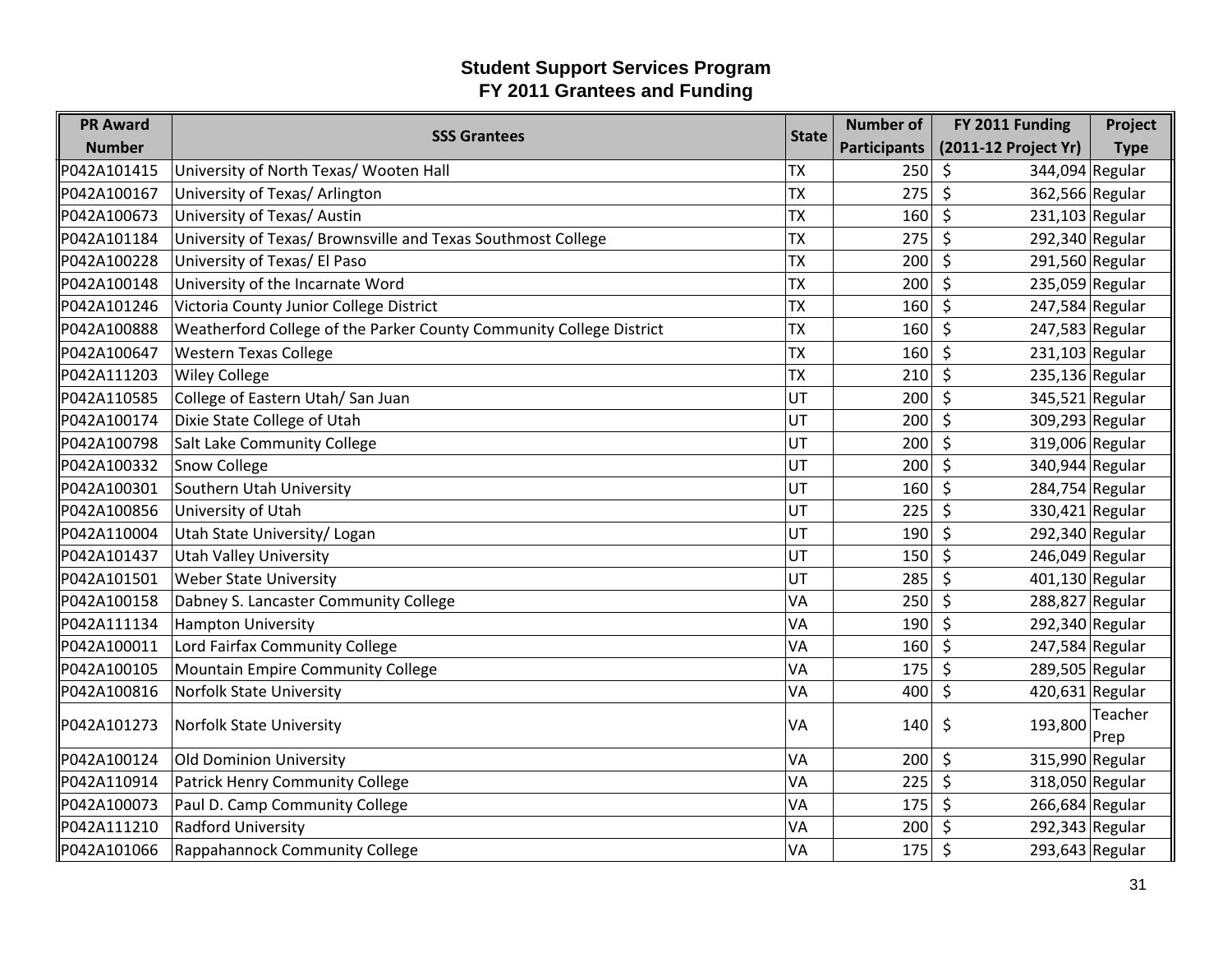| <b>PR Award</b> |                                              |              | <b>Number of</b>    | FY 2011 Funding              | Project          |
|-----------------|----------------------------------------------|--------------|---------------------|------------------------------|------------------|
| <b>Number</b>   | <b>SSS Grantees</b>                          | <b>State</b> | <b>Participants</b> | (2011-12 Project Yr)         | <b>Type</b>      |
| P042A110991     | Southwest Virginia Community College         | VA           | 300                 | 375,153 Regular<br>\$        |                  |
| P042A100420     | Thomas Nelson Community College              | VA           | 160                 | \$<br>231,103 Regular        |                  |
| P042A100060     | <b>Tidewater Community College</b>           | VA           | 200                 | \$<br>281,511 Regular        |                  |
| P042A110477     | University of Virginia/ Wise                 | VA           | 190                 | $\zeta$<br>284,754 Regular   |                  |
| P042A100600     | Virginia Highlands Community College         | VA           | 210                 | $\zeta$<br>360,223 Regular   |                  |
| P042A100761     | Virginia Union University                    | VA           | 140                 | 213,180 Regular<br>\$        |                  |
| P042A100263     | Virginia Western Community College           | VA           | 250                 | $\zeta$<br>281,210 Regular   |                  |
| P042A100446     | Wytheville Community College                 | VA           | 235                 | 376,607 Regular<br>\$        |                  |
| P042A100024     | <b>Castleton State College</b>               | VT           | 230                 | \$<br>292,341 Regular        |                  |
| P042A100211     | Community College of Vermont                 | VT           | 225                 | \$<br>345,733 Regular        |                  |
| P042A100058     | Johnson State College                        | VT           | 235                 | \$<br>393,484 Regular        |                  |
| P042A100193     | Lyndon State College                         | VT           | 190                 | \$<br>279,757 Regular        |                  |
| P042A100884     | Southern Vermont College                     | VT           | 200                 | $\zeta$<br>261,030 Regular   |                  |
| P042A100143     | University of Vermont                        | VT           | 225                 | 310,377 Regular<br>\$        |                  |
| P042A100020     | Vermont Technical College                    | VT           | 190                 | 286,140 Regular<br>\$        |                  |
| P042A100012     | <b>Bellevue College</b>                      | <b>WA</b>    | 175                 | \$<br>247,584 Regular        |                  |
| P042A110748     | <b>Big Bend Community College</b>            | <b>WA</b>    | 190                 | $\zeta$<br>281,462 Regular   |                  |
| P042A100083     | Central Washington University                | <b>WA</b>    | 225                 | 281,219 Regular<br>\$        |                  |
| P042A100113     | Centralia College                            | <b>WA</b>    | 220                 | $\zeta$<br>320,351 Regular   |                  |
| P042A100385     | Columbia Basin College                       | <b>WA</b>    | 200                 | 292,005 Regular<br>$\zeta$   |                  |
| P042A100036     | Eastern Washington University/ Cheney Campus | <b>WA</b>    | 290                 | 397,367 Regular<br>\$        |                  |
| P042A100166     | <b>Edmonds Community College</b>             | <b>WA</b>    | 160                 | 231,101 Regular<br>\$        |                  |
| P042A100898     | Evergreen State College                      | <b>WA</b>    | 180                 | 300,526 Regular<br>\$        |                  |
| P042A100192     | <b>Grays Harbor College</b>                  | <b>WA</b>    | 160                 | $231,103$ Regular<br>$\zeta$ |                  |
| P042A100527     | <b>Green River Community College</b>         | <b>WA</b>    | 200                 | \$<br>292,340 Regular        |                  |
| P042A100314     | <b>Heritage University</b>                   | <b>WA</b>    | 160                 | \$<br>230,983 Regular        |                  |
| P042A100634     | <b>Highline Community College</b>            | <b>WA</b>    | 140                 | 213,180 Regular<br>\$        |                  |
| P042A100081     | Lake Washington Technical College            | <b>WA</b>    | 140                 | $\zeta$<br>$213,180$ Regular |                  |
| P042A100082     | Lake Washington Technical College            | <b>WA</b>    | 160                 | \$                           | 230,884 Disabled |
| P042A111002     | Lower Columbia College                       | <b>WA</b>    | 220                 | 357,514 Regular<br>\$        |                  |
| P042A100558     | Peirce College/ Fort Steilacoom              | <b>WA</b>    | 160                 | \$<br>231,103 Regular        |                  |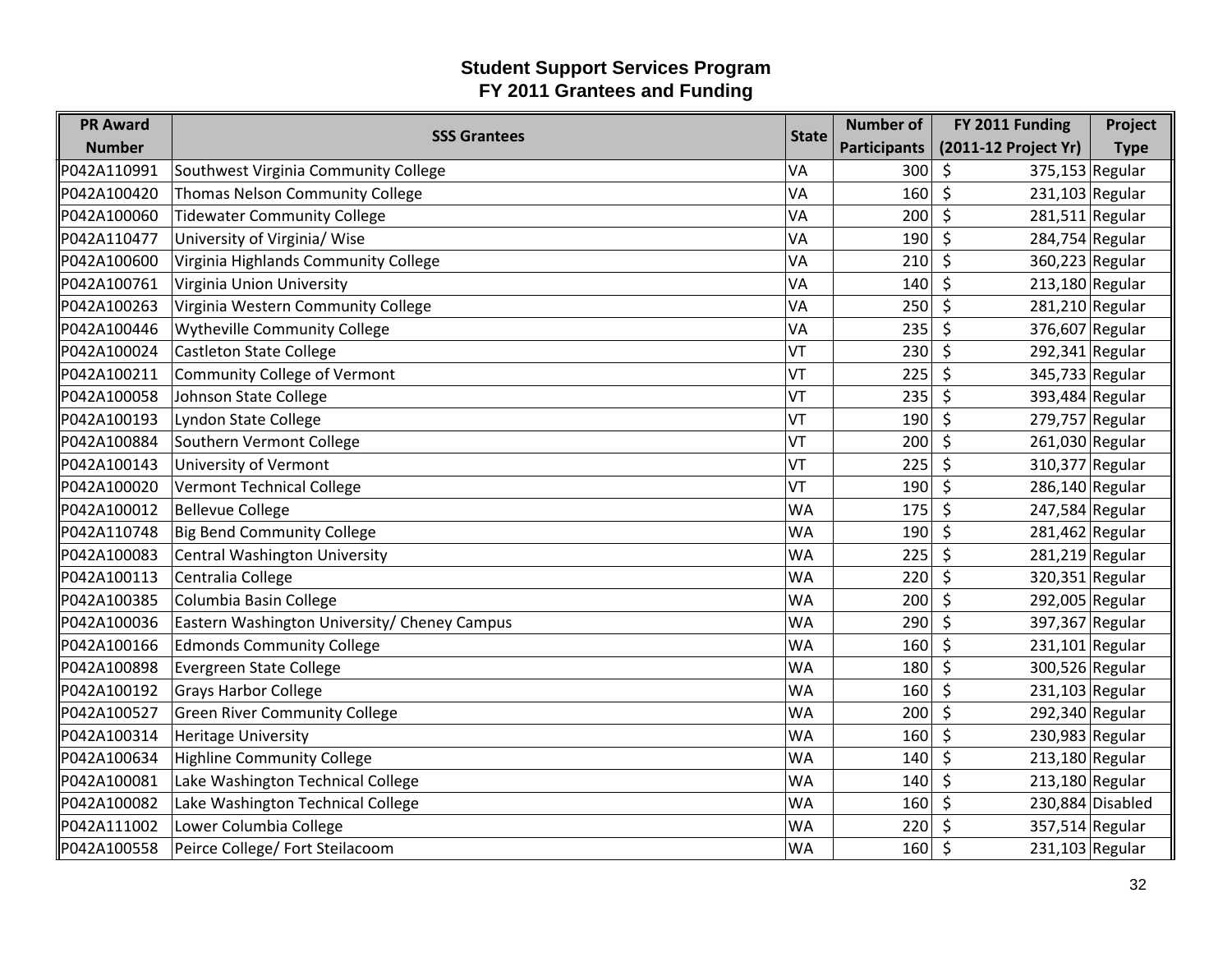| <b>PR Award</b> | <b>SSS Grantees</b>                          | <b>State</b> | <b>Number of</b>    | FY 2011 Funding              | Project          |
|-----------------|----------------------------------------------|--------------|---------------------|------------------------------|------------------|
| <b>Number</b>   |                                              |              | <b>Participants</b> | (2011-12 Project Yr)         | <b>Type</b>      |
| P042A100749     | Seattle Central Community College            | <b>WA</b>    | 350                 | 466,632 Regular<br>\$        |                  |
| P042A110138     | <b>Skagit Valley College</b>                 | <b>WA</b>    | 230                 | 343,993 Regular<br>\$        |                  |
| P042A100880     | South Seattle Community College              | <b>WA</b>    | 185                 | \$<br>295,381 Regular        |                  |
| P042A111240     | <b>Tacoma Community College</b>              | <b>WA</b>    | 200                 | $\zeta$<br>281,510 Regular   |                  |
| P042A110540     | University of Washington                     | <b>WA</b>    | 300                 | $\zeta$<br>445,184 Regular   |                  |
| P042A100541     | University of Washington/ Seattle            | <b>WA</b>    | 120                 | \$<br>213,180 STEM           |                  |
| P042A100096     | Walla Walla Community College                | <b>WA</b>    | 280                 | $\zeta$<br>398,840 Regular   |                  |
| P042A101218     | <b>Washington State University</b>           | <b>WA</b>    | 140                 | $\zeta$<br>213,180 Regular   |                  |
| P042A101207     | <b>Washington State University</b>           | <b>WA</b>    | 160                 | $\zeta$<br>$231,103$ Regular |                  |
| P042A100599     | Yakima Valley Community College              | <b>WA</b>    | 200                 | 295,998 Regular<br>\$        |                  |
| P042A101304     | <b>Beloit College</b>                        | WI           | 125                 | $\zeta$<br>281,510 Regular   |                  |
| P042A110841     | <b>College of Menominee Nation</b>           | WI           | 152                 | $\zeta$<br>$219,575$ Regular |                  |
| P042A100069     | <b>Gateway Technical College</b>             | WI           | 100                 | $\zeta$                      | 213,138 Disabled |
| P042A100017     | Lac Courte Oreilles Ojibwa Community College | WI           | 160                 | 284,640 Regular<br>S.        |                  |
| P042A100583     | Lakeshore Technical College                  | WI           | 140                 | $\zeta$<br>$213,180$ Regular |                  |
| P042A101136     | Madison Area Technical College               | WI           | 140                 | $213,176$ Regular<br>\$      |                  |
| P042A100681     | Marian University, Inc.                      | WI           | 140                 | $\zeta$<br>213,180 Regular   |                  |
| P042A100747     | <b>Marquette University</b>                  | WI           | 134                 | \$                           | 212,955 Disabled |
| P042A100529     | <b>Marquette University</b>                  | WI           | 280                 | 511,176 Regular<br>\$        |                  |
| P042A100953     | Milwaukee School of Engineering              | WI           | 140                 | $\zeta$<br>247,584 Regular   |                  |
| P042A100735     | Moraine Park Technical College District      | WI           | 140                 | $\zeta$<br>213,180 Regular   |                  |
| P042A101325     | <b>Mount Mary College</b>                    | WI           | 140                 | 213,180 Regular<br>\$        |                  |
| P042A100240     | <b>Ripon College</b>                         | WI           | 160                 | $\zeta$<br>244,257 Regular   |                  |
| P042A100229     | University of Wisconsin/ Eau Claire          | WI           | 100                 | $\zeta$                      | 213,180 Disabled |
| P042A100221     | University of Wisconsin/ Eau Claire          | WI           | 300                 | $\zeta$<br>378,511 Regular   |                  |
| P042A100589     | University of Wisconsin/ La Crosse           | WI           | 350                 | \$<br>377,786 Regular        |                  |
| P042A100453     | University of Wisconsin/ Madison             | WI           | 275                 | $\zeta$<br>292,340 Regular   |                  |
| P042A100723     | University of Wisconsin/ Milwaukee           | WI           | 250                 | $\zeta$<br>306,229 Regular   |                  |
| P042A100672     | University of Wisconsin/Oshkosh              | WI           | 300                 | $\zeta$<br>385,635 Regular   |                  |
| P042A100985     | University of Wisconsin/ Parkside            | WI           | 160                 | 290,737 Regular<br>\$        |                  |
| P042A100619     | University of Wisconsin/ Platteville         | WI           | 300                 | $\zeta$<br>366,105 Regular   |                  |